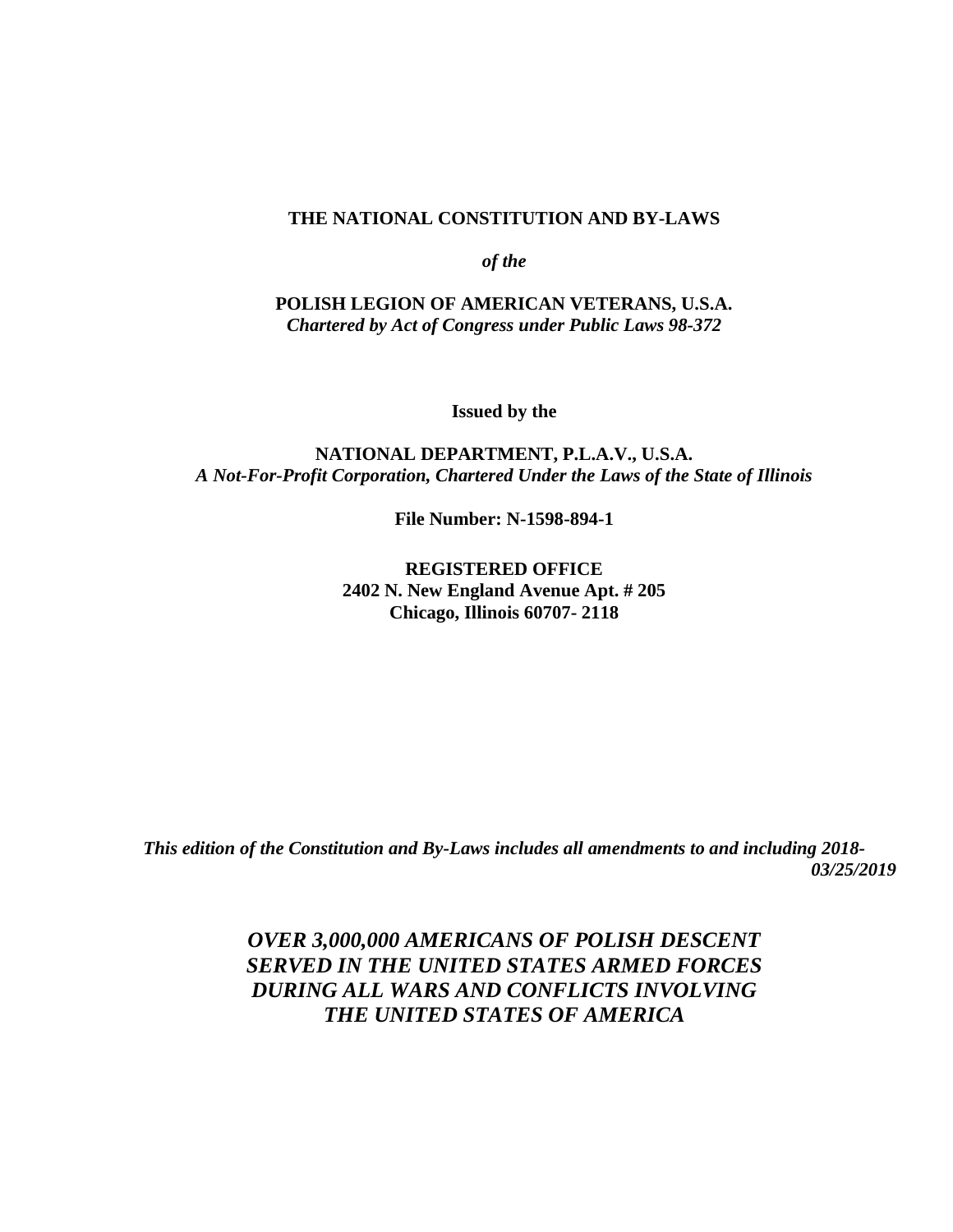#### **PART I - CONSTITUTION INDEX**

| <b>ARTICLE I</b>                                         |  |
|----------------------------------------------------------|--|
|                                                          |  |
| <b>ARTICLE II</b>                                        |  |
|                                                          |  |
|                                                          |  |
|                                                          |  |
|                                                          |  |
|                                                          |  |
|                                                          |  |
| <b>ARTICLE III</b>                                       |  |
|                                                          |  |
| <b>ARTICLE IV</b>                                        |  |
|                                                          |  |
|                                                          |  |
|                                                          |  |
|                                                          |  |
| <b>ARTICLE V</b>                                         |  |
|                                                          |  |
|                                                          |  |
|                                                          |  |
|                                                          |  |
| <b>ARTICLE VI</b>                                        |  |
|                                                          |  |
|                                                          |  |
|                                                          |  |
| <b>ARTICLE VII</b>                                       |  |
|                                                          |  |
|                                                          |  |
| <b>ARTICLE VIII</b>                                      |  |
|                                                          |  |
|                                                          |  |
|                                                          |  |
|                                                          |  |
| <b>ARTICLE IX</b>                                        |  |
|                                                          |  |
| REPORTS OF NATIONAL TREASUER & MEMBERSHIP DIRECTOR 15-16 |  |
|                                                          |  |
|                                                          |  |
| <b>ARTICLE X</b>                                         |  |
|                                                          |  |
|                                                          |  |
|                                                          |  |
|                                                          |  |
| <b>ARTICLE XI</b>                                        |  |
|                                                          |  |
|                                                          |  |
| <b>ARTICLE XII</b>                                       |  |
|                                                          |  |
|                                                          |  |
|                                                          |  |
|                                                          |  |
| <b>ARTICLE XIII</b>                                      |  |
|                                                          |  |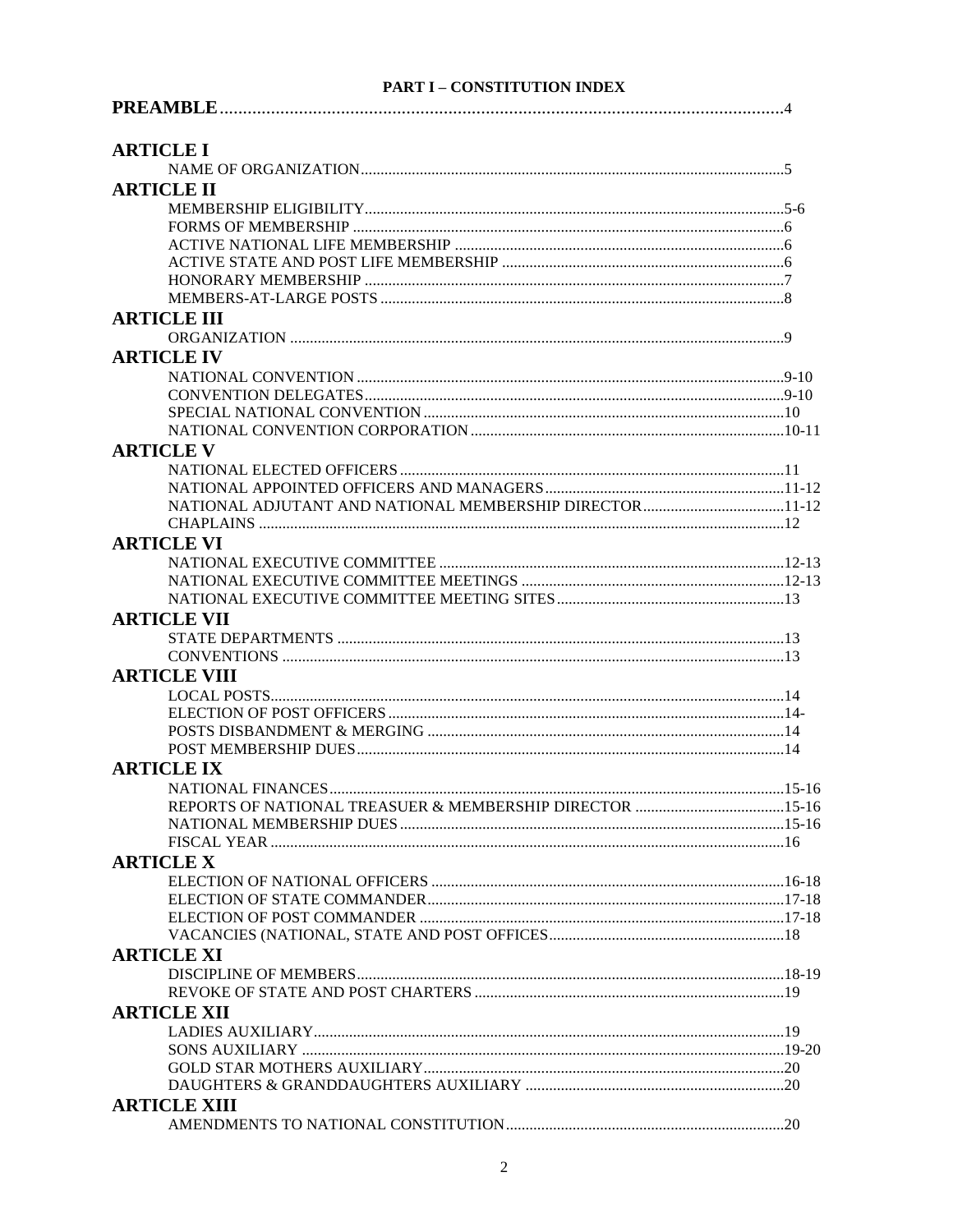# **PART II- BY-LAWS INDEX**

| <b>ARTICLE I</b>                                                  |  |
|-------------------------------------------------------------------|--|
|                                                                   |  |
| <b>ARTICLE II</b>                                                 |  |
|                                                                   |  |
| <b>ARTICLE III</b>                                                |  |
|                                                                   |  |
| <b>ARTICLE IV</b>                                                 |  |
|                                                                   |  |
|                                                                   |  |
| <b>ARTICLE V</b>                                                  |  |
|                                                                   |  |
|                                                                   |  |
| NATIONAL CONVENTION CORPORATION BOARD OF DIRECTORS 33-34          |  |
| PAST NATIONAL COMMANDERS' CONVENTION MANDATE EXPENSES 34          |  |
| PAST NATIONAL PRESIDENTS' CONVENTION MANDATE EXPENSES 34-35       |  |
|                                                                   |  |
| NATIONALCONVENTION CORPORATION CONTRACT AUTHORITIES 35            |  |
| DUTIES OF NATIONAL CONVENTION CORPORATION BOARD OF DIRECTORS35-36 |  |
|                                                                   |  |
| NATIONAL CONVENTION CORPORATION CODE OF REGULATIONS ADDENDA38     |  |
|                                                                   |  |
|                                                                   |  |
|                                                                   |  |
| <b>ARTICLE VI</b>                                                 |  |
|                                                                   |  |
|                                                                   |  |
| <b>ARTICLE VII-</b>                                               |  |
|                                                                   |  |
| <b>ARTICLE VIII</b>                                               |  |
|                                                                   |  |
|                                                                   |  |
| <b>ARTICLE IX</b>                                                 |  |
|                                                                   |  |
|                                                                   |  |
|                                                                   |  |
|                                                                   |  |
| <b>ARTICLE X</b>                                                  |  |
|                                                                   |  |
| <b>ARTICLE XI</b>                                                 |  |
|                                                                   |  |
|                                                                   |  |
|                                                                   |  |
| <b>ARTICLE XII</b>                                                |  |
|                                                                   |  |
| <b>ARTICLE XIII</b>                                               |  |
|                                                                   |  |
| <b>ARTICLE XIV</b>                                                |  |
|                                                                   |  |
|                                                                   |  |
|                                                                   |  |
|                                                                   |  |
|                                                                   |  |
|                                                                   |  |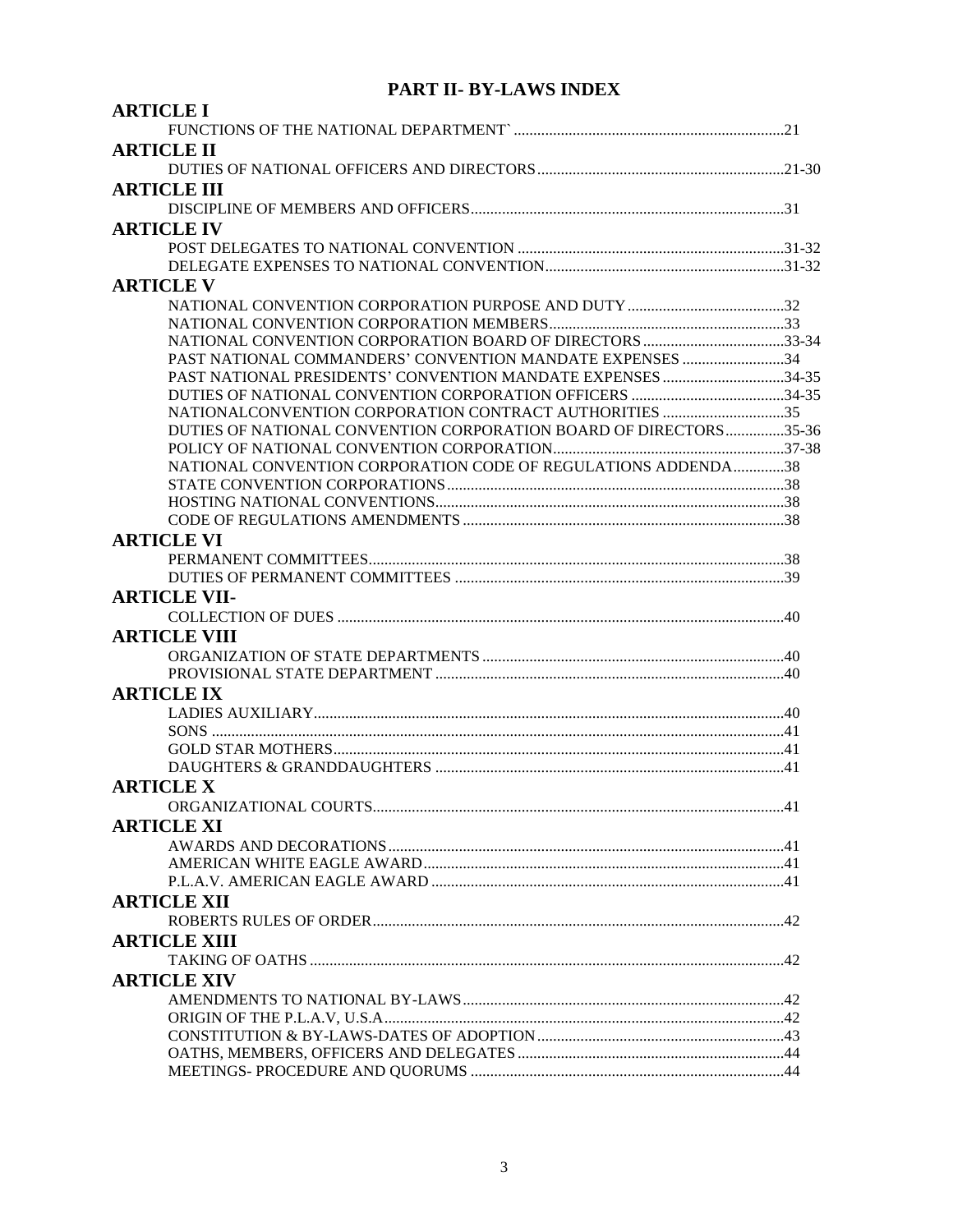# **PREAMBLE to the P0LISH LEGION OF AMERICAN VETERANS, U.S.A. NATIONAL CONSTITUTION**

 As a living monument to over 3,000,000 Americans of Polish descent who served in the Armed Forces of the U.S.A. in all Wars and Conflicts of whom many thousands have made the supreme sacrifice for their country by giving their lives, we the Polish Legion of American Veterans, U.S.A. associate ourselves for the following purposes:

 To uphold and defend the Constitution of the United States of America and all for which it stands:

 To encourage active interest by our fellow countrymen in all demonstrations of American and patriotic causes:

To protect the good name of Americans against all unfriendly attacks:

 To insure that all Americans shall receive the positive support due all Americans regardless of ancestry:

 To combat all alien influences endeavoring to weaken or destroy our American Institutions and form of government:

 To encourage all Americans to combat all undesirable acts against our government be it crime or terrorism:

 And to maintain and preserve the true spirit of comradeship that arose from the sacrifices in all wars and conflicts of the United States of America, providing friendship and mutual aid to all Americans especially in patriotic, charitable, educational and civic activities.

To these principles the Polish Legion of American Veterans, U.S.A. is dedicated.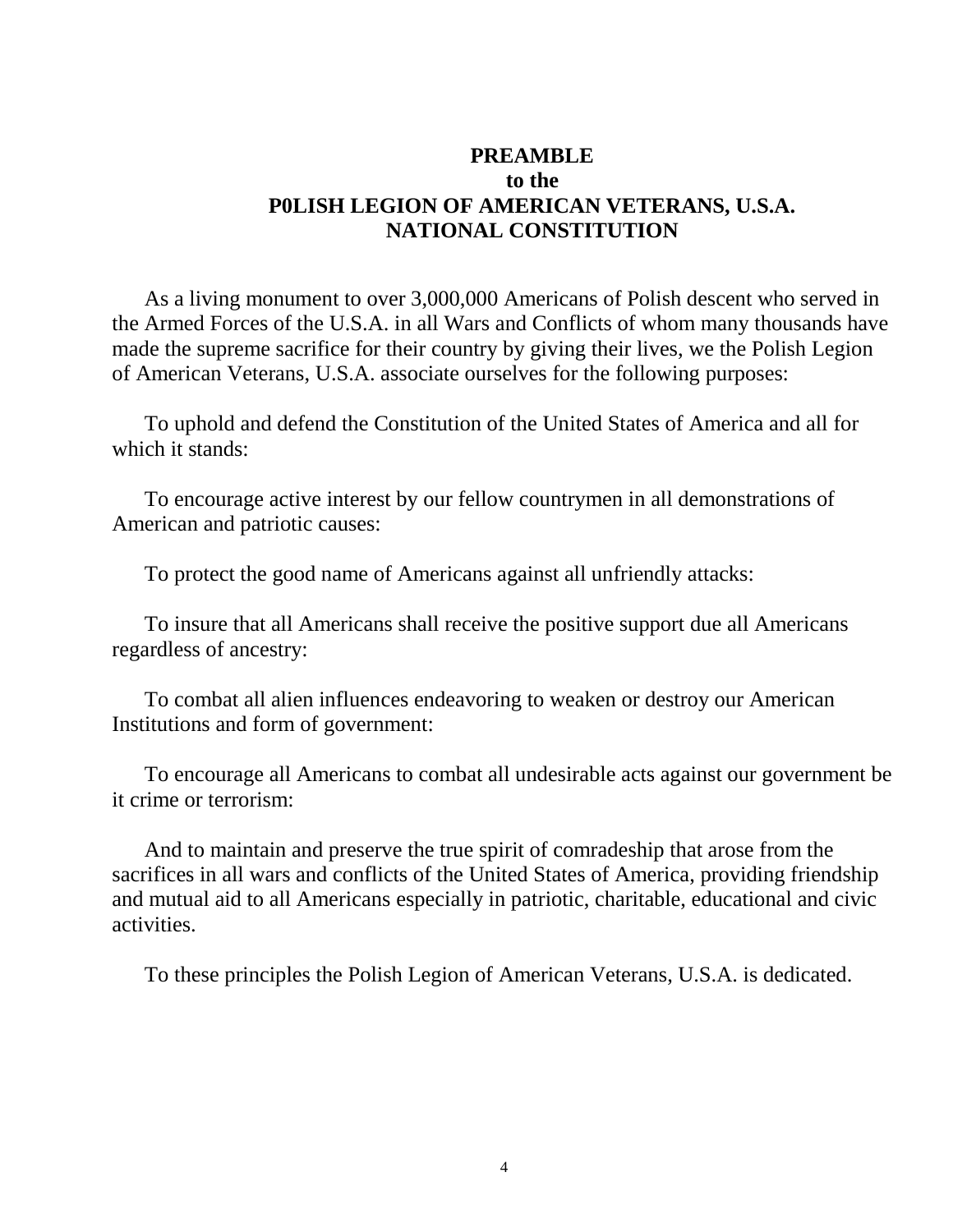# **CONSTITUTION POLISH LEGION OF AMERICAN VETERANS,** U.S.A.

#### **ARTICLE I NAME OF ORGANIZATION**

Sec.1.The name of this organization shall be "Polish Legion of American Veterans, U.S.A."

### **ARTICLE II MEMBERSHIP**

Sec. 1. Par. 1. Any American Citizen who has served in the Armed Forces of the United States, or, in its Auxiliary Units, after May 9, 1916, or thereafter, and whose service shall have been terminated by an Honorable Discharge, or, an honorable release from active duty, and, also, any American Citizen who is recognized as a Veteran by the U.S. Congress, the U.S. Department of Defense and/or the U.S. Department of Veterans Affairs, shall be eligible for membership in the Polish Legion of American Veterans, U.S.A.

Sec.1. Par. 2. Career and Active Members of the Armed Forces of the United States shall be eligible for membership in the Polish Legion of American Veterans, U.S.A., provided, however, that their service in their respective branch of service is, at all times, in keeping with the Uniform Code of Military Justice of the United States.

Sec. 1. Par. 3. Any individual who is an active member or former member of the National Guard or other United States Armed Forces Reserve Units, and have proof of such service, and whose service has been terminated by an honorable discharge or honorable release from such service shall be eligible for membership in the Polish Legion of American Veterans, USA.

Sec. 1. Par. 4. American Citizens, who have provided military related service to the United States, and, have proof of such service, via certification by an honorable discharge, issued by the Secretary of Defense, shall be eligible for membership in the Polish Legion of American Veterans, U.S.A.

Sec. 1. Par. 5. Merchant Marine Seamen, who are recognized as Veterans, by Act of Congress, and/or, who possess an honorable discharge issued by the Department of Defense, along with DD Form 214, shall be eligible for membership in the Polish Legion of American Veterans, U.S.A.

Sec. 1. Par. 6. Any American Citizen who served in the Armed Forces of our Allies, and, those members of the Armed Forces of our Allies who following such service, emigrated to the United States and became naturalized American Citizens, that served between April 6, 1917, and, thereafter, in all wars, conflicts, peace keeping missions and police actions involving the United States, and, whose service is documented by an honorable release from duty by the Allied Forces in which they served, and/or, their service being granted veteran status by Act of Congress, shall be eligible for membership in the Polish Legion of American Veterans, U.S.A.

Sec. 1. Par. 7. Living Congressional Medal of Honor Recipients- Upon the request of the State Department in which the recipient resides, they are eligible for membership in the Polish Legion of American Veterans, U.S.A. They shall be granted Active National Life Membership and shall be exempt from the payment of annual dues at the Post, State Department and National levels.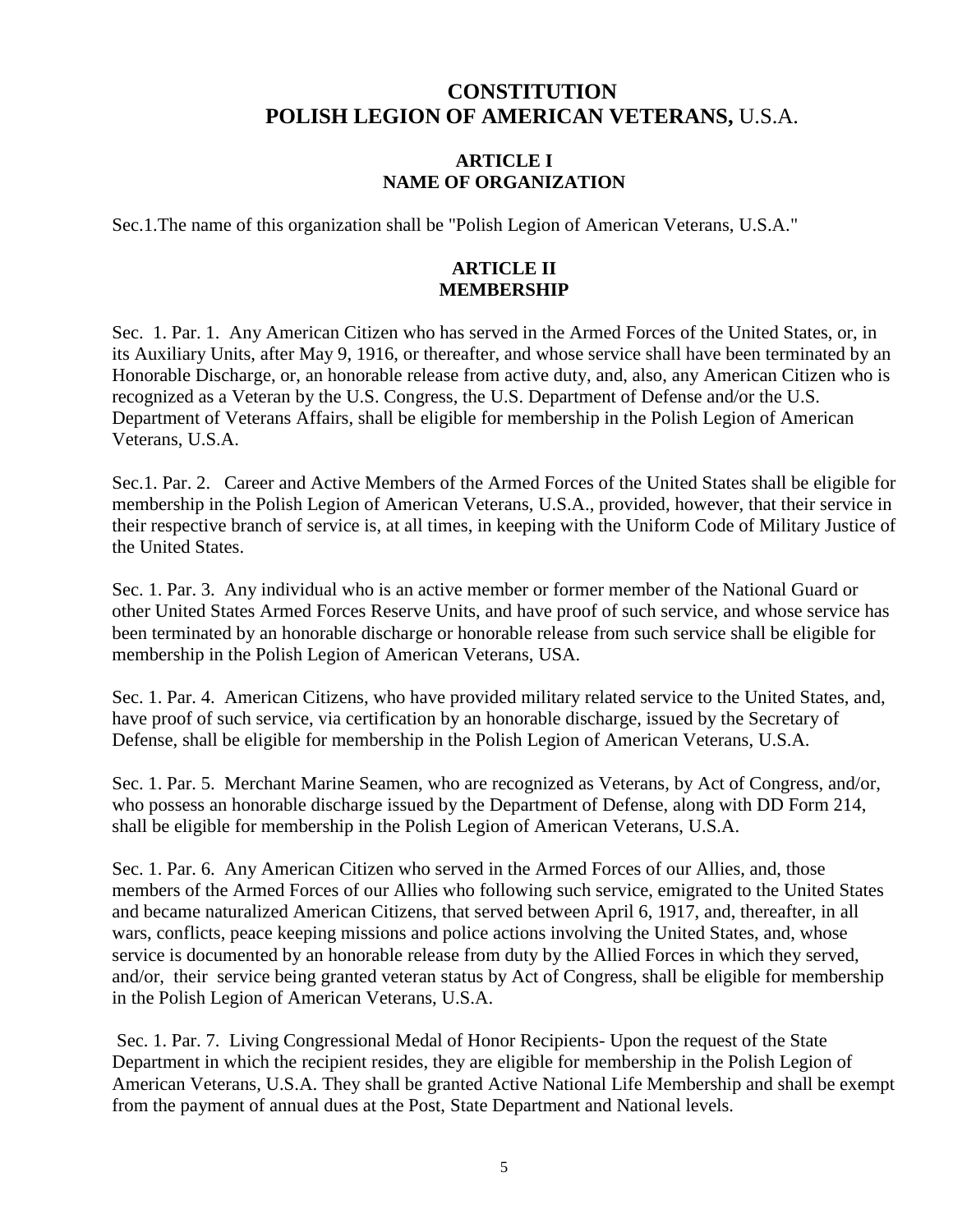Sec. 1. Par. 8. No person who is a member of, or who advocates the principles of, any organization believing in, or working for, the overthrow of the United States Government by force, and no person who refuses to uphold and defend the Constitution of the United States, shall be privileged to become, or continue to be, a member of the Polish Legion of American Veterans, U.S.A.

Sec. 1. Par. 9. The terms of membership and the requirements for holding office in the Polish Legion of American Veterans, U.S.A., shall be in accordance with P.L. 98-372.

Sec. 2. Par. 1. There shall be but five (5) forms of membership. These shall be:

- a. Active Membership
- b. Active National Life Membership
- c. Active State Department Life Membership
- d. Active Post Life Membership
- e. Honorary Membership

Sec. 2. Par. 2. The National Department (National Executive Committee) shall control and administer their respective Active National Life Membership Program. The criteria for the National Department Active Life Membership Program shall be hereinafter provided in the National Department Standing Rules. Applications, if necessary, shall be made available by and procured from the National Adjutant.

- a. Past National Commanders, by virtue of their tenure in the highest office of the Polish Legion of American Veterans, USA, for a full term, shall be granted Active National Life Membership in this organization, and, they shall be exempt from the payment of annual dues at their Post, State Department and National levels.
- b. Active National Life Members shall be exempt from the payment of annual dues at the Post, State Department and National levels.

Sec. 2. Par. 3. The criteria for State Departments and Posts for Active Life Membership shall be as hereinafter provided:

- a. State Departments having a Member-at-Large Post, and local Posts, at their discretion, with the approval of the State Department, may establish Active Life Membership Programs from within their own membership.
- b. State Departments and Posts shall control and administer their respective Active Life Membership Programs.

Sec. 2. Par. 4. The establishment of such Active State Department Life Membership, shall not in any way affect the amount of annual dues payable to the National Department for each such Active Life Member and the establishment of such Active Life Membership by a Post with the approval of the State Department, shall not in any way affect the amount of annual dues payable to the National Department and the State Department for each such Active Life Member.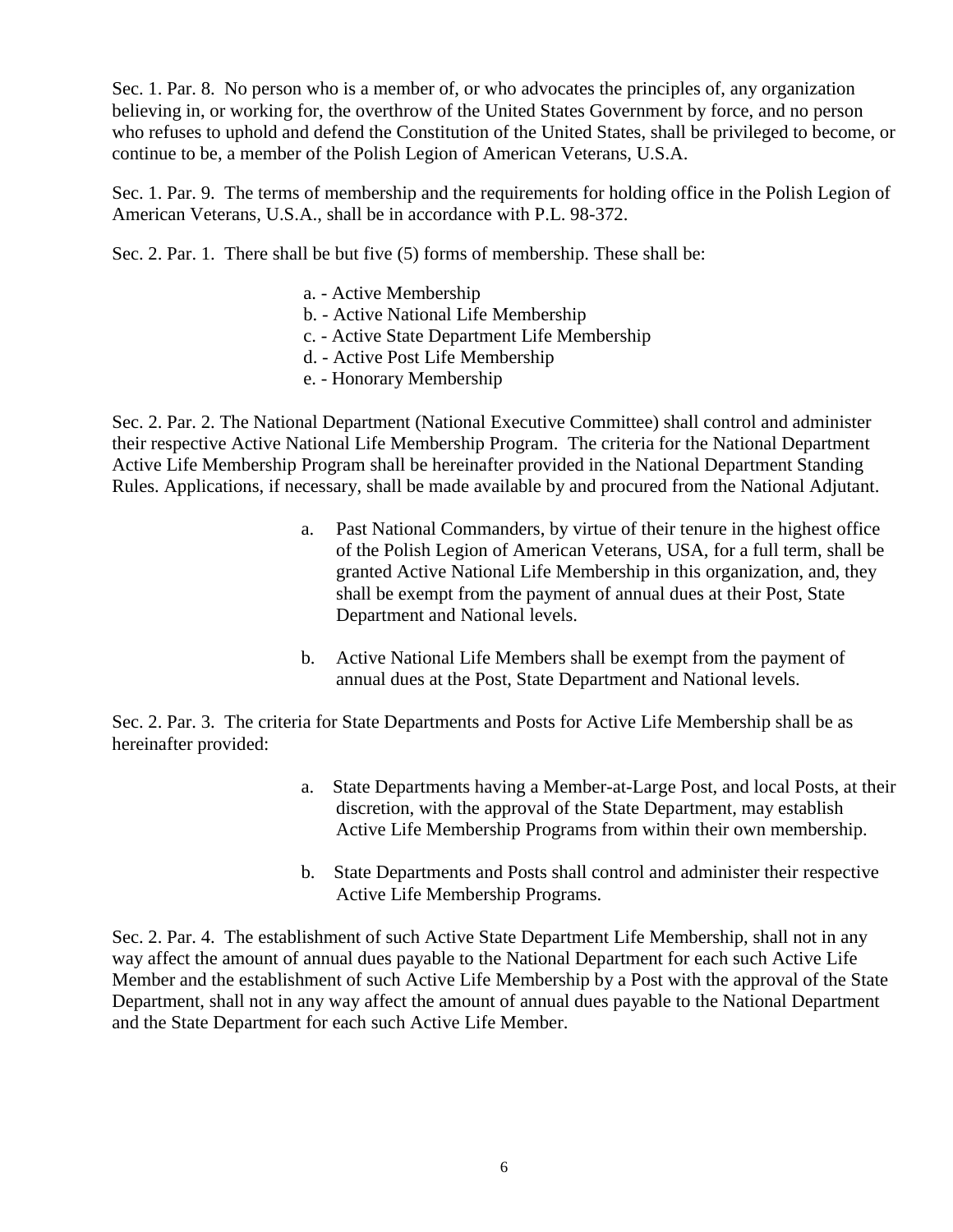Sec. 2. Par. 5. Honorary Members may be admitted on the following basis:

# **A. NATIONAL DEPARTMENT**

- a. The President and the Vice President of the United States of America on assumption of their respective offices by vote of the National Executive Committee.
- b. The members of the President's Cabinet and National Legislative Body by vote of the National Executive Committee.
- c. Persons performing outstanding service in States in which the P.L.A.V. does not operate or service to veterans in such States, may be given Honorary Membership by vote of the National Executive Committee.
- d. An appropriate Honorary Membership Card shall be issued on an annual basis recognizing such person as an Honorary Member of the Organization.

#### **B. STATE DEPARTMENT**

- a. Governors of the States in which the P.L.A.V. operates by the State Executive Committee within such State.
- b. The members of the Governor's Cabinet and State Legislative Body, by vote of the State Executive Committee within such State.
- c. Persons performing outstanding service in the State or to veterans in the State may be given Honorary Membership by vote of the State Executive Committee within such State.
- d. An appropriate Honorary Membership Card shall be issued on an annual basis recognizing such person as an Honorary Member of the Organization.

Sec. 2. Par. 6. The right to attend, to vote or the right of expression at any regular or special meeting or session of any Convention of any echelon within the Polish Legion of American Veterans, U.S.A., shall be exclusively limited to active, regular members, excepting, however, guests or public officials may, on proper invitation, appear at meetings or Conventions to address such groups.

Sec. 3. Par. 1. No person shall be a member of more than one Post at any one time.

Sec. 3. Par. 2. Any Post member in good standing may transfer from one Post to another, providing, the member obtain approval from the Post Said Member is leaving and the Post Said Member is joining. Said member shall be eligible for any elective or appointed offices at the National, State or Post levels and the privilege of representing the transferee Post at the State or National Conventions.

Sec. 3. Par. 3. Newly elected Post members shall be considered an Active Member in good standing on payment of dues for the fiscal year, taking the oath that is administered to all newly elected members and has been given an official P.L.A.V., U.S.A. Membership Card and shall have the same rights and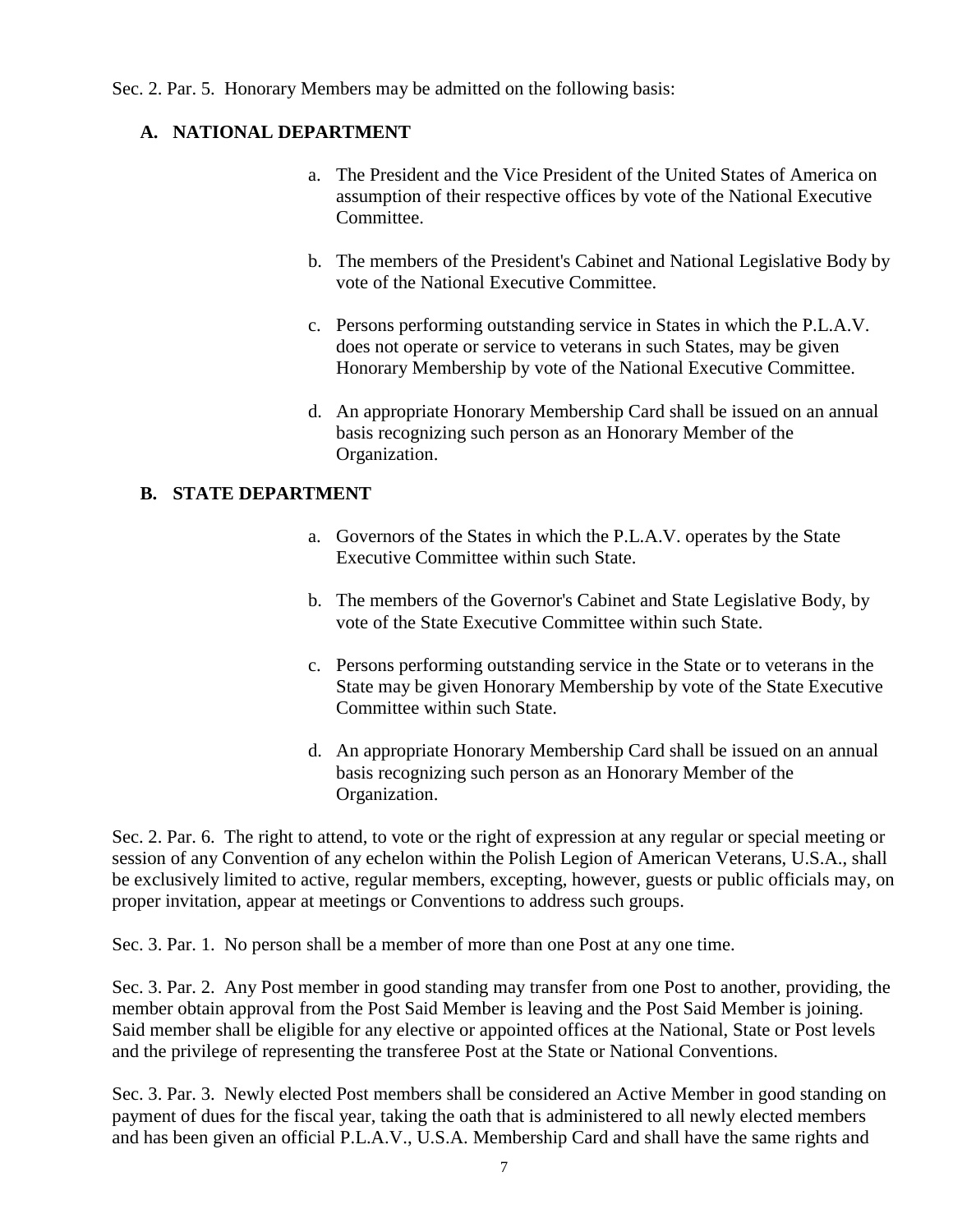privileges as other members and shall be eligible for any elective or appointed offices at the State and Post levels and have the privilege of representing the Post at the State or National Conventions. This provision shall be applicable to the newly organized Posts during the first year of their existence.

Sec. 4. All duly assessed dues shall be payable annually by every member of Polish Legion of American Veterans, U.S.A., provided, however, that Honorary Members shall not be required to pay any dues.

Sec. 5. Par. 1. The National Department shall maintain a Membership-at-Large Post, which shall be administered as herein provided.

Sec. 5. Par. 2. Membership of the Membership-at-Large Post shall be restricted to veterans who desire a membership in the P.L.A.V., U.S.A. and who reside in States where no State Departments and/or Posts exists.

Sec. 5. Par. 3. The prospective new members to the Membership-at-Large Post must have been sponsored by an active member of the P.L.A.V., U.S.A. and must submit a photo-static copy of their honorable discharge or separation from service to the National Adjutant.

Sec. 5. Par. 4. Annual dues to the National Membership-at-Large Post shall be established at a National Convention and shall be paid directly to the National Department.

Sec. 5. Par. 5. Such portion of dues of the Membership-at-Large Post in excess of the annual per capita due to the National Department, shall be maintained in a separate fund and expended solely for the purpose of establishing new Posts in States where no P.L.A.V., U.S.A. Posts exist.

Sec. 6. Par. 1. A State Department may, at its discretion, establish one (1) Membership-at-Large Post within the legal boundaries of its State. This Post shall be administered by the State Executive Committee.

Sec. 6. Par. 2. Membership in the State Department Membership-at-Large Post shall be restricted to eligible veterans desiring membership in the Polish Legion of American Veterans, U.S.A., residing in the State, but living in Counties where no Post or Posts presently exist.

Sec. 6. Par. 3. Prospective members of the State Department Membership-at-Large Post shall be sponsored by an active member of the Polish Legion of American Veterans, U.S.A., and must submit a photo-static copy of their honorable discharge or honorable release from active duty to the State Adjutant or to the officer designated by said State Department prior to being accepted and granted membership.

Sec. 6. Par. 4. Dues to the State Department Membership-at-Large Post shall be determined by the State Convention, provided, however, that the amount of annual dues which shall be due to the National Department for each member shall not in any manner be affected by the decision of the State Convention or the State Department.

Sec. 6. Par. 5. The State Department Membership-at-Large Post shall be bound by all existing provisions of this National Constitution and its By-Laws as relating to local Posts, excepting those provided for in this ARTICLE.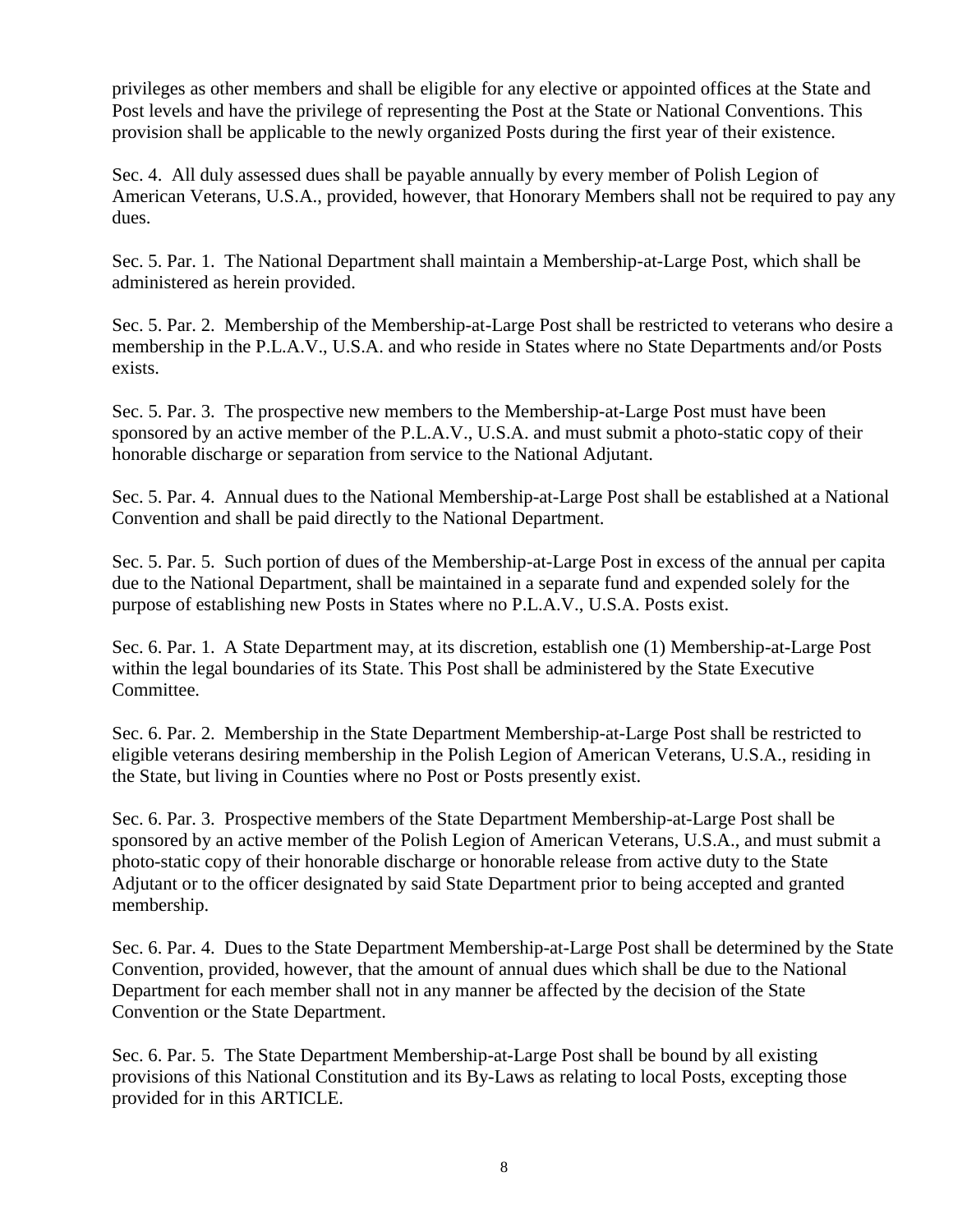# **ARTICLE III ORGANIZATION**

Sec. 1. The Polish Legion of American Veterans, U.S.A., shall be organized with a National Department, Zones, State Departments, and under these Departments, local Posts.

Sec. 2. The National Department shall be composed of officers, hereinafter, described, Directors, and such other members as the National Convention may specify.

Sec. 3. For administrative purposes there shall be three (3) Zones, as follows:

**Zone I**: Shall be comprised of all States east of the Ohio River and the Appalachian Mountains and the center time zone and shall include the State of Pennsylvania and North and Southern boundaries shall be from the Canadian border to the Gulf of Mexico.

**Zone II:** Shall be made up of all States east of the Mississippi and Ohio Rivers and shall include the States of Michigan, Indiana and Ohio, to the Gulf of Mexico and all States west of the Appalachian Mountains in the Central Time Zone.

**Zone III:** Shall include Wisconsin, Illinois and all States west of the Mississippi River between Canada and Mexico.

Sec. 4. The State Department shall be composed of officers elected at the State Convention and representatives selected by the Posts under its jurisdiction.

Sec. 5. Local Posts shall be chartered by the National Department and administered by the State Department, but shall be governed locally by their own officers chosen according to their Constitution and By-Laws.

#### **ARTICLE IV NATIONAL CONVENTION**

Sec. 1. A National Convention shall be held biennially (every two years) at a time and place determined by the Convention held no less than two years previously and shall constitute the supreme legislative body of the Polish Legion of American Veterans, U.S.A. The decisions and the enactment of the National Convention within the scope of this Constitution and By-Laws shall be the highest authority in the organization and shall be binding on all members. The National Convention shall, also, constitute the highest judicial tribunal over the controversies of serious nature that may arise within the organization.

Sec. 2. The members of the Convention shall consist of the following, to-wit:

- a. Delegates elected by the individual Posts. All Posts shall be entitled to representation in proportion to their membership. Each delegate or his duly qualified alternate shall have the right to vote.
- b. Past National Commanders, by virtue of their past high office, shall have the privilege of being delegates to all National Conventions with the right to vote.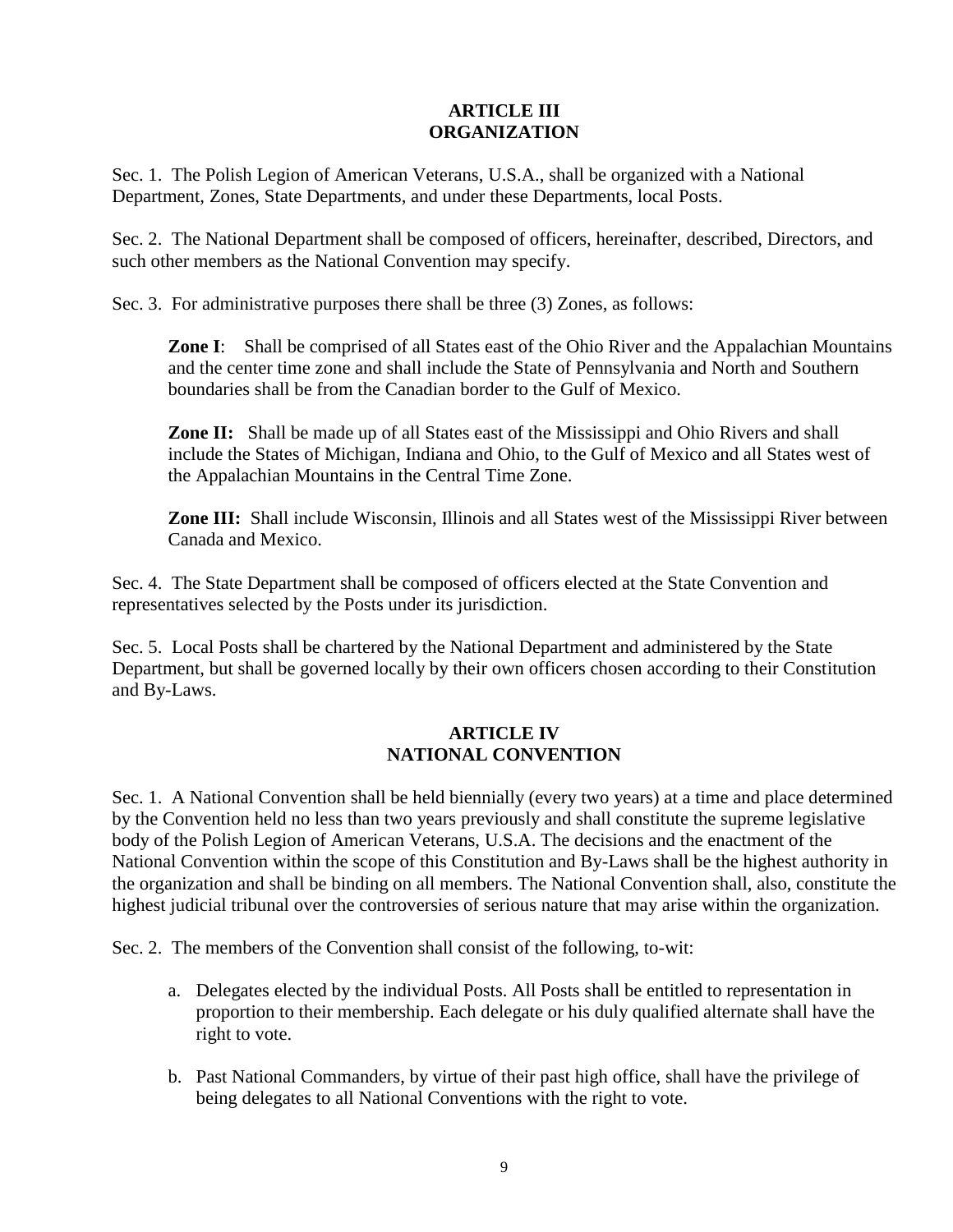- c. All elective National Officers and the appointed National Executive Officers, as listed in Sec. 3. Par. 1 and Sec. 3. Par. 4. of Article V. of this Constitution, by virtue of their offices shall be delegates to the National Convention, with the right of voice and vote
- d. All appointed National Operations Officers and Managers as covered in Sec. 3. Par. 2, and Sec. 3. Par. 3.of Article V, of this Constitution, may, of their own volition, attend the National Convention as Guests, provided, however, they shall have no voice and no vote, unless they are elected delegates from their respective Posts. In addition, they shall not be entitled to any remuneration of expenses for mandate fees, travel and lodging unless specifically being directed to attend said National Convention at the invitation of the National Commander with concurrence of the National Executive Committee.
- e. Retiring State Commanders, by virtue of this past office, shall have the privilege of being delegates, with the right to vote, to the National Convention immediately following their term of office, excepting, however, where a State Department has a Biennial State Convention, then in that event the State Commander in office at the time of the National Convention shall be a delegate to the National Convention and with a right of vote.

Sec. 3. A majority of delegates entitled to vote shall constitute a quorum.

Sec. 4. A Special National Convention shall be called by the National Department upon written request of two-thirds (2/3) of all Posts. Time and place of the Special Convention shall be decided by the Posts by means of referendum. Duly elected delegates to the last regular Convention or their duly elected substitutes and all others enumerated in Section 2, above, shall constitute the membership of the Special Convention. Special Convention shall be called only on matters of extreme importance and only the matters for which the Special Convention is called shall be considered at such a Convention.

Sec. 5. Par. 1. No delegate of an accredited Post or Department shall be seated at the National Convention unless his respective Post or Department shall be fully paid up in all its accounts with the National Department and its accounts and membership shall be certified as of 30 days prior to the opening date of the National Convention. No Post or Department delegate or alternate shall be permitted to register as such delegate or alternate without a membership card or other satisfactory evidence identifying him as a member of the Post or Department from which he is registering.

Sec. 5. Par. 2. Mandates for Convention delegates may be forwarded directly to Posts by the National Department. In turn, mandates will be forwarded to their respective State Departments for certification of the current fiscal year. Mandates shall then be forwarded to the National Department. Delegate mandates shall not be deem valid at the National Convention, nor the delegate seated at the National Convention, unless such mandate shall bear certification of his State Department Finance Officer.

Sec. 6. Par. 1. The Polish Legion of American Veterans, U.S.A. recognizes a subsidiary organization known as the National Convention Corporation of the Polish Legion of American Veterans, U.S.A.

Sec. 6. Par. 2. The National Convention Corporation shall be governed by a Code of Regulations, which shall be enacted for it by the National Convention.

Sec. 6. Par. 3. Authority is hereby given to the State Departments to authorize and create subsidiary organizations of similar scope and nature of State Department Conventions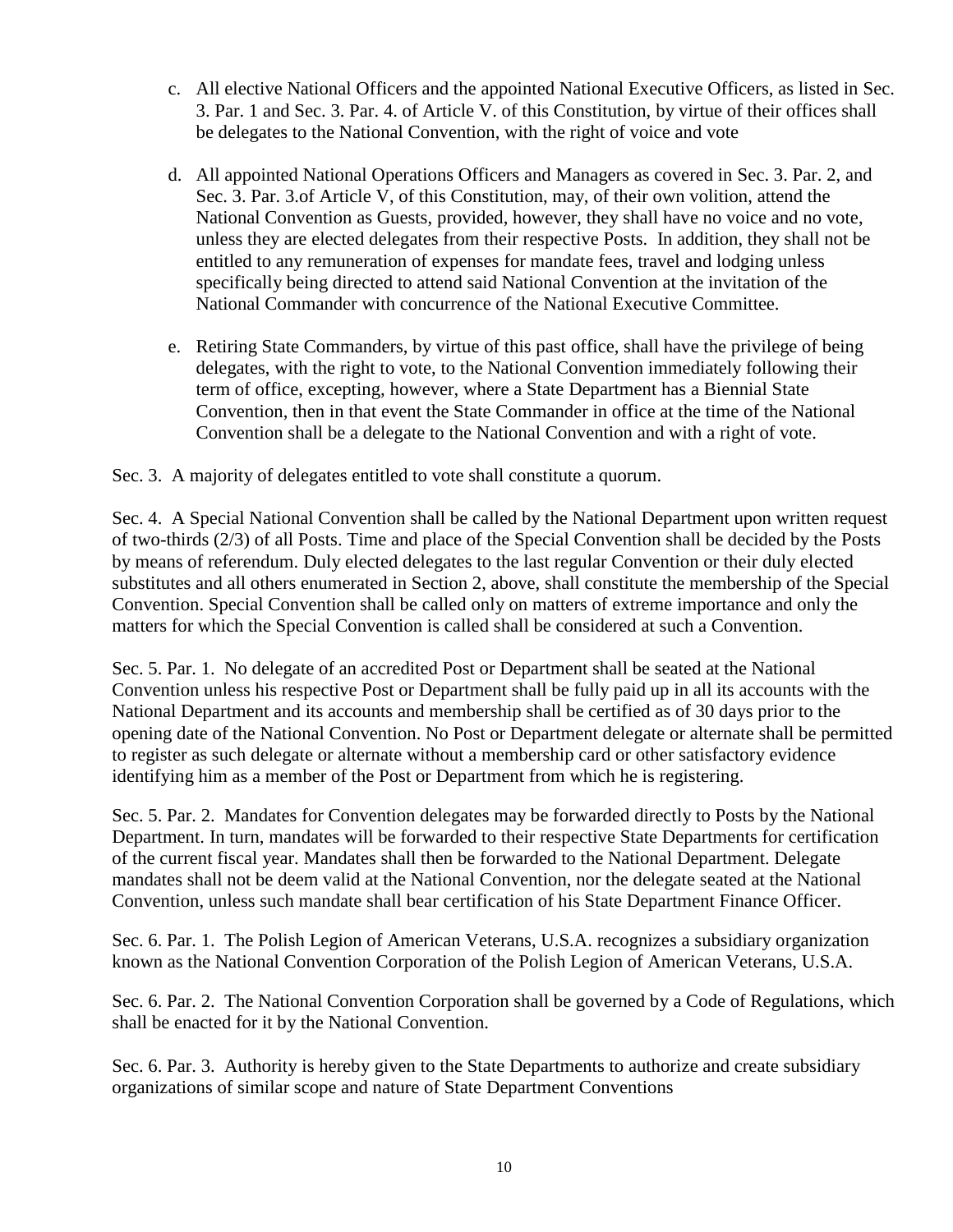#### **ARTICLE V OFFICERS**

Sec. 1. The National Convention shall elect a National Commander, National Vice-Commander, National Treasurer and one (1) Director of the National Convention Corporation.

Sec. 2. Par. 1. State Department Commanders shall act as National Directors and shall attend meetings of the National Executive Committee. The Department Commander in office at the time of the N.E.C. meeting shall be entitled to attend such N.E.C. meeting.

Sec. 2. Par. 2. State Department Commanders who are unable to attend an N.E.C. meeting, shall notify the National Commander in writing, prior to the date of said meeting, as to the individual that will represent the State Department Commander at that meeting. This Representative may be either the State Department First Vice Commander, the State Department Adjutant or the Immediate Past State Commander.

Sec. 3. Par. 1. The National Commander shall within thirty (30) days after the National Convention, and subject to advice by the National Executive Committee, appoint the following officers, to-wit:

### NATIONAL EXECUTIVE OFFICERS

- a. National Judge Advocate
- b. National Legislative Director
- c. National Media Director
- d. National V.A.V.S. Director
- e. National Service Director

Sec. 3. Par. 2. The National Commander may, at his discretion, subject to advice of the National Executive Committee, appoint the following National Operating Officers, to wit:

- a. National Chaplain, who shall be a Clergyman of any faith.
- b. National Sergeant-at-Arms

Sec. 3. Par. 3. The National Commander, subject to advice by the National Executive Committee, shall, by appointment, fill the following positions, which shall not be considered to be a National Officer, per say, to wit. The National Commander with the advice of the National Executive Committee may delegate the duties of the National Archives Manager and National Quartermaster (Manager) to any Elective or Appointed National Director or National Officer.

- a. National Archives Manager
- b. National Quartermaster (Manager) with the advice and consent of the National Treasurer
- c. National Membership Manager, with the advice and consent of the National Membership Director

Sec. 3. Par. 4. The National Department (National Executive Committee) shall control and administer the selection of the following officers whose term in office shall be deemed permanent as provided in the National Department Standing Rules.

- a. National Adjutant
- b. National Membership Director

Sec. 4. Par. 1. The term of office of all National Elective Officers shall commence immediately upon adjournment of the National Convention and shall continue until new officers are elected and qualified at the next regular National Convention.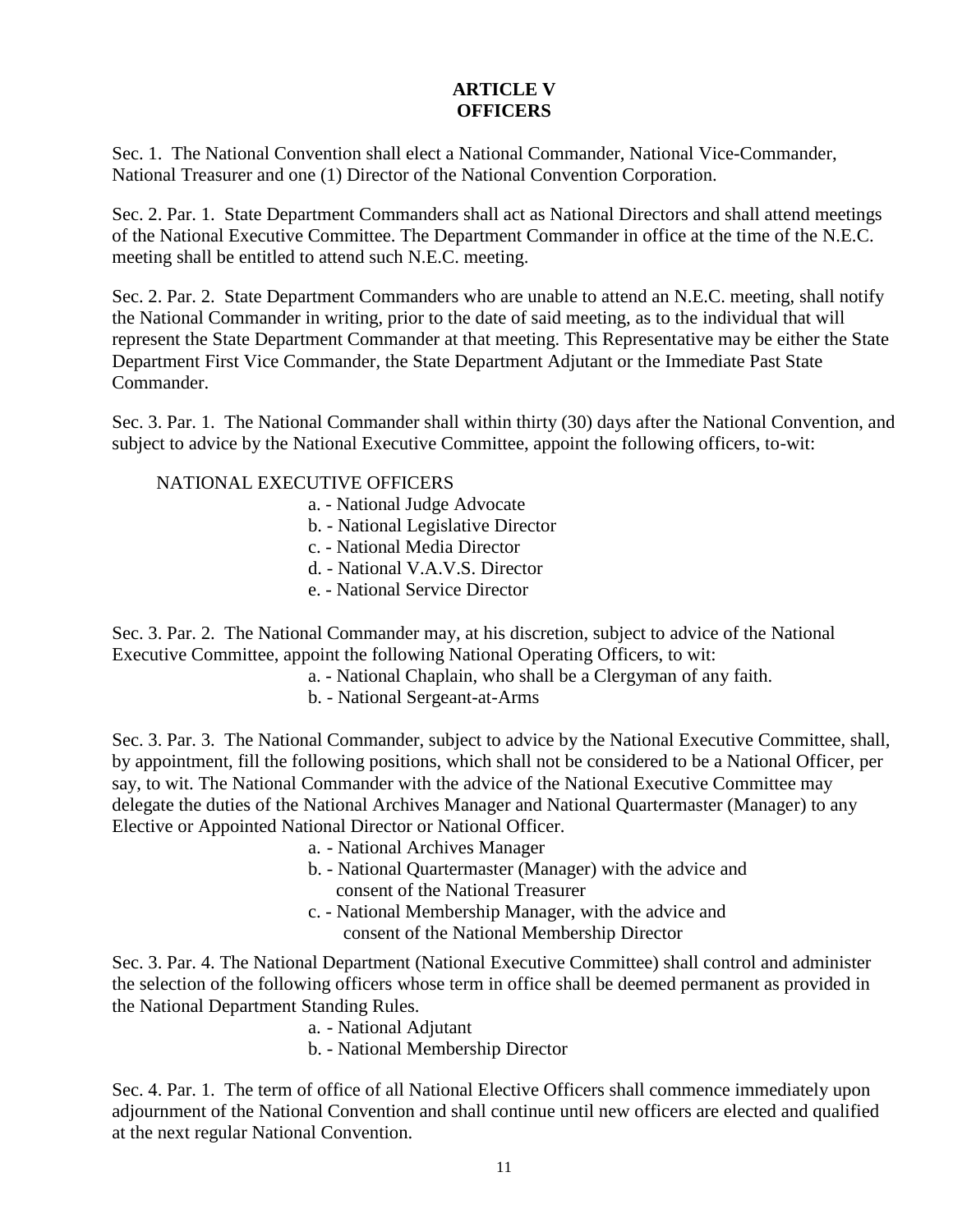Sec. 4. Par. 2. The term of Appointive Officers shall commence upon the concurrence of appointments by the National Executive Committee and will continue until removed from office for cause or new officers appointed by a new incoming administration.

Sec. 4. Par. 3. All Elected and Appointed National Officers shall render an oral report of their activities when present at an N.E.C. Meeting. They shall have prepared said report in writing prior to such N.E.C. Meeting with sufficient copies for distribution to the National Adjutant and the National P.L.A.V., U.S.A. News Editor. Should an Elected or Appointed National Officer be unable to be present at an N.E.C. Meeting, or not invited, they shall provide the National Adjutant with two copies of a written report not less than twenty (20) days prior to the scheduled date of that meeting.

Sec. 4. Par. 4. . Should an Elected or Appointed National Officer be forced to cancel plans to be present at an N.E.C. Meeting due to unforeseen circumstances, they shall submit a written report to the National Adjutant not more than ten (10) days following the date of said meeting.

Sec. 5. Any National Officer may receive compensation for their activities on behalf of the organization. The amount of such compensation may be determined at the National Convention or, in absence thereof to be determined by the National Executive Committee.

Sec. 6. CHAPLAINS: Any State Department or Post may appoint a non-veteran, who shall be a Clergyman, of any faith, to serve as its Chaplain. Said Chaplain shall be an Honorary Member of said State Department or Post.

# **ARTICLE VI NATIONAL DEPARTMENT**

Sec. 1. The administrative power between National Conventions shall be vested in the National Executive Committee, which shall constitute and be known as the National Department.

Sec. 2. Par. 1. The National Department shall be composed of the elective National Officers; the appointed National Executive Officers. The National Directors (State Commanders); Past National Commanders; and, such other members, if any, as the National Convention shall specify, all of whom, shall have the right of voice and vote on all matters coming before that body.

Sec. 2. Par. 2. The appointed National Operations Officers and Managers, as covered in Sec. 3. Par. 2. and Sec. 3. Par. 3. of Art. V. of this Constitution, may, of their own volition, attend the National Executive Committee meetings, and, when present, shall have no voice and no vote on all matters coming before that body and, in addition, they shall not be eligible for any remuneration of expenses for travel and lodging unless specifically directed or invited to attend said N.E.C Meeting or Meetings by the National Commander with concurrence of the National Executive Committee.

Sec. 3. The National Commander shall preside over National Conventions and the National Executive Committee Meetings, but, shall vote only in the event of a tie, excepting, however, Said Officer may vote in the secret ballot elections of the National Officers, held at the National Convention or at an N.E.C. Meeting.

Sec. 4. The National Department shall be the official representative of the Polish Legion of American Veterans, U.S.A.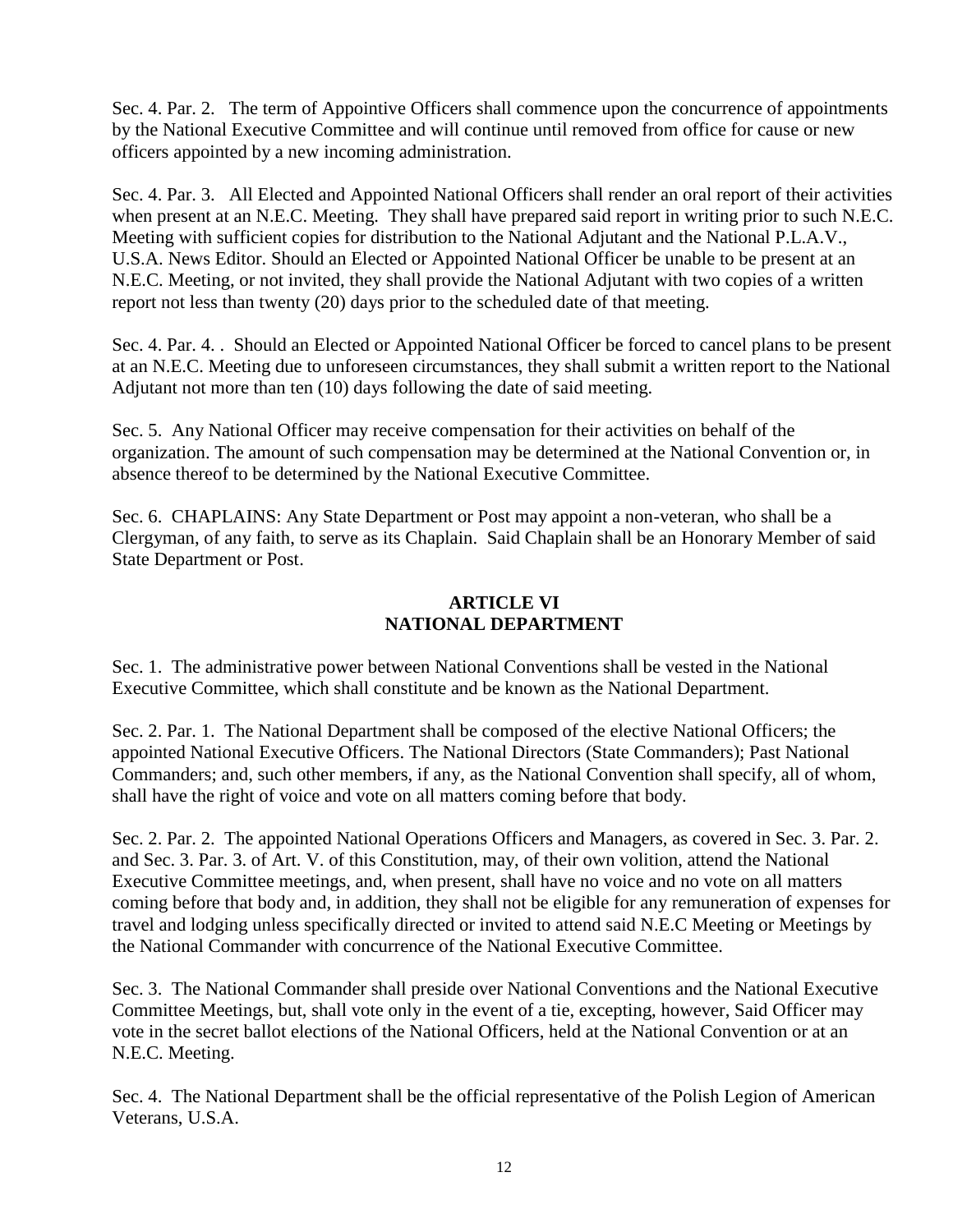Sec. 5. It shall be the duty of the National Department to advance the cause of the Polish Legion of American Veterans, U.S.A., carry out its aims and purposes and carry out the national policies and plans of the entire organization, as established by the National Convention.

Sec. 6. The National Executive Committee shall meet three (3) times during the interval between National Conventions and on call of the National Commander whenever Said Officer finds that extenuating circumstances deem it necessary.

Sec. 6. Par. 1. When determining a site for an N.E.C. Meeting, the National Commander shall choose the site for the next N.E.C. meeting on a rotating basis so that no undue preference is shown to any particular State Department.

Sec. 6. Par. 2. Wherein the judgment of the National Commander and confirmed by the N.E.C., the rotation may be suspended for good cause shown.

### **ARTICLE VII STATE DEPARTMENTS**

Sec. 1. The State Departments shall be chartered by the National Department in accordance with provisions of the Constitution and By-Laws of the Polish Legion of American Veterans, U.S.A. It shall be the duty of State Departments to aid in organization and maintenance of local Posts and to carry out the policies and plans delegated to it by the National Department and to adhere to the provisions of this Constitution and By-Laws and decisions of the National Convention.

Sec. 2. State Executive Committee shall be composed of such elective officers and elective representatives of local Posts under its jurisdiction as shall be provided for in the Constitution and By-Laws of the individual State Departments. The Executive Committee shall be the administrative body of the Department and shall be known as State Department of that particular State.

Sec. 3. The Elective Officers of the State Department shall be elected at the State Convention by the elected delegates, or their duly qualified alternates, of local Posts, belonging to the State Department. All Posts shall be entitled to representation in proportion to their membership.

Sec. 4. Post representatives in the State Department shall be elected by local Posts in accordance with the provisions of the Constitution and By-Laws of each State Department.

Sec. 5. Par. 1. State Conventions shall be held annually or biennially at time and place designated by the previous Convention. In the event such decisions were not made at the previous Convention, the State Department shall designate the time and place for the State Convention, provided, however, that no State Convention may be held within thirty (30) days of a National Convention.

Sec. 5. Par. 2. Quorum at State Conventions shall consist of delegates from a majority of the Posts under the jurisdiction of that State Department.

Sec. 6. State Conventions shall have the authority to determine the amount of dues to be paid by every member of the Posts under its jurisdiction for the purpose of maintenance of the individual State Departments, provided, however, that the amount of annual dues which shall be due to the National Department for each member of this organization shall not be in any manner affected by the decisions of any State Convention.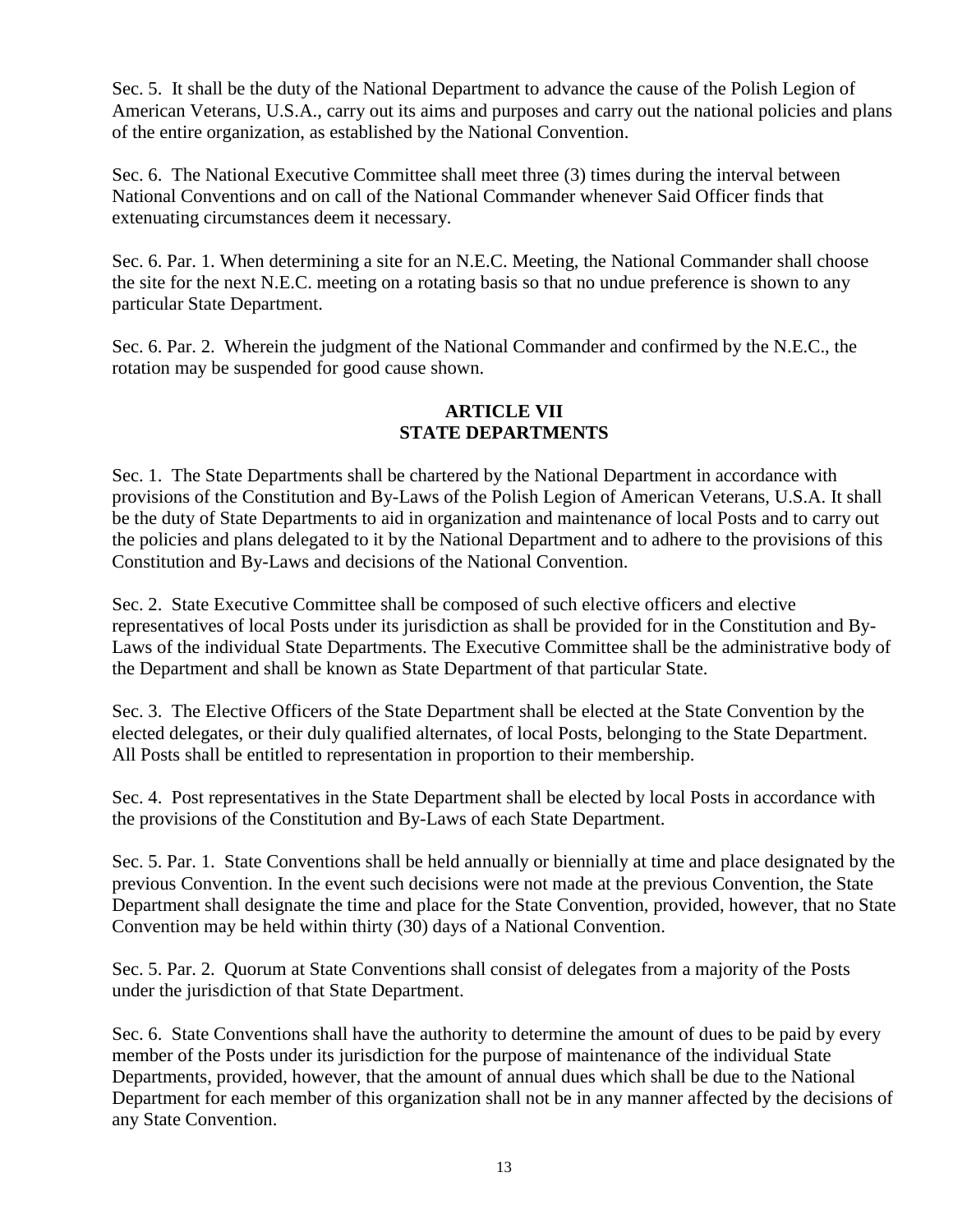### **ARTICLE VIII LOCAL POSTS**

Sec. 1. Local Posts may be formed by any ten (10) eligible individuals by making application to the local State Department, and if there be no State Department, directly to the National Department. If the State Department approves, the application shall be forwarded to the National Department and a Charter shall be issued.

Sec. 2. Local Posts shall be subject to the jurisdiction of the National Department and the State Department, and any provisions of a State Department Constitution or a local Post Constitution conflicting with or contrary to the provisions of the National Constitution shall be null, void, and of no effect. The policies, activities and actions of the local Posts must never be at variance with those prescribed by the National Department.

Sec. 3. Election of officers in local Posts shall be held no later than September 30th, of the year in which the election is held.

Sec. 4. Par. 1. No Post shall disband or merge with another Post without proper authorization from its State Department or, if there be no State Department, from the National Department.

Sec. 4. Par. 2. In the event a Post is disbanded or its Charter duly revoked for cause, it's Charter and such other official documents as the State or National Commander Desires shall become the property of the State or National Department, whichever applies.

Sec. 4. Par. 3. If a Post becomes inactive, defined herein as not holding a Post meeting for six (6) successive months, the assets of said Post shall come under the control of the respective State Department. Said State Department shall then expeditiously determine whether said Post has been or should be disbanded.

Sec. 4. Par. 4. No Post shall dispose of any of its assets in contemplation of disbanding, burning or revocation of its charter. The respective State Department shall assume immediate control of said Post assets pending a State Department hearing regarding the intent of said Post. Any Post that disposes or contemplates disposing of a substantial part of its assets so as to materially weaken the existence of said Post for the purpose for which it was organized, immediately subjects said Post assets to the control of the State Department. The State Department shall hold a hearing in order to determine the intent of said Post, and all members of said Post shall be duly notified no later than 30 days prior of said hearing, the State Department may determine that said Post is to be disbanded or that its charter be duly revoked.

Sec. 4. Par. 5. The assets of a disbanded Post or a Post whose charter has been duly revoked shall become the property of the respective State Department, except that any money due the National Department shall first be paid from said assets, if any.

Sec. 5. Annual membership dues to local Posts shall be determined by the individual local Posts at the last meeting of the preceding fiscal year, provided, however, that the amount of annual dues which shall be due to the National Department and State Department for each member of the subject Post may not in any manner be altered or otherwise modified by any action of the subject Post.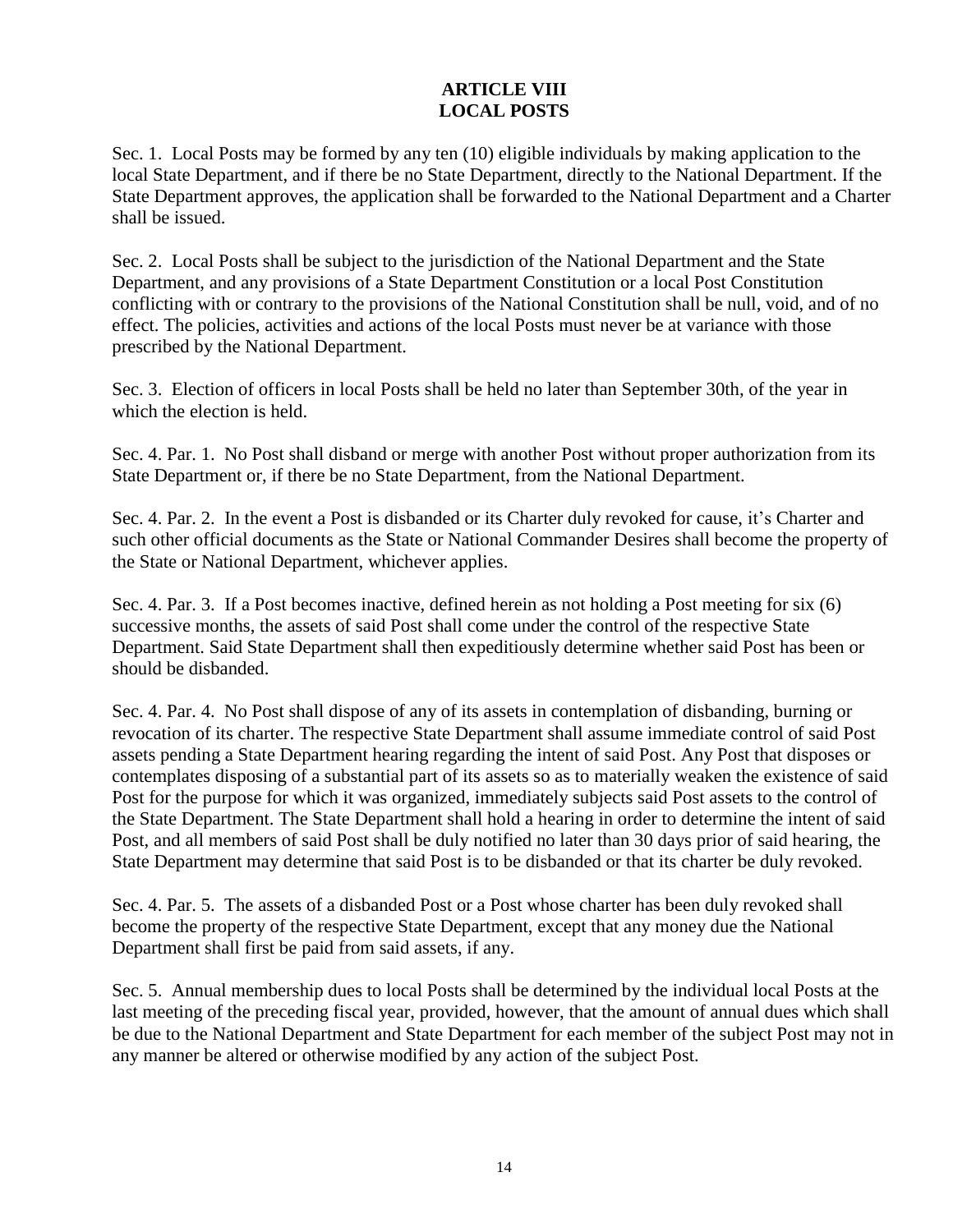#### **ARTICLE IX FINANCES**

Sec. 1. Par. 1. All finances of the Polish Legion of American Veterans, U.S.A., shall be under the supervision of the National Treasurer. Said Officer shall be responsible for keeping all necessary and proper records of all income and expenditures of the National Department.

Sec. 1. Par. 2. The entire property of the Polish Legion of American Veterans, U.S.A., shall be under the supervision of the National Treasurer. The National Treasurer shall receive all proceeds from National dues directed to Said Officer by the National Membership Director, and upon receipt thereof, Said Officer shall deposit all such funds in such bank or banks as shall be designated by the National Executive Committee.

Sec. 1. Par. 3. All vouchers, checks, and money drafts, and other financial obligations of the Polish Legion of American Veterans, U.S.A., approved by the National Department, shall be signed by any two (2) of the following: the National Commander, the National Treasurer or the National Vice Commander.

Sec. 1. Par. 4. Both the National Membership Director and the National Treasurer shall make their annual reports at the National Convention and shall render such other reports as may be required of them by the National Department.

Sec. 1. Par. 5. The National Department (National Executive Committee) shall control and administer the release and distribution of official P.L.A.V., U.S.A. Membership Cards. The criteria for the National Department official P.L.A.V., U.S.A. Membership Cards Program shall be hereafter provided in the National Department Standing Rules. .

Sec. 2. Revenue shall be derived from annual membership dues, as hereinafter provided, and from other sources approved by the National Department.

Sec. 3. Par. 1. Regulation of annual membership dues to National Department or special assessments on membership of this organization shall be by the National Convention, provided, however, that an affirmative vote of two-thirds (2/3) of all votes cast shall be necessary to change existing annual membership dues or special assessments; or to establish new dues or special assessments.

Sec. 3. Par. 2. A proposed change in annual membership dues shall have been submitted to the National Adjutant, via First Class Mail, postmarked not less than ninety (90) days prior to the convening of the next National Convention. The National Adjutant shall then submit such dues increase proposal to all National Officers, State Departments and local Posts, via First Class Mail, postmarked not less than sixty (60) days prior to the convening of such National Convention. A change in annual membership dues may, however, be implemented at any National Convention, without notice, by a unanimous vote of the delegates present and voting.

Sec. 3. Par. 3. A change in annual membership dues to the National Department shall not be implemented for a period of one hundred –eighty (180) days after approval or the next membership year.

Sec. 3. Par. 4. Regulation of annual membership dues to State Departments or special assessments shall be by State Conventions, provided, however, that an affirmative vote of two-thirds (2/3) of all votes cast shall be necessary to change existing dues or special assessments; or to establish new dues or special assessments.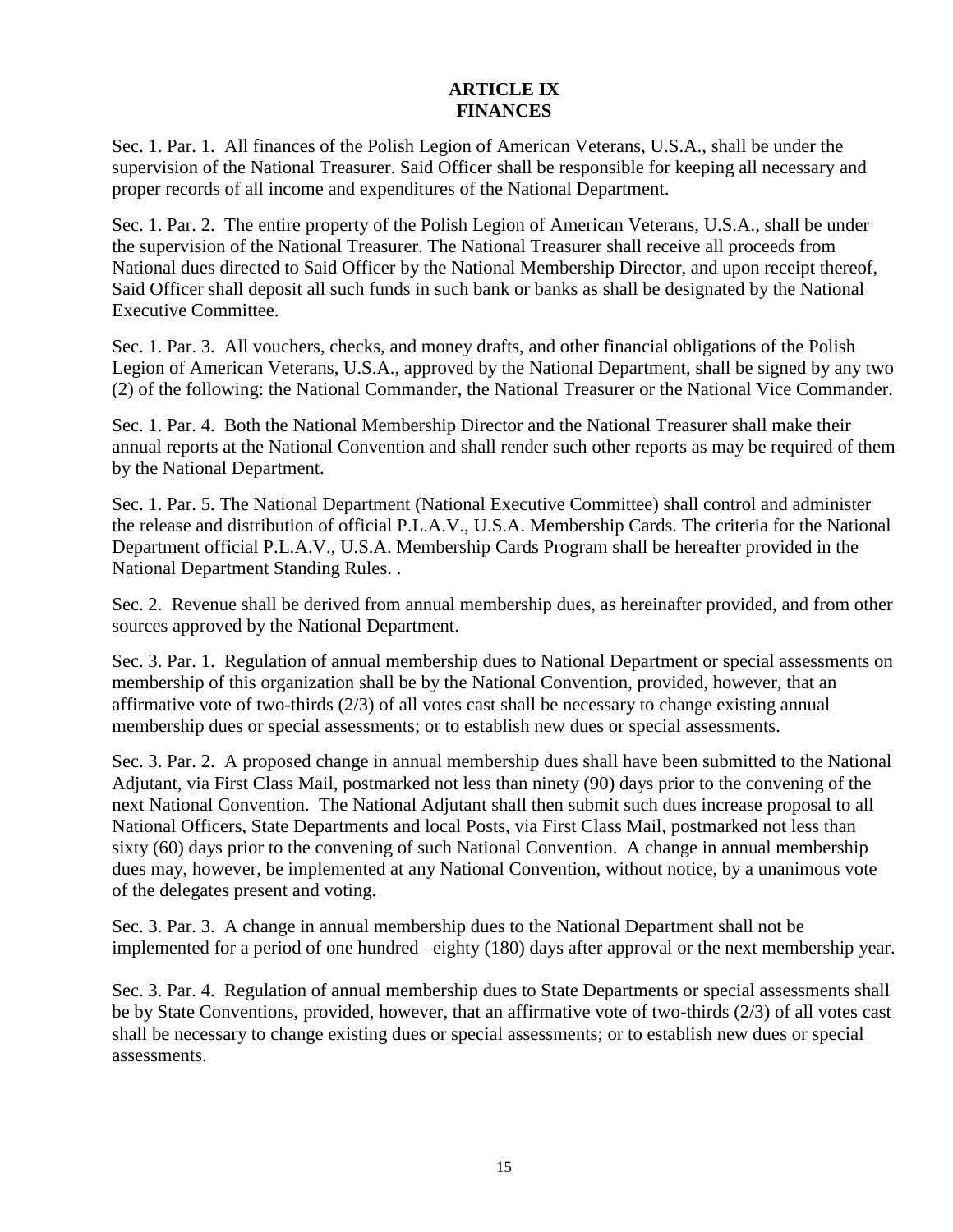Sec. 3. Par. 5. Annual dues to local Posts shall be determined by individual local Posts at their annual meeting provided, however, that an affirmative vote of two-thirds (2/3) of all votes cast shall be necessary to change existing dues or special assessments, or to establish new dues or special assessments.

Sec. 4. The fiscal year of this organization shall commence on September 1st and end on August 31st of the following calendar year. The annual membership fee shall cover the fiscal year.

### **ARTICLE X ELECTIONS, VOTING AND VACANCIES**

Sec. 1. Par. 1. Preceding the National Convention, the National Commander shall appoint a Nomination and Balloting Committee of not less than four (4) persons who shall take charge of issuance of ballots as provided herein and collection of said ballots. Such Committee is also referred to as the Balloting Committee, and shall officially tabulate results of voting by totaling the ballots returned from each State Department. Such Committee shall make its report without delay and shall turn over all ballots and tally sheets to the Secretary of the Convention for permanent record purposes.

Sec. 1. Par. 2. Chairman of the Balloting Committee shall appoint Balloting Inspectors in a number sufficient for assignment of one (1) Inspector for each voting State Department. The Balloting Inspectors shall be the State Commander or Said Officer's designated Alternate from a State Department other than the one to which they are assigned as an Inspector. The Balloting Inspectors shall observe entirely the voting procedure within the voting State Department. They shall be responsible for delivery of voted ballots to the Balloting Committee.

Sec. 2. Par. 1. At a time appointed in the Convention Order of Business and/or the Rules of Procedure the Balloting Committee shall issue such official ballots to the Balloting Inspectors assigned to such voting State Department. Such official ballots shall be issued in the number of delegates reported in the last report of the Registration Committee, except that no more ballots may be issued than there are delegates present within such voting State Department delegation at the time balloting shall commence.

Sec. 2. Par. 2. Names of the candidates being voted upon shall appear printed legibly on a blackboard of sufficient size to be easily read by the seated delegates. Such blackboard shall be situated on the Chairman's platform or stage. Printed names of candidates shall be arranged in a single column and shall be consecutively numbered, beginning with number one (1).

Sec. 2. Par. 3 . Ballots should be marked secretly by each delegate by writing the number of the candidate of their choice on the delegate's own ballot. No delegate may so mark more than their own ballot. Ballots mark contrary to any of the paragraphs herein shall be brought to the attention of and may be voided by the Balloting Committee without replacement.

Sec. 2. Par. 4. Balloting Inspectors shall collect ballots after a vote has been registered within the State Department Delegation. Such Balloting Inspector shall without delay deliver all ballots to the Balloting Committee. Balloting Committee shall record the votes on tally sheets provided and deliver all ballots and tally sheets to the Secretary of the Convention.

Sec. 3. Par. 1. Each elective office, of this organization, shall be filled by an Active or Active Life Member in good standing, beginning with the National Commander. When the balloting for that office shall have been completed, then, the balloting for the next National Office shall commence, in like manner, following this prescribed order: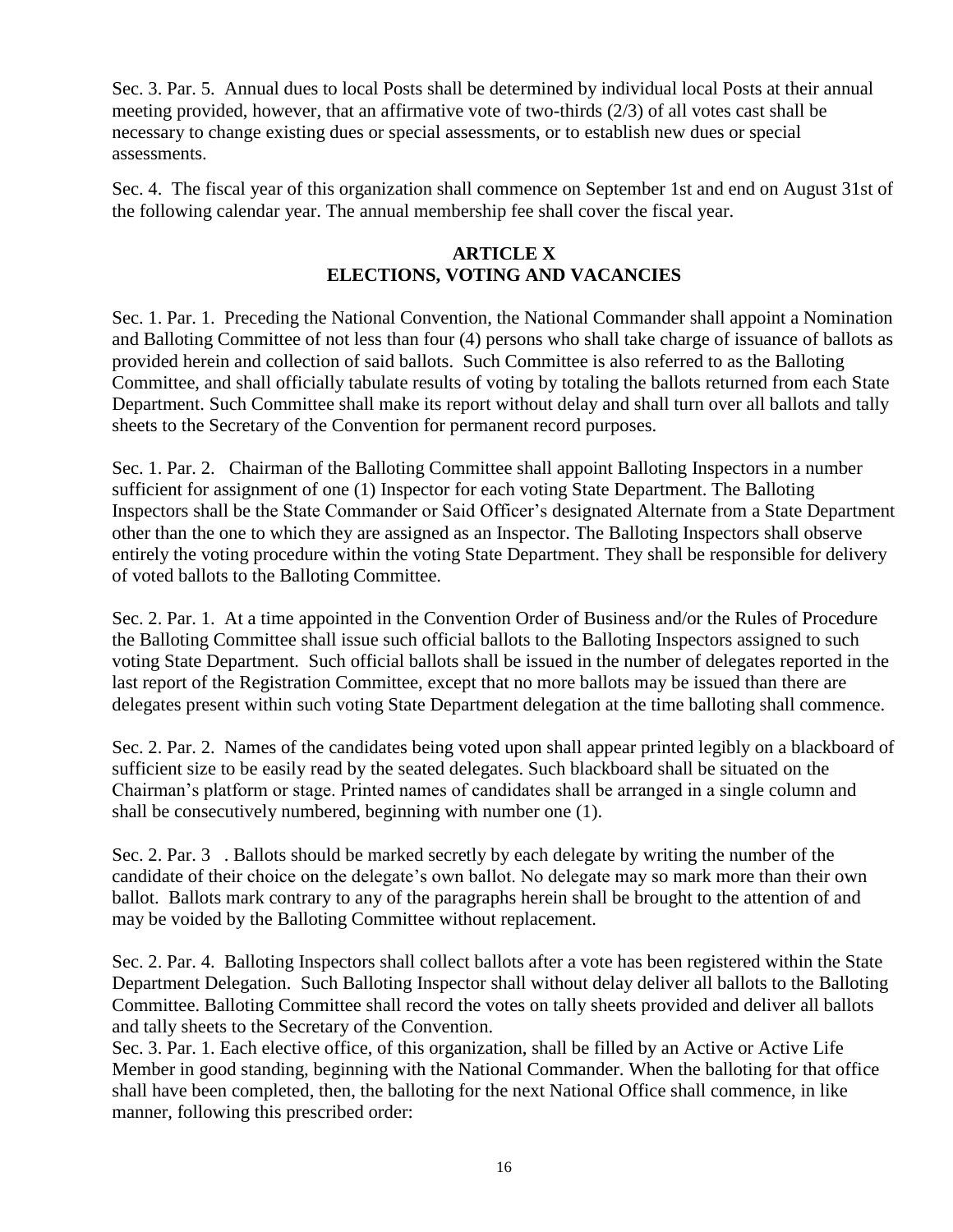### a. - National Vice Commander

b. - National Treasurer

c. - One (1) National Convention Corporation Director

Sec. 3. Par. 2. The votes cast by a State Department may be challenged by a member of such delegation prior to delivery to the Balloting Committee and the election in progress shall be suspended, until the members of such delegation are individually polled.

Sec. 4. Par. 1. A candidate for a National Elective Office must be present to accept nomination for such office or must have given personal assent to such nomination in writing.

Sec. 4. Par. 2. A candidate for National Elective Office must have been an active paid-up member within the candidate's own State Department for at least three (3) immediately preceding years.

Sec. 4. Par. 3. A member, with the exception of the National Commander, may hold one (1) elective office on the National, State or Post level at the same time, but the member may hold one (1) elective office at each level and one (1) or more appointed offices. A member may hold one (1) elective office and one (1) or more appointed offices at the same level would be entitled to one vote.

Sec. 4. Par. 4. At their initial election, officers of National Department, State Department and local Posts shall be elected by the majority of all votes cast at such elections. In the event none of the candidates receives a majority vote on the first ballot, the voting shall be repeated and only the names of the two leading candidates shall be placed on the ballot.

Sec. 5. Par. 1. National Commanders and State Commanders may succeed themselves in the office, provided, however, that to be re-elected such candidate must receive two-thirds (2/3) vote of all votes cast and the candidates for Post Commander shall receive a simple majority of all votes cast at such election. If there be no such majority on the first ballot, the name of the unsuccessful candidate shall be eliminated from the ballot and the voting shall be repeated on the remaining candidates, and the election shall be conducted according with Sec. 2., above.

Sec. 5. Par. 2. State Commanders may succeed themselves in the office, providing, however, that to be re-elected such candidate must receive two-thirds (2/3) vote of all votes cast at such election. If there be no such majority on the first ballot, the name of the unsuccessful candidate shall be eliminated from the ballot and the voting shall be repeated on the remaining candidates, and the election shall be conducted according to Section 2, of this Article. If only one (1) candidate remains on the ballot after the first ballot, nominations for the office of State Commander may be re-opened by proper motion, which shall be subject to a simple majority of votes cast on the question.

Sec. 5. Par. 3. The incumbent National and State Commanders having been eliminated under the provisions of this Article, shall not be eligible for re-nomination for the offices of National Commander or State Commander, respectively, in this election.

Sec. 5. Par. 4. Post Commanders may succeed themselves in office by receiving a simple majority of all votes cast at such election.

Sec. 6. Par. 1. If vacancies shall exist in the office of the National Commander, the National Vice- Commander shall become the National Commander. If there be no National Vice- Commander at that time, then a National Commander shall be elected by the National Executive Committee from its membership.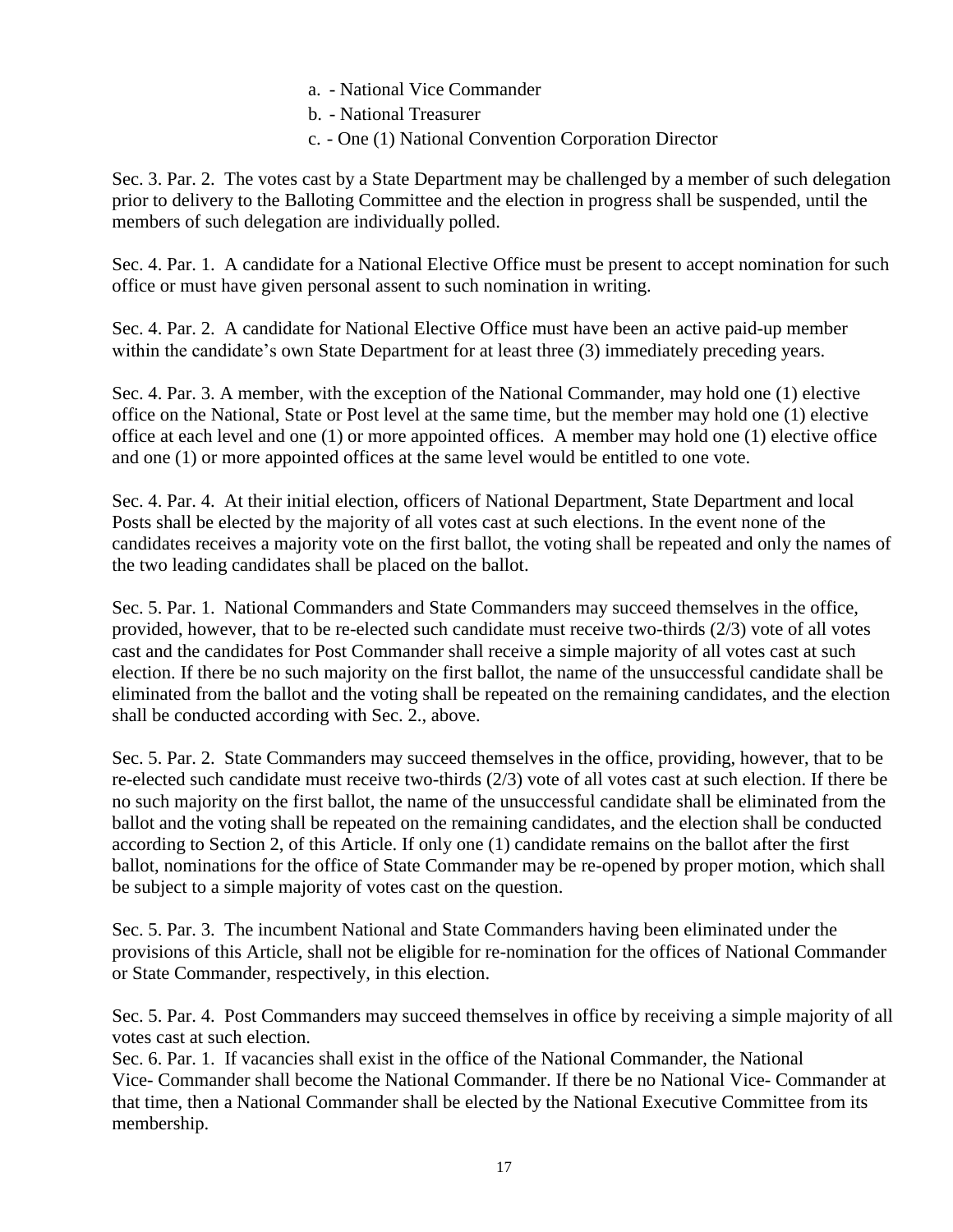Sec. 6. Par. 2. Vacancies in any other National Office of this organization shall be filled by the National Department electing any Active or Active Life Member, in good standing within the organization, to such office.

Sec. 6. Par. 3. Same procedure as outlined in Par. 1 and 2 shall be followed in filling vacancies in the State Department and local Posts.

Sec. 7. Par. 1. The method by which a vote requiring ratification by a two-thirds (2/3) majority of the delegates present and voting shall be determined by the tellers, selected and appointed, from each side of the question being considered to via a formal division of the National Convention Floor to exact the tally of all votes cast for and against said question. Each such teller shall take a separate and concurring count and shall report their count to the Credentials Committee of said National Convention.

Sec. 7. Par. 2. The National Convention Credentials Committee shall determine the exact tally of all votes cast, for and against the question at hand, and shall then report the official count from the tellers to the National Convention Floor, after which, the Convention Chairman shall state whether or not the twothirds (2/3) majority has been attained.

#### **ARTICLE XI DISCIPLINE**

Sec. 1. Par. 1. Members may be suspended or expelled from the Polish Legion of American Veterans, U.S.A. upon a proper showing of cause. Charges shall be based upon disloyalty, neglect of duty, dishonesty or conduct unbecoming a member of the Polish Legion of American Veterans, U.S.A.

Sec. 1. Par. 2. Each local Post shall be the judge of its own membership, subject to the provisions of the National Department Constitution and By-Laws, provided however, a local Post or its State Department, by a two-thirds (2/3) vote of its membership, present and voting, at a regular scheduled meeting, may reprimand, penalize, deny transfer, suspend or expel a member, using the following infractions as a guideline:

- a. Flagrant and serious infractions of the statutes and rules of the Post and State Department.
- b. Conduct contrary to the maintenance of proper order and decorum within the organization.
- c. Failure to comply with lawful orders or to accept and carry out properly imposed penalties.
- d. Resorting to or joining in civil court action against the National Department, the State Department, the local Post or any Auxiliary Units, without exhausting all available avenues and remedies within the Polish Legion of American Veterans, U.S.A.
- e. Subjecting any officer of the National Department, the State Department, or any officer or member of the local Post to harassment, whether in writing, via the telephone or E-Mail and/or in person, where proof of such exists, either by civil complaint or an eye witness's written statement.
- f. Any infraction that necessitates removal from any facility or meeting of the Polish Legion of American Veterans, U.S.A. by civil law enforcement officers.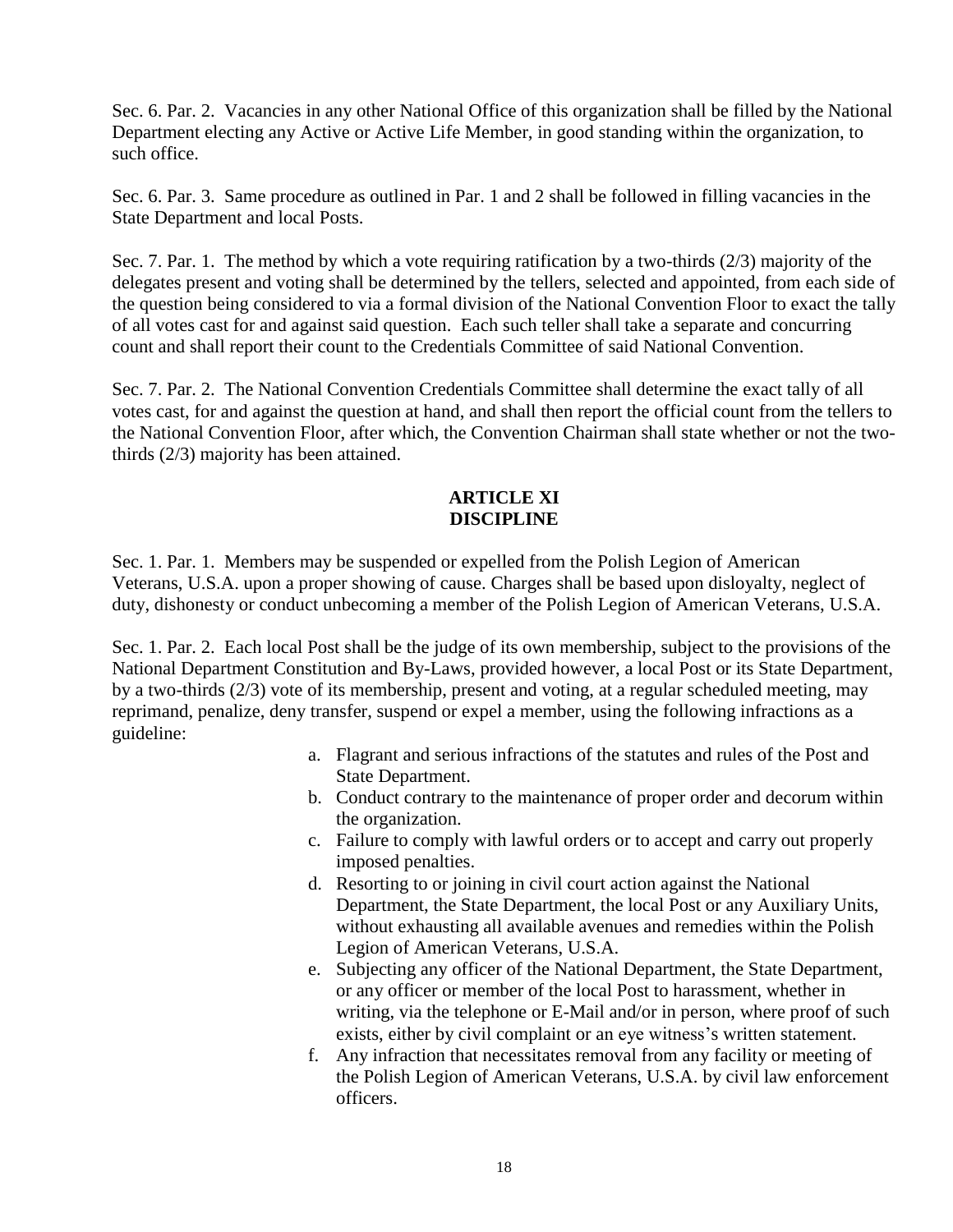- g. The failure to return any funds, properties and office paraphernalia to the Commander as directed, an action, which in its self may also subject said member to pending criminal action.
- h. Adding to the existing problems by contributing to and/or supporting any offenses of an accused or disciplined member.

Sec. 1. Par. 3. Any member subject to discipline under the guidelines of Sec. 1. Par. 2. of this ARTICLE may be denied a transfer from one Post to another. Information concerning the reason for such denial and the circumstances that precipitated it, shall be directed in writing, to other respective Posts and Auxiliary Units within the State Department. A copy of such shall be directed to the National Department via the National Judge Advocate.

Sec. 1. Par. 4. Any member expelled in accordance with the provisions of this ARTICLE and the guidelines of its Sec. 1. Par. 2., shall forfeit all rights and privileges, be permanently removed from the active membership rolls and be barred from any further associations of any nature within this organization to include the wearing of any logo, patch, pin, cap, or uniform of the Polish Legion of American Veterans, U.S.A.

Sec. 1. Par. 5. Any member who has been suspended or expelled has the right to appeal to their State Department or State Department Convention according to the provisions in the Constitution or By-Laws of that particular State Department. The decision of the State Department shall be final.

Sec. 2. Disciplinary rules relating to local Posts shall be prescribed and administered by their State Department. Decisions of State Departments in this respect may be appealed by an affected Post to the National Department. The decision of the National Department shall be final.

Sec. 3. The National Department, after notice and hearing before a sub-committee duly appointed for that purpose, may cancel, suspend or revoke the Charter of any State Department for good and sufficient cause. In the event of such action the National Department is empowered to take over the operation of the Department, but is bound by the Constitution and By-Laws thereof. At the next Department Convention, new Department officers must be elected to carry on the work of that Department.

#### **ARTICLE XII AUXILIARIES**

Sec. 1. Par. 1. The Polish Legion of American Veterans, U.S.A. recognizes the organization known as Ladies Auxiliary of the Polish Legion of American Veterans, U.S.A.

Sec. 1. Par. 2. Membership in the Auxiliary is limited to the following, to-wit: Mothers, wives, widows, daughters, grand-daughters, sisters, and nieces of regular members of Polish Legion of American Veterans, U.S.A. and of veterans who are eligible to membership under Article II, Section 1 and 2.

Sec. 1. Par. 3. The Ladies Auxiliary shall be governed by such rules and regulations as shall be prescribed by the By-Laws of the Polish Legion of American Veterans, U.S.A.

Sec. 2. Par. 1. The Polish Legion of American Veterans, U.S.A. recognizes the organization known as Sons of the Polish Legion of American Veterans, U.S.A.

Sec. 2. Par. 2. Membership in the Sons Auxiliary of the Polish Legion of American Veterans, U.S.A., shall be limited to sons, grandsons, adopted sons and grandsons, stepsons and step grandsons of regular members of the Polish Legion of American Veterans, U.S.A., and such male descendants of veterans died in service, or, who died subsequent to their honorable discharge from such service.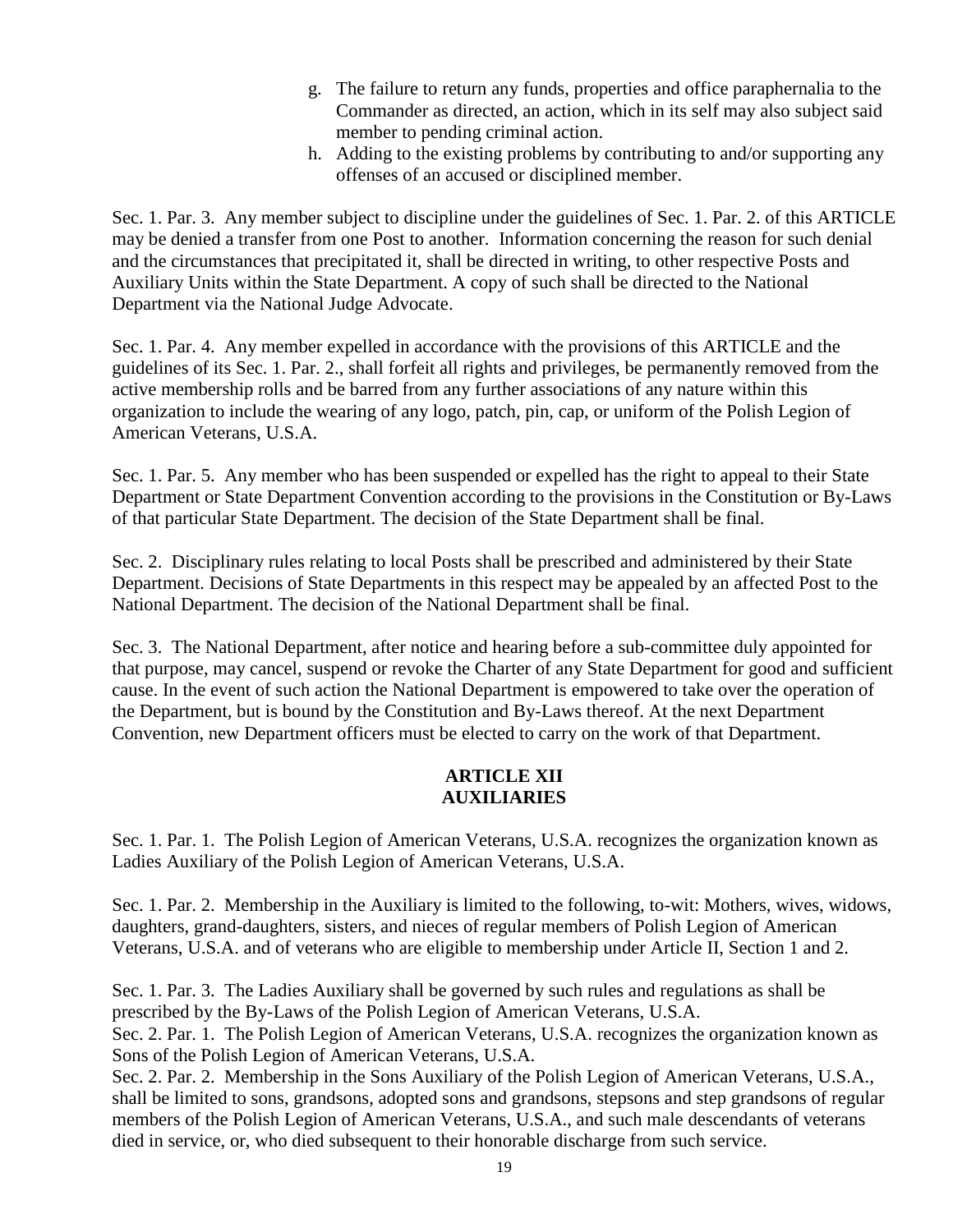Sec. 2. Par. 3. The Sons Auxiliary of the Polish Legion of American Veterans, U.S.A. shall be governed by such rules and regulations as shall be prescribed by the By-Laws of the Polish Legion of American Veterans, U.S.A.

Sec. 3. Par. 1. The Polish Legion of American Veterans, U.S.A. shall recognize the organization known as Gold Star Mothers Auxiliary solely as an honorary group.

Sec. 3. Par. 2. Members of the Gold Star Mothers Auxiliary shall be comprised of regular members of the Ladies Auxiliary of the Polish Legion of American Veterans, U.S.A.

Sec. 3. Par. 3. The Gold Star Mothers Auxiliary shall be governed by the rules and regulations prescribed by the Ladies Auxiliary or State Department of the Polish Legion of American Veterans, U.S.A. whichever the governing body in the respective State is.

Sec. 4. Par. 1. The Polish Legion of American Veterans, U.S.A. recognizes the organization known as the Daughters and Granddaughters of the Polish Legion of American Veterans, U.S.A.

Sec. 4. Par. 2. Membership in the Daughters and Granddaughters of the Polish Legion of American Veterans, U.S.A. shall be limited to daughters, granddaughters, adopted daughters and granddaughters, step daughters and step granddaughters of regular members of the Polish Legion of American Veterans, U.S.A. and such female descendants of veterans who died in service, or who died subsequent to their honorable discharge from such service.

Sec. 4. Par. 3. The Daughters and Granddaughters of the Polish Legion of American Veterans, U.S.A. shall be governed by such rules and regulations as shall be prescribed for it by the National Convention and the National By-Laws of the Ladies Auxiliary of the Polish Legion of American Veterans, U.S.A.

# **ARTICLE XIII AMENDMENTS TO CONSTITUTION**

Sec. 1.- This Constitution may be amended at any National Convention by a two-thirds (2/3)majority vote of the total authorized delegates present on the floor, provided, that the proposed amendment shall have been submitted by mail or by electronic communication (e-mail or fax) to the National Adjutant, postmarked at least (90) days prior to the convening of the next National Convention, and shall have been submitted by the National Adjutant to all State Departments and the National Judge Advocate by mail or by electronic communication ( e-mail or fax) postmarked at least sixty (60) days prior to such National Convention. This Constitution may, however, be amended by any National Convention without notice, by unanimous vote.

Sec. 2. - No proposed amendment to this Constitution shall be considered by the National Convention as provided in Sec. 1. Of this Article, unless such proposed amendment shall have been submitted through the National Adjutant to the National Convention, by a Post at its respective State Executive Committee Meeting or State Convention, by a State Department in its State Executive Committee Meeting or at its State Convention or by the National Department at a National Executive Committee Meeting.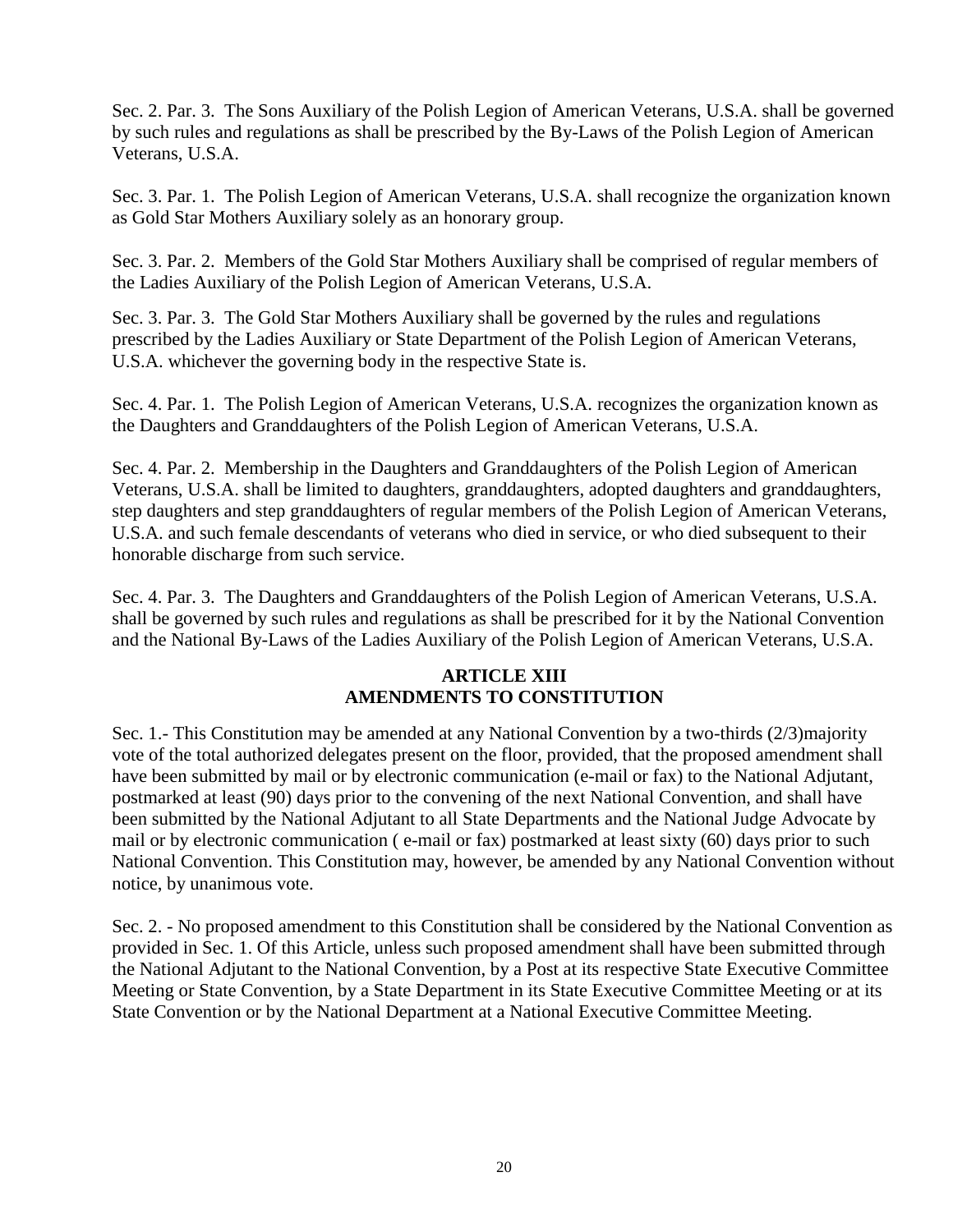## **PART II BY-LAWS Polish Legion of American Veterans U.S.A.**

### **ARTICLE I Functions of the National Department**

Sec. 1. The National Department shall hold the number of meetings as prescribed in Sec. 6. of Article VI, of the National Constitution, during the interval between National Conventions and such other special meetings as may be called by the National Commander, provided, however, that each member of the National Department shall be duly notified thereof in sufficient time to enable such member to attend such meeting.

Sec. 2. A majority of the members of the National Department shall constitute a quorum.

Sec. 3. The National Commander shall appoint, subject to approval by the National Department, such permanent National Committees as shall be hereinafter provided, and such other Committees as Said Officer shall deem necessary and proper for the good of the organization.

Sec. 4. The National Department shall have the authority to prescribe such administrative regulations for the entire organization as it shall deem necessary, and all State Departments and local Posts shall be obliged to comply therewith.

### **ARTICLE II Duties of National Officers and Directors**

Sec. 1. "The National Commander, hereafter referred to as "Said Officer", shall be the executive head of the Polish Legion of American Veterans, U.S.A. with full power to enforce the provisions of the National Constitution, National By-Laws, National Department Standing Rules and the will of the National Convention. Said Officer shall review the duties of the National Executive Officers, National Operation Officers and National Managers and within thirty (30) days after the National Convention and subject to the advice of the N.E.C appoint those members who are familiar with the duties of that particular office.

#### **Said Officer's duty includes:**

- a. Shall be the Chairman of the National Convention and National Executive Committee.
- b. Shall at least ninety (90) days in advance thereof, issue an official proclamation of the National Convention, announcing the date and place thereof and directing the local Posts to elect proper delegates thereto.
- c. Shall appoint a member of the National Directors (State Commanders), Chairman of the National Budget and Audit Committee.
- d. Shall, together with other Officers provided for in the Constitution, sign all checks disbursing the funds of the National Organization.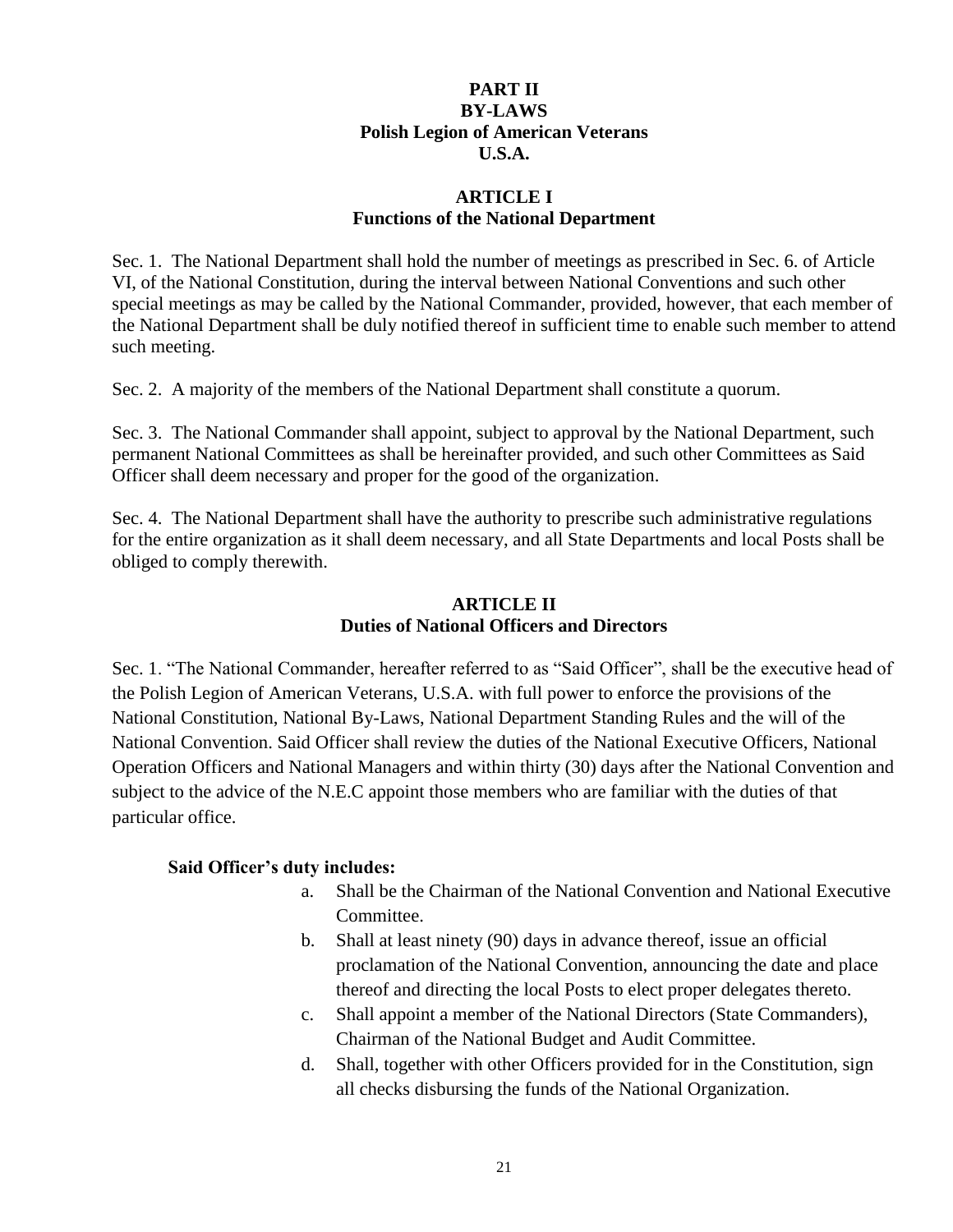e. Shall, during Said Officer's term of office, hold in Said Officer's possession a copy of the Organization's "Not for Profit Corporation Charter" and all surety bonds of National Officers who are required to post such bonds.

Copies of all surety bonds to be provided by the National Treasurer.

f. Shall appoint all necessary Committees where not otherwise provided, subject to the ratification of the National Executive Committee and shall perform such other duties as are usually incident to the Office.

Sec.2. National Vice- Commander: The National Vice-Commander, hereafter referred to as "Said Officer," shall act as the representative of the National Commander in all matters referred to Said Officer by the National Commander, and shall upon the National Commander's request, preside over the meetings of the National Convention or National Executive Committee.

### **Said Officer's duty includes:**

- a. Said Officer shall further, when directed to do so by the National Commander or the National Executive Committee, sign all checks and vouchers disbursing the funds of the National Organization.
- b. Said Officer shall have the responsibility of handling the National Department Annual Drawings.
- c. Shall be Chairman of the National Membership Committee
- d. Said Officer shall be the Liaison Representative to the Ladies Auxiliary and Sons Auxiliary Unit.
- e. Said officer shall perform such other duties as prescribed by the National Executive Committee or the National Commander which are usually incident to the Office.

Sec. 3. National Membership Director: The National Membership Director hereafter referred to as Said Officer, is a National Executive Officer of the National Department. The National Executive Committee shall control and administer the selection of Said Officer whose term in office shall be deemed permanent as provided in the National Department Standing Rules. Said Officer's duty include but not limited to supervising others, reporting, planning, organizing and maintaining the National Membership Database of the Veteran Members, Members-at-Large, Honorary Members, National Life Members and the Sons of the P.L.A.V, U.S.A

### **Said Officer's duty includes:**

- a. Have a basic knowledge of computers and of Database and Word Processing Programs.
- b. Shall be Chairman of the National Database Committee.
- c. Work with others to ensure that all P.L.A.V., U.S.A. Databases and other information has adequate backup, via disks or the internet, so as to prevent its loss.
- d. Maintain correct records of all payments of annual dues of Active Members, Active Post or State Life Member, Members-at-Large and Sons of the P.L.A.V., U.S.A. received from State Departments and Posts.
- e. Maintain correct annual records of all Honorary Members approved by the National and State Department.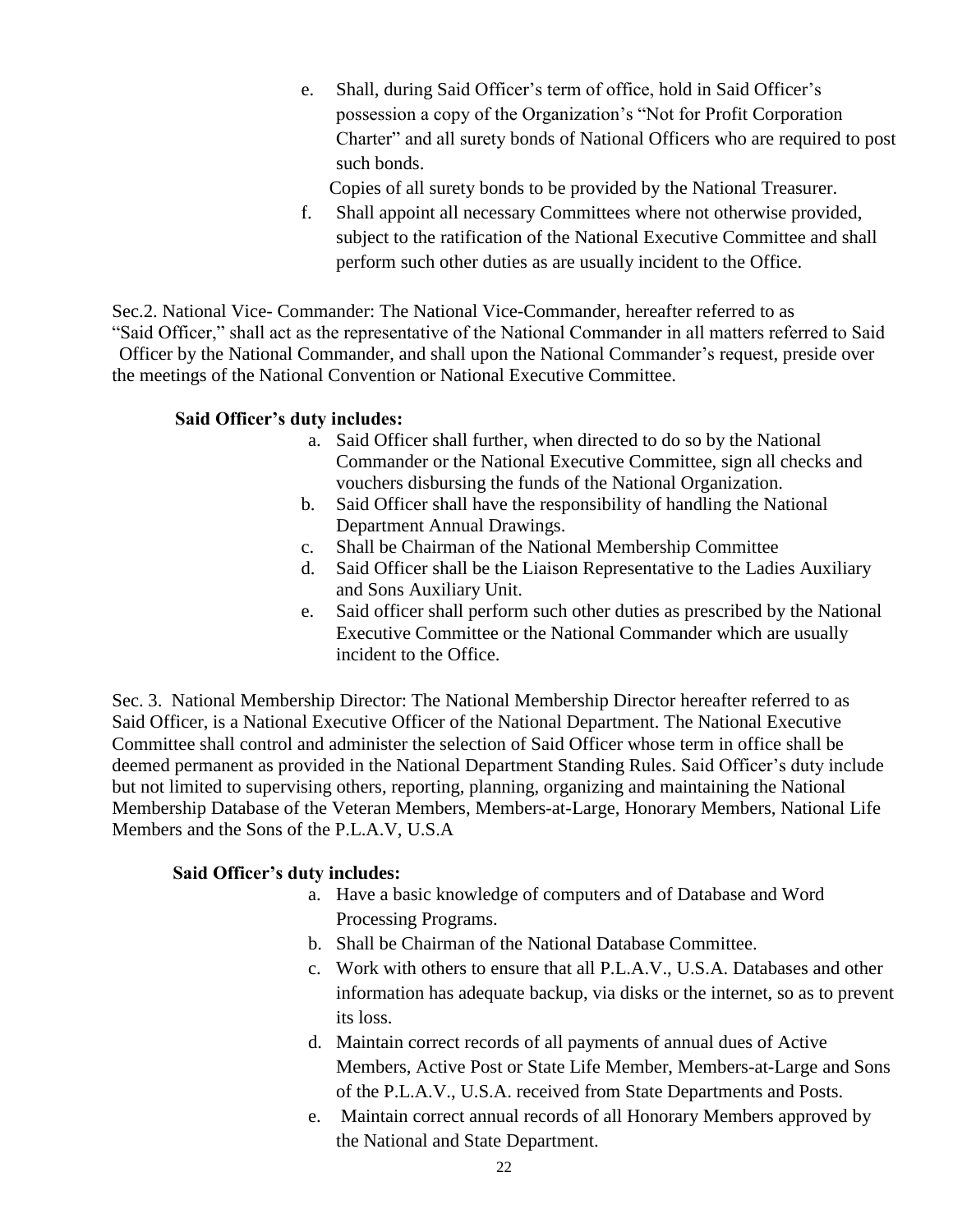- f. Forward all funds received to the National Treasurer for proper deposit.
- g. Keep all official records of membership, including addresses, as well as the correct addresses of all State Departments and Posts..
- h. Prepare statistics of the organization's membership for the National Convention, National Executive Committee Meetings and the National P.L.A.V., U.S.A. News and such other reports as may be required by the National Executive Committee or the National Commander.
- i. Responsible for the control and record of the Membership Card Distribution and dues paid therefore, as well as maintaining a count of such membership cards, making regular reports of their status thereof to the National Executive Committee.
- j. Responsible for issuing Post Numbers for new Posts
- k. Upon receipt of an application and dues for a New Charter, shall perform such administrative duties as shall be required, forwarding the processed Application to the National Adjutant for the preparation of the charter.
- l. Keep all official records of the National Life Membership Program as well as being Chairman of the Active National Life Membership Program Board of Trustees.
- m. Shall perform such other duties that are usually incident to the office.

Sec. 4. National Membership Manager: The National Membership Manager referred to as "Said Manager" recommended by the National Membership Director and appointed by the National Commander shall not be considered to be an officer of the National Department or a member of the National Executive Committee. If Said Manager is invited by the National Commander or the National Executive Committee, to be present at such meetings, Said Manager is entitled to reimbursement of expenses as prescribed in the National Department Standing Rules. Said Manager shall report to the National Membership Director and all duties assigned to the Said Manager will be the responsibility of the National Membership Director. Said Manager's duty may include, but not limited to working with others, reporting, planning, organizing and maintaining the National Membership Database of various subdivisions of the P.L.A.V., U.S.A.

#### **Said Manager's duty includes:**

- a. Have a basic knowledge of computers and of Database and Word Processing Programs.
- b. Work with others to ensure that all P.L.A.V., U.S.A. Membership Databases that are under Said Manager's control and other information has adequate backup, via disks or the internet, so as to prevent its loss.
- c. Maintain correct membership records of those subdivisions under Said Manger's control. Keep all official records of membership, including addresses. .
- d. Prepare statistics of the subdivision's membership for the National Membership Director Reports to the National Convention, National Executive Committee Meetings and the National P.L.A.V., U.S.A. News and such other reports as may be required by the National Executive Committee or the National Commander.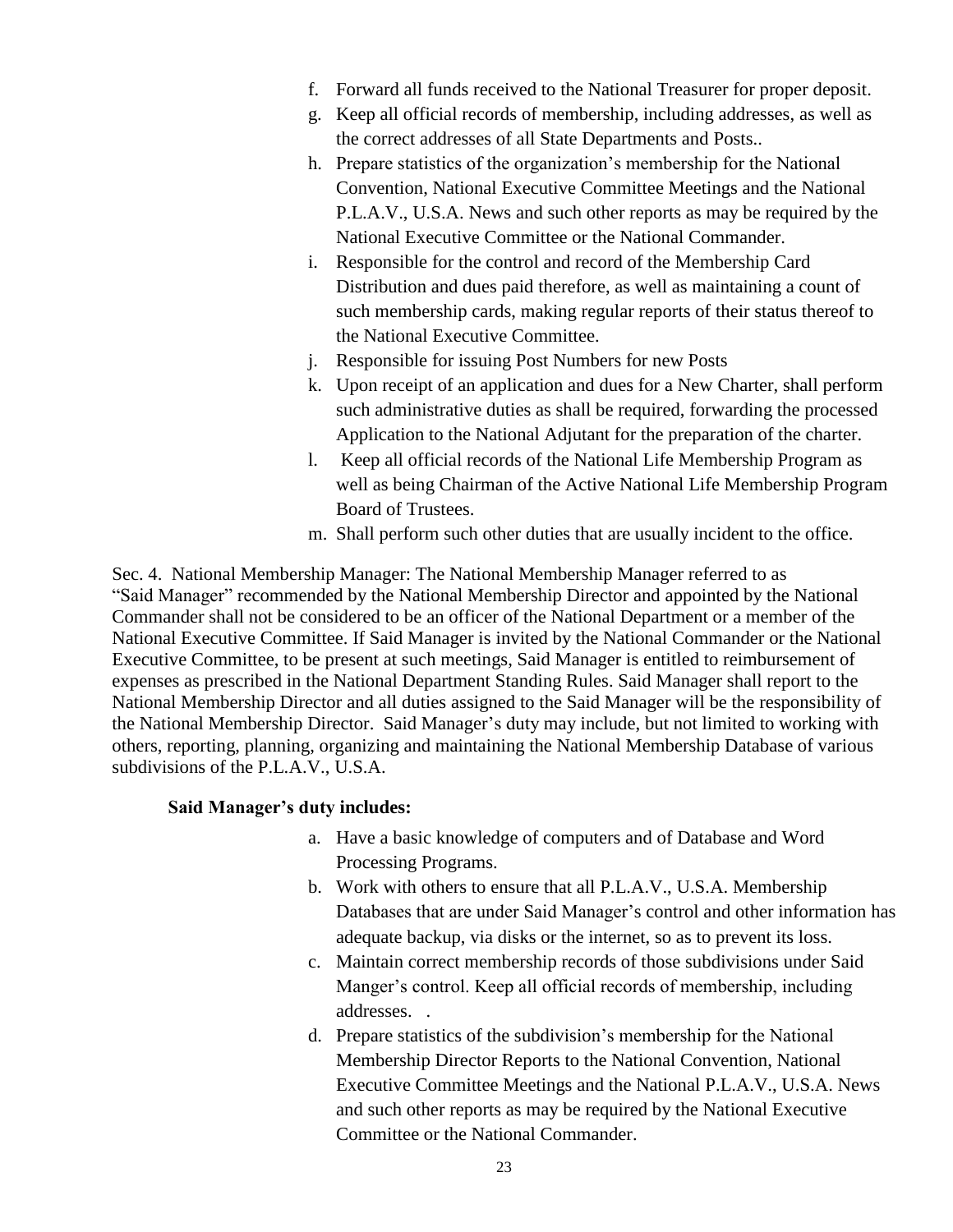- e. Responsible for the control and record of the Membership Card Distribution to those subdivisions under Said Manager's control, as well as maintaining a count of such membership cards, making regular reports of their status thereof to the National Membership Director.
- f. Shall perform such other duties that are usually incident to the office.

Sec. 5. National Treasurer**:** The National Treasurer hereafter referred to as "Said Officer" shall be the custodian of the funds and property of the National Organization and keep in the Said Officer's possession, at all times, copies of all National CD's of all Accounts, as well as all Bank Account Books, Checking and/or Savings of the P.L.A.V., U.S.A.

#### **Said Officer's duty includes:**

- a. Shall deposit all money received and deposited within fourteen (14) days of receipt into its proper account of the National Department and maintain an accurate record of the individual accounts that appear on the National Department Spreadsheet?
- b. Shall sign all checks that disburse the funds of the National Department as provided in the Constitution.
- c. Shall have all checks counter-signed with a second signature either by the National Commander or the National Vice Commander.
- d. Shall make all Financial Reports concerning all of the National Funds, in all Accounts, for the National Convention and National Executive Committee Meetings.
- e. Shall obtain surety bonds of all National Officers who are required to post such bonds and copies to be forwarded to the National Commander.
- f. Shall submit I.R.S. Form 990 and the C.P.A.'s Annual Report of the P.L.A.V., U.S.A. to the National Adjutant as required by the U. S. Congress under P.L. 98-372
- g. Shall prepare all reports using computerized programs, to ensure all areas are reported concisely.
- h. Shall have all original financial material entrusted to Said Officer available at all National Executive Committee Meetings and National Convention for review by the National Budget and Audit Committee.
- i. Shall perform such other duties that are usually incident to the office.

Sec. 6. National Service Director: The National Service Director hereafter referred to as "Said Officer" is a National Executive Officer appointed by the National Commander. It shall be "Said Officer's" responsibility to direct and supervise the service activities of the Polish Legion of American Veterans, U.S.A., subject to the instructions of the National Convention, the National Commander and the National Executive Committee.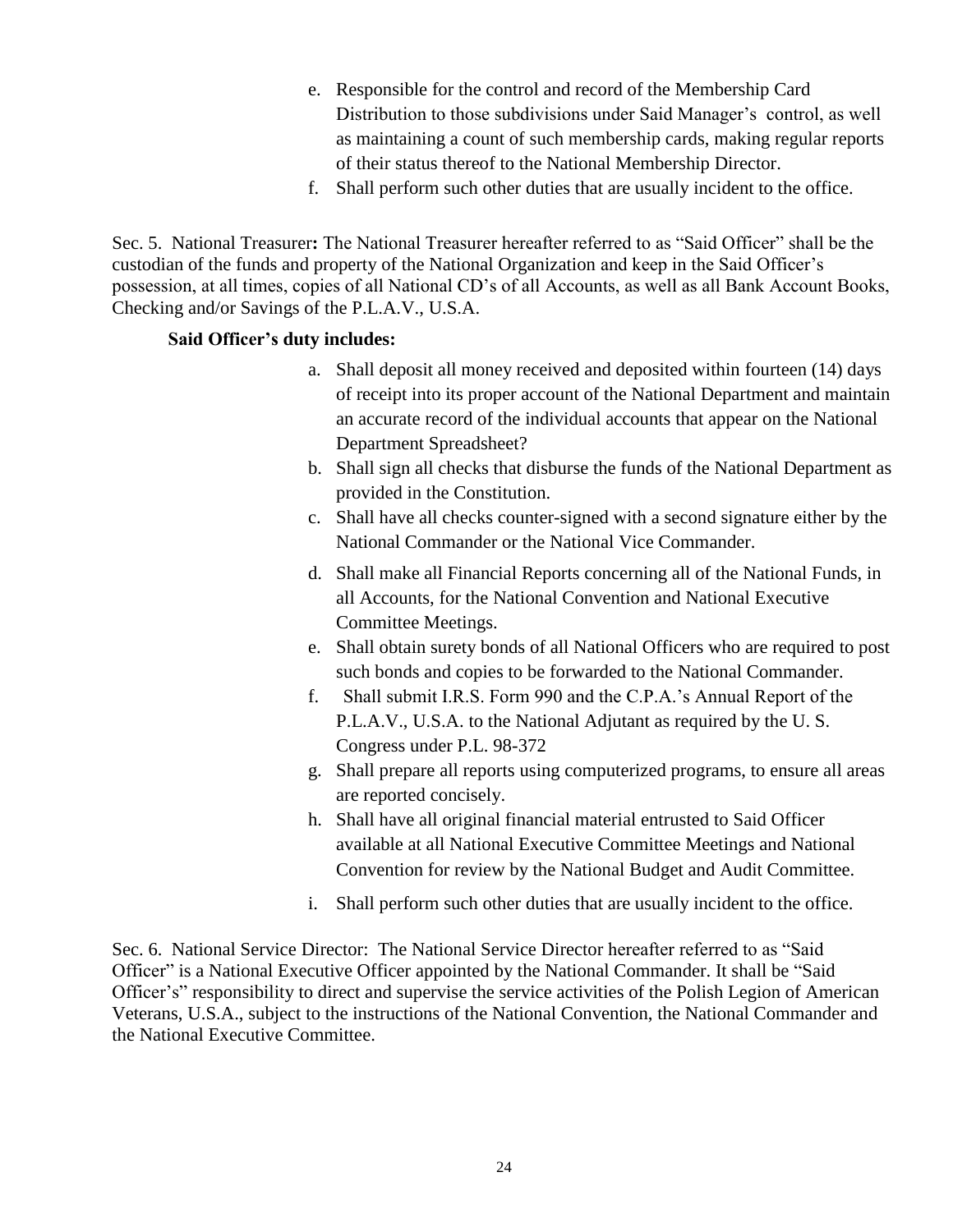### **Said Officer's duty includes:**

- a. Shall inform and advise the State and Post Service Officers of existing veteran's benefits and rights, who in turn shall assist ill, disabled and needy veterans in obtaining them.
- b. Shall assist disabled and physically handicapped veterans, of all wars and conflicts, of the United States, in qualifying for compensation or pension.
- c. Shall assist widows and veteran's dependents in obtaining compensation or pension benefits, death and burial benefits, educational assistance and other miscellaneous benefits.
- d. Shall gather information as to the service activities and programs of the State Departments and Posts for inclusion into the Annual Report, of the P.L.A.V., U.S.A., required by the U.S. Congress under P.L. 98-372.
- e. Shall also perform any other duties that are incident to the office.

Sec. 7. National Directors (State Commanders): The National Directors (State Commanders) hereafter referred to as "Said Officers" shall be voting members of the National Executive Committee and take an active part in managing the affairs of the organization. . Said Officers shall use their best judgement in performance of their duties as Directors of this organization in all matters that come before them during their term of office, keeping always the best interest of this organization in mind.

The National Commander in office shall appoint a Chairman for the Budget and Audit Committee from the Said Officers, who may be qualified on financial matters and able to perform the job. If the Appointed Chairman needs assistance the National Commander may appoint a Past National Commander as an Advisory Member of the Committee. All other Said Officers (State Commanders) shall be members of the Budget and Audit Committee.

#### **Said Officers duty includes:**

- a. Shall request all books and financial reports from the National Treasurer, National Quartermaster and NCC Treasurer for review.
- b. Shall review with the National Treasurer the travel and lodging expense reports submitted for payment from all National Officers attending NEC Meetings and the National Convention. Those expense reports not meeting the Reimbursement Payments as established in the National Department Standing Rules must be approved by the National Treasurer and National Commander.
- c. Shall take an active part in managing the affairs of the organization.
- d. Shall safeguard the finances and property of the organization.
- e. Shall attend regular and special meetings of the National Department and perform all duties delegated to them by the National Department.
- f. All Said Officers shall serve on the Budget and Audit Committee during the National Convention and shall not be assigned to any other Committee.
- g. The National Commander with the advice of the Budget and Audit Committee Chairman may assign some of the State Commanders to other Committees at the National Committee Meetings.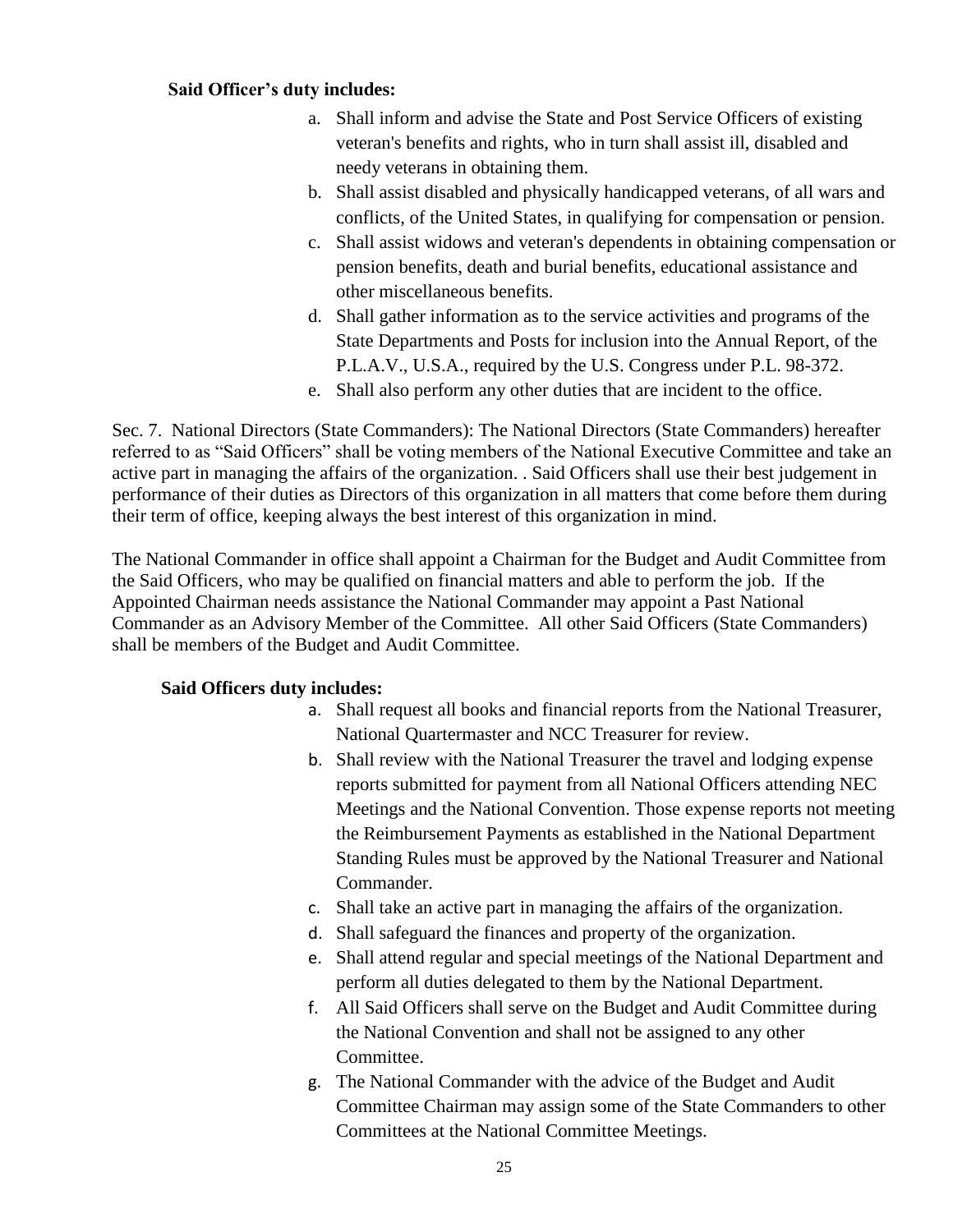Sec. 8. National Adjutant**:** The National Adjutant hereafter referred to as Said Officer, is a National Executive Officer of the National Department .The National Executive Committee shall control and administer the selection of Said Officer whose term in office shall be deemed permanent as provided in the National Department Standing Rules. Said Officer's duties shall include but are not limited to supervising others, planning, organizing and directing the activities of the National Department Office with the advice and consent of the National Commander and National Executive Committee.

### **Said Officer's duty includes:**

- a. Shall prepare and forward to the Budget and Audit Committee an annual budget for the National Adjutant's Office.
- b. Shall keep the official records of all meetings and shall conduct all official correspondence of the National Department and the National Convention Corporation and maintain proper records thereof.
- c. Shall be the Secretary of the National Executive Committee Meetings, National Convention Corporation Meetings and the National Convention.
- d. Shall be the custodian of all official National Department Records and other documents prior to sending them to the National Archives for safe storage.
- e. Shall with the aid of the National Commander and other designated National Officers, prepare the organization's Annual Report to Congress forwarding same to the proper authorities prior to the deadline date for its submission.
- f. Shall maintain the list of Parent and Subsidiary Units of the P.L.A.V., U.S.A. as required by the Internal Revenue Service, so as to ensure that the Organization's Federal Income Tax Status is in full compliance with the provisions of the I.R.S.
- g. Shall inform all Posts of the number of delegates to the National Convention that they are entitled to taking the figures from membership data supplied by the National Membership Director, in accordance with Section 1 of ARTICLE IV of the National By-Laws.
- h. Shall maintain current Roster s of Officers, Directors, Committee Chairman, as well as up to date mailing lists of all State Departments, local Posts and Auxiliary Units other than those of the Ladies Auxiliary.
- i. Shall act as the assembly and distribution point of various program material of the P.L.A.V., U.S.A.
- j. Shall maintain contact with all State Departments, Posts and Auxiliary Units within the organization to ensure dissemination of policy and program actions and to collect and distribute information requested by other offices.
- k. Shall also perform such other duties as are usually incident to the office, or assigned to Said Officer by the National Commander or the National Executive Committee.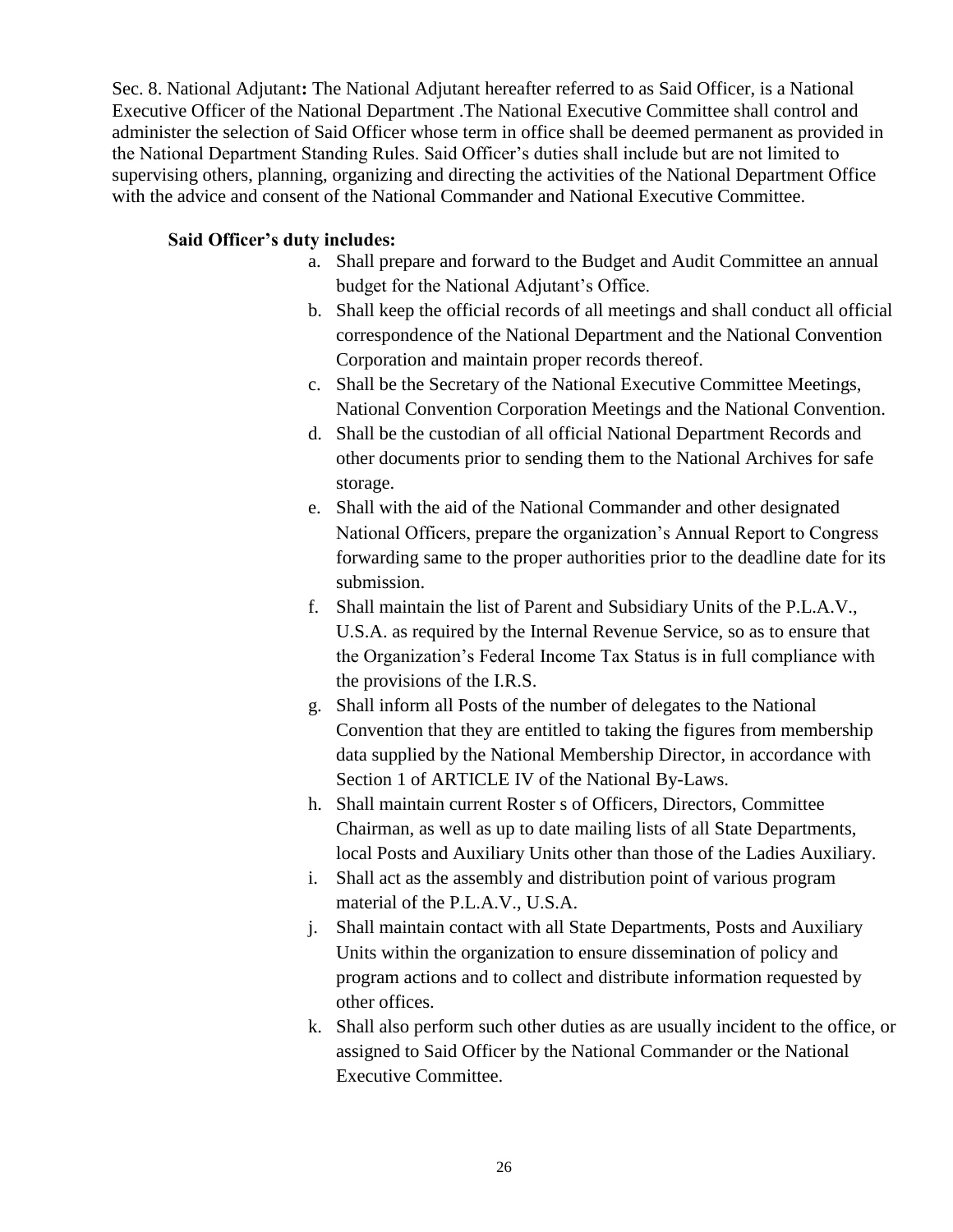Sec. 9. National Judge Advocate: "The National Judge Advocate, hereafter referred to as Said Officer, is a National Executive Officer appointed by the National Commander. Said Officer shall be knowledgeable of the National Constitution and By-Laws, the National Standing Rules and legal matters confronting the organization.

### **Said Officer's duty includes:**

- a. Shall advise all National Officers and the National Executive Committee on all legal matters, including the construction and interpretation of the National Constitution and By-Laws and the National Standing Rules.
- b. Shall review all contracts for the National PLAV, USA before any National Officer signs them.
- c. Shall perform such other duties as are usually incident to the office.

Sec. 10. National Legislative Director: The National Legislative Director hereafter referred to as "Said Officer" is a National Executive Officer appointed by the National Commander, shall be the advisor to the National Organization on all Legislative matters pertaining to veterans and their dependents, on bills introduced in House and/or Senate Veterans' Affairs Committees of the United States Congress. Said Officer may instruct and present to the N.E.C. pertinent issues via teleconference. Said Officer may appear in Washington D. C. in support of organizational legislative proposals, or at Hearings, with the prior approval of the National Department, or when circumstances warrant, the National Commander.

#### **Said Officer's duty includes:**

- a. Shall have prepared in advance the Legislative Resolutions to be presented to the National Executive Committee and Convention.
- b. Shall have all Organizational Resolutions transposed into legislative proposals and cause to have them forwarded by the most expeditious means to the House and Senate Veterans' Affairs Committees.
- c. Shall correspond as required with both Houses of Congress to seek their support on all vital issues that pertain to the health and welfare of all veterans and their dependents.
- d. Shall be the Chairman of the Legislative Affairs Committee at all National Conventions and National Executive Committee Meetings

Sec. 11. National Archives Manager: The National Archives Manager, hereafter referred to as "Said Manager" appointed by the National Commander shall not be considered to be an officer of the National Department or a member of the National Executive Committee. If Said Manager is invited by the National Commander or the National Executive Committee to be present at such meetings, Said Manager shall be entitled to reimbursement of expenses as prescribed in the National Department Standing Rules. The National Commander with the advice and consent of the National Executive Committee may delegate the duties of this appointed position to any Elective or Appointed National Officer or National Director.

#### **Said Manager's duty includes:**

- a. Said Manager shall be responsible for locating and recommending to the National Executive Committee a suitable site for the storage and display of the National Department files, meeting minutes and other records of the organization as well as historic documents, photographs and the likes.
- b. Said Manager shall also participate in the receipt of, preservation and presentation of any and all of the forgoing for public view.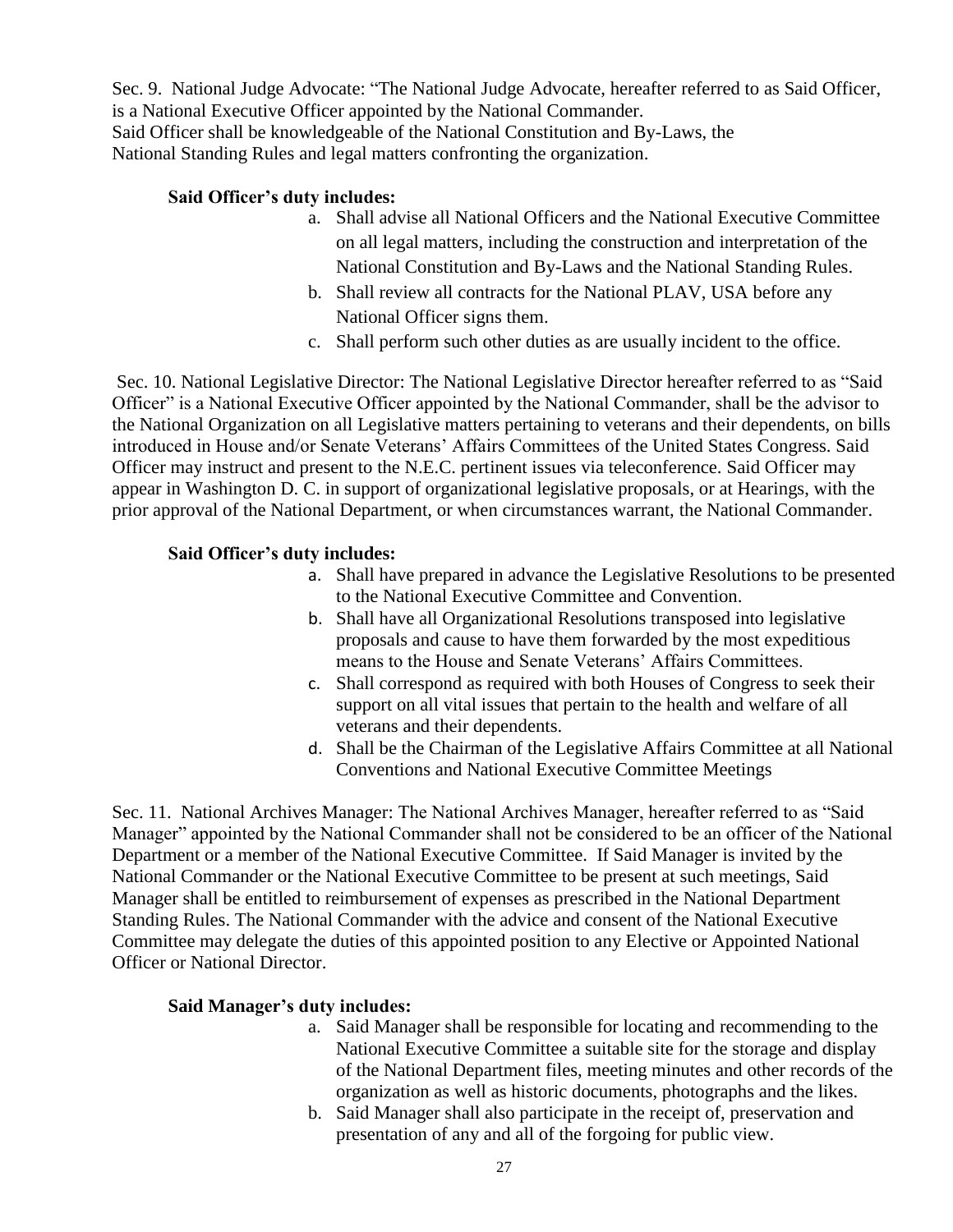Sec. 12. National Media Director**:** The National Media Director hereafter referred to as "Said Officer" is a National Executive Officer appointed by the National Commander

## **Said Officer's duty includes:**

- a. Shall manage and supervise all phases of the National P.L.A.V., U.S.A. News.
- b. Shall be responsible for the gathering of material for publication, editing all incoming material and/or pictorial matter from the Departments, Posts, Auxiliary Chapters and other news sources and for the preparation of the lay-out of the P.L.A.V., U.S.A. News publication to be used by the printer.
- c. Shall publish and distribute the number of issues of the National P.L.A.V., U.S.A. News as directed by the National Convention and be further responsible for the financial management of the publication under the general supervision of the National Executive Committee.
- d. Shall be responsible for the preparation of news releases to newspapers, radio, television and other publicity media for the purpose of publicizing the activities of the P.L.A.V., U.S.A.
- e. Shall work in close harmony with the National Commander, National Convention Corporation and/or the National Executive Committee and shall issue no news releases without prior clearance from the National Commander or National Executive Committee.
- f. Shall act as the National Public Relations Officer and also perform any other duties as are usually incident to the offices.
- g. Shall have the duty of maintaining and updating the National P.L.A.V., U.S.A. Website, Facebook and Twitter Social Media Accounts set up for the P.L.A.V.,U.S.A. National Department.
- h. Shall update the various sites with information provided by the National Commander and National Adjutant with information pertinent to officers and members of the P.L.A.V.,U.S.A. , V.A. information considered to be of use and benefit to members and/or their families.
- i. Shall provide written reports of all activities at the N.E.C. meetings and National Conventions.

Sec. 13. National V.A.V.S. Director: The National V.A.V.S. Director hereafter referred to as "Said Officer" is a National Executive Officer appointed by the National Commander, shall have the responsibility to plan and coordinate the V.A.V.S. Programs of the P.L.A.V., U.S.A., subject to the instructions of the National Convention, the National Executive Committee and the National **Commander**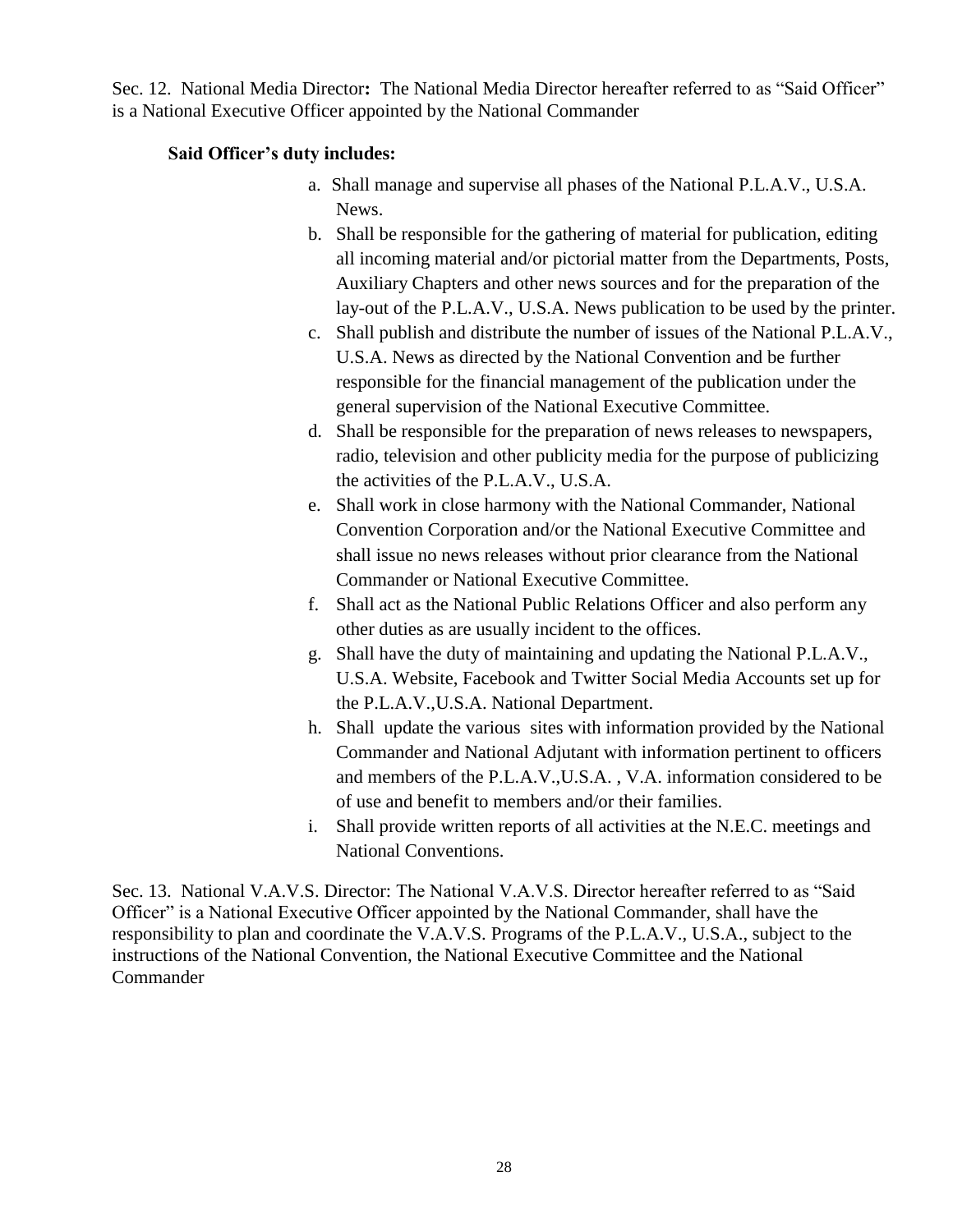#### **Said Officer's duty includes:**

- a. Shall certify all State and Post V.A.V.S. Representatives and Deputies to the VA Medical Centers.
- b. Shall formulate and coordinate all National V.A.V.S. policies and programs of the P.L.A.V., U.S.A. and instruct all V.A.V.S. Representatives, Deputies, State Department V.A.V.S. Chairmen and Posts in their implementation.
- c. If a member of the United States National VAVS Advisory Committee and upon approval of the P.L.A.V., U.S.A. National Executive Committee Said Officer shall attend the Annual Meetings of the National VAVS Advisory Committee (NAC) Meetings.
- d. Shall obtain all V.A.V.S. six (6) month Reports from the V.A.V.S. Representatives through the State V.A.V.S. Chairman or Post
- e. Shall provide an Annual Report to the National Adjutant of the visits, hours, travel and donations (Monetary and Material), for inclusion in the P.L.A.V., U.S.A. Annual Report for the U.S. Congress as per our Charter issued under P.L.98-372.
- f. Shall be in charge of the P.L.A.V., U.S.A. Volunteer Awards Program at the National Convention."

Sec. 14. National Sergeant-at-Arms: The National Sergeant-at-Arms hereafter referred to as "Said Officer" is a National Operations Officer, who may be appointed at the discretion of the National Commander, subject to the concurrence of the National Executive Committee. The National Commander with the advice and consent of the National Executive Committee may delegate the duties of the Office of National Sergeant-at-Arms to any Elective or Appointed National Officer or Director.

#### **Said Officer's duty includes:**

- a. Shall be the custodian of the National Colors and shall be in charge of the Color Detail during the presentation and retirement of the Colors.
- b. Shall maintain order at the meetings of the National Department.

Sec. 15. National Quartermaster: "The National Quartermaster hereafter referred to as "Said Manager" appointed by the National Commander, subject to the recommendation of the National Treasurer and advice of the N.E.C, shall not be considered to be an officer of the National Department or a member of the National Executive Committee.

The National Treasurer shall be informed if Said Manager is invited by the National Commander or the National Executive Committee to be present at such meetings, Said Manager shall be entitled to reimbursement of expenses as prescribed in the National Department Standing Rules.

The National Commander with the advice and consent of the National Treasurer and the National Executive Committee may delegate the duties of this appointed position to any active member in good standing or any Elected National officer or Director.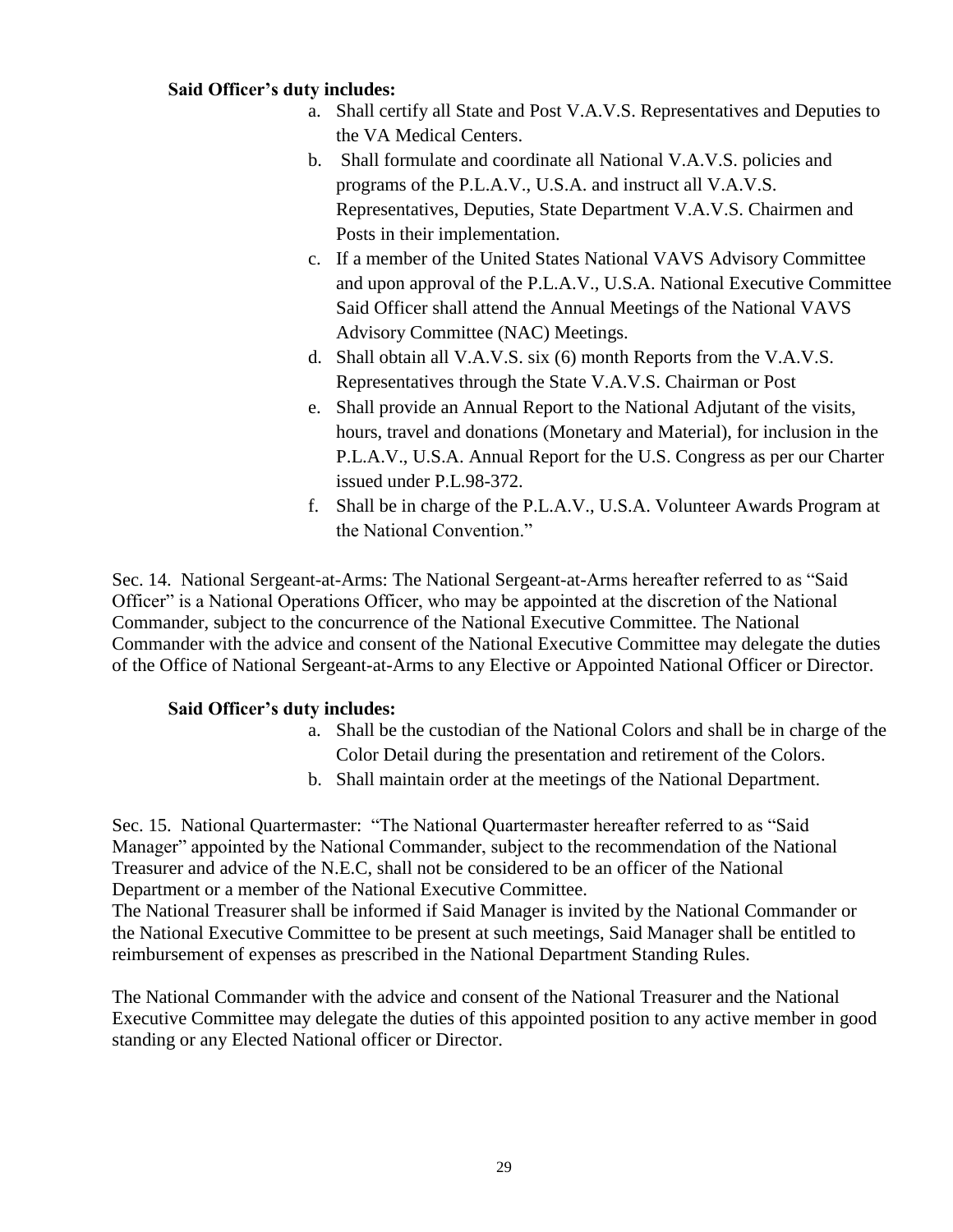### **Said Manager's duty includes:**

- **1.** Said Manager shall be in charge of the emblems and supplies of the National Department.
- **2.** Maintain an accurate inventory report approved for use by the National Treasurer and N.E.C. that provides the following:
	- a. Inventory of items on hand.
	- b. Actual Invoice indicating Items purchased and cost of each item.
	- c. Items sold and at what cost.
- **3.** The original financial and Inventory reports shall be made available at both the N.E.C. Meetings and National Convention for review by the National Treasurer and the Budget and Audit Committee.
- **4.** Quartermaster not attending the N.E.C. Meeting or National Convention, copies of all the financial and inventory reports as reported under "a" will be given to the National Treasurer not later than one week prior to the N.E.C. Meeting or National Convention and will be retained by the National Treasurer for the Annual Audit to be held shortly after the end of the fiscal year (August 31)
- **5.** Shall prepare and maintain a catalog of all items for sale and distribution under the direction of the National Executive Committee.
- **6.** Catalog will be available on the National Web Site and be able to order from the Web Site.
- **7.** All checks received shall be made payable to PLAV, National Department.

Sec. 16. National Chaplain**:** The National Chaplain hereafter referred to as "Said Officer" is a National Operations Officer, who may be appointed at the discretion of the National Commander, subject to the concurrence of the National Executive Committee. The National Commander may call upon any elected or appointed National Officer or National Director to give the opening and closing prayers at the meetings of the National Executive Committee and National Convention.

### **Said Officer's duty includes:**

- a. Shall be the spiritual advisor of the National Department
- b. Shall perform such divine services as may be necessary at the National Convention or at such other events where the service may be deemed necessary by the National Commander or the National Executive Committee.

Sec. 17. Past National Commanders: All Past National Commanders not holding an Elective or National Appointed Executive Office may be entitled to a stipend established by the National Executive Committee and/or National Convention. The Immediate Past National Commander shall be Chairman of the Past National Commanders Advisory Committee.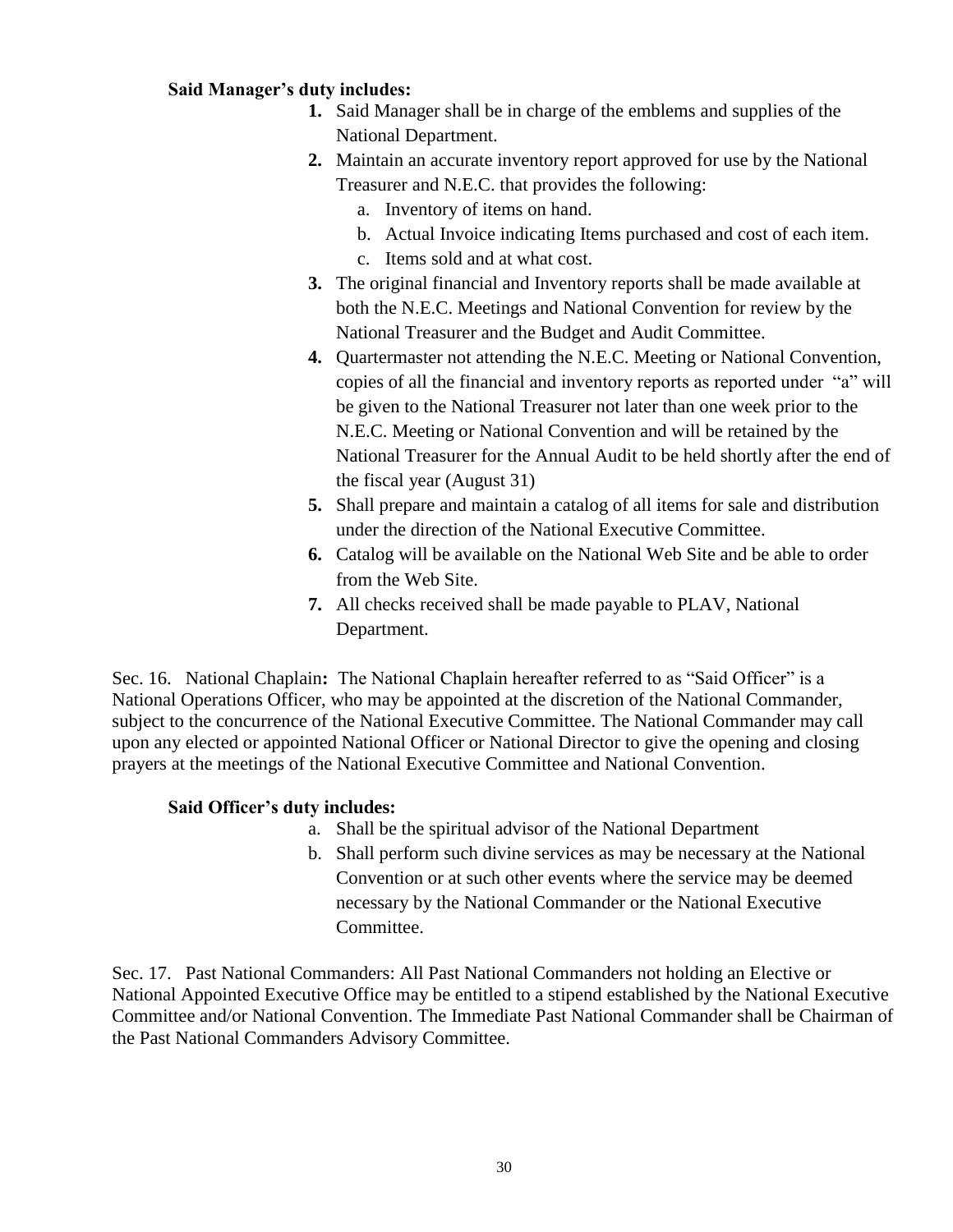#### **ARTICLE III DISCIPLINE OF MEMBERS AND OFFICERS**

Sec. 1. If a member's dues for the current fiscal year have not been paid by December 1, said member shall be classed as delinquent. If said member dues are paid on or before December 31, said member may be reinstated on recommendation of the local executive body. If said member is still delinquent on or after January 1, said member's membership in the Polish Legion of American Veterans, U.S.A. shall be forfeited. An individual whose membership has been so forfeited may be reinstated to active membership by a vote of the Post membership and payment of dues for the fiscal year in which reinstatement occurs.

Sec. 2. Any officer, of the National Department, a State Department or a local Post, who shall not be present for three (3) consecutive regular meetings, without good cause, shall forfeit said officer right to the office said officer holds, and to any remuneration that may be connected therewith. The existence "good cause" shall be determined by the Executive Board of the body in which said officer serves. The vacancy, caused by such forfeiture, shall be filled in accordance with the provisions of the Constitution.

Sec. 3. Any officer of the National Department, a State Department or a local Post, who is entrusted with handling of finances or property of the Polish Legion of American Veterans, U.S.A., cannot resign and said officer offered resignation shall not be valid and accepted until proper audit of said officer records are made, and until any funds or property of this organization in said officer possession have been properly returned to the organization.

Sec. 4. Officers of local Posts, State Departments or National Department shall, upon completion of their term of office, deliver to their successors in office all records, finances and property of the Polish Legion of American Veterans, U.S.A., as soon as possible, but not more than 30 days from the date of termination of their terms of office.

### **ARTICLE IV DELEGATES TO NATIONAL CONVENTION**

Sec. 1. The number of delegates from local Posts to the National Convention shall be determined on the basis of membership in local Posts as registered with the National Department, sixty (60) days prior to the date of convening the National Convention.

- Sec. 2. Local Posts shall be entitled to representation at the National Convention on following basis, to-wit:
	- 1. Posts with twenty-five (25) members or less shall be entitled to three (3) delegates.
	- 2. Posts with larger membership shall be entitled to three (3) delegates for the first twenty-five (25) Members and one (1) delegate for each additional twenty-five (25) members or larger fraction thereof, that is, thirteen (13) or more, provided, however, that "larger fraction" provision shall apply only when the provision immediately preceding it, herein, shall be first fully complied with, when applicable.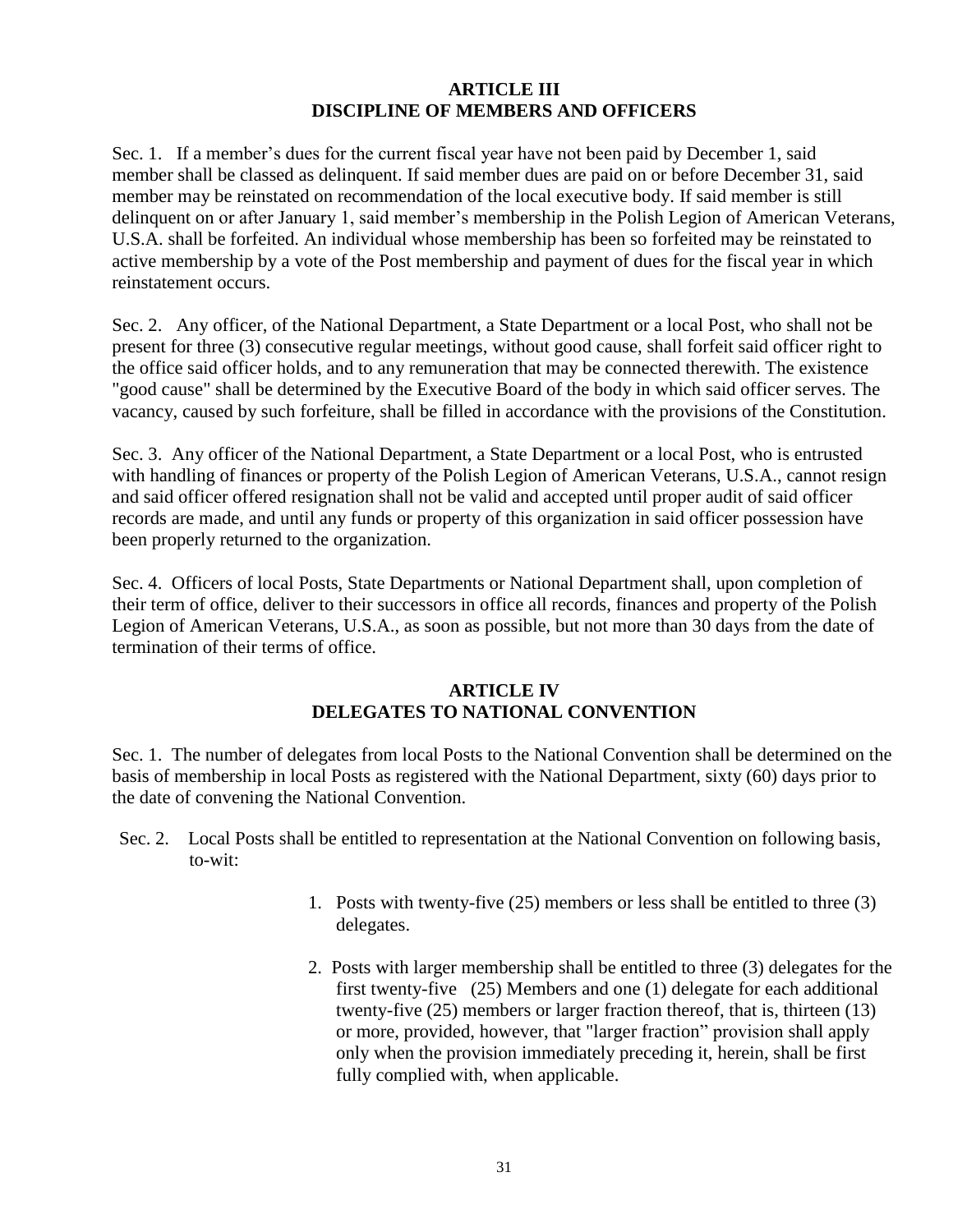- 3. New Posts, during the first year of their existence, shall each be entitled to three (3) delegates only, the number of their Post membership notwithstanding.
- Sec. 3. Delegates to National Conventions shall be entitled to full or partial payment of travel expenses if actually present at the Convention in the following manner, to-wit:
	- 1. Delegates elected by local Posts shall be paid by their local Posts.
	- 2. State Commanders and retiring State Commanders shall be paid by their respective State Departments.
	- 3. All Elective National Officers and the appointed National Executive Officers as listed in ARTICLE IV, NATIONAL CONVENTION, Sec. 2. - c., and ARTICLE V, OFFICERS, Sec. 3. Par. 1. Sub Paragraph A. National Executive Officers, of the National Constitution, shall be paid by the National Department.

# **ARTICLE V NATIONAL CONVENTION CORPORATION**

Sec. 1. The National Convention Corporation shall act on behalf of the National Department of the Polish Legion of American Veterans, U.S.A., within the scope of these By-Laws and Constitution.

Sec. 2. Par. 1. It shall be the duty of the National Convention Corporation to provide necessary funds to cover all expenses of the Convention, including the remuneration of the National and Convention officers.

Sec. 2. Par. 2. National Convention Corporation shall provide a suitable location for the Convention of the Polish Legion of American Veterans, U.S.A. and the Ladies Auxiliary, and report these arrangements and location to the National Department not less than one (1) year prior to the date of the National Convention.

Sec. 2. Par. 3. This Corporation shall arrange, at its own expense, Drum and Bugle Corps contests for the Polish Legion of American Veterans, U.S.A., or its Auxiliaries

Sec. 2. Par. 4.. The National Convention Corporation,, a Not-For-Profit Corporation organized under the Laws of the State of Ohio, shall, as required by Law, file its own Corporation Papers with the State of Ohio.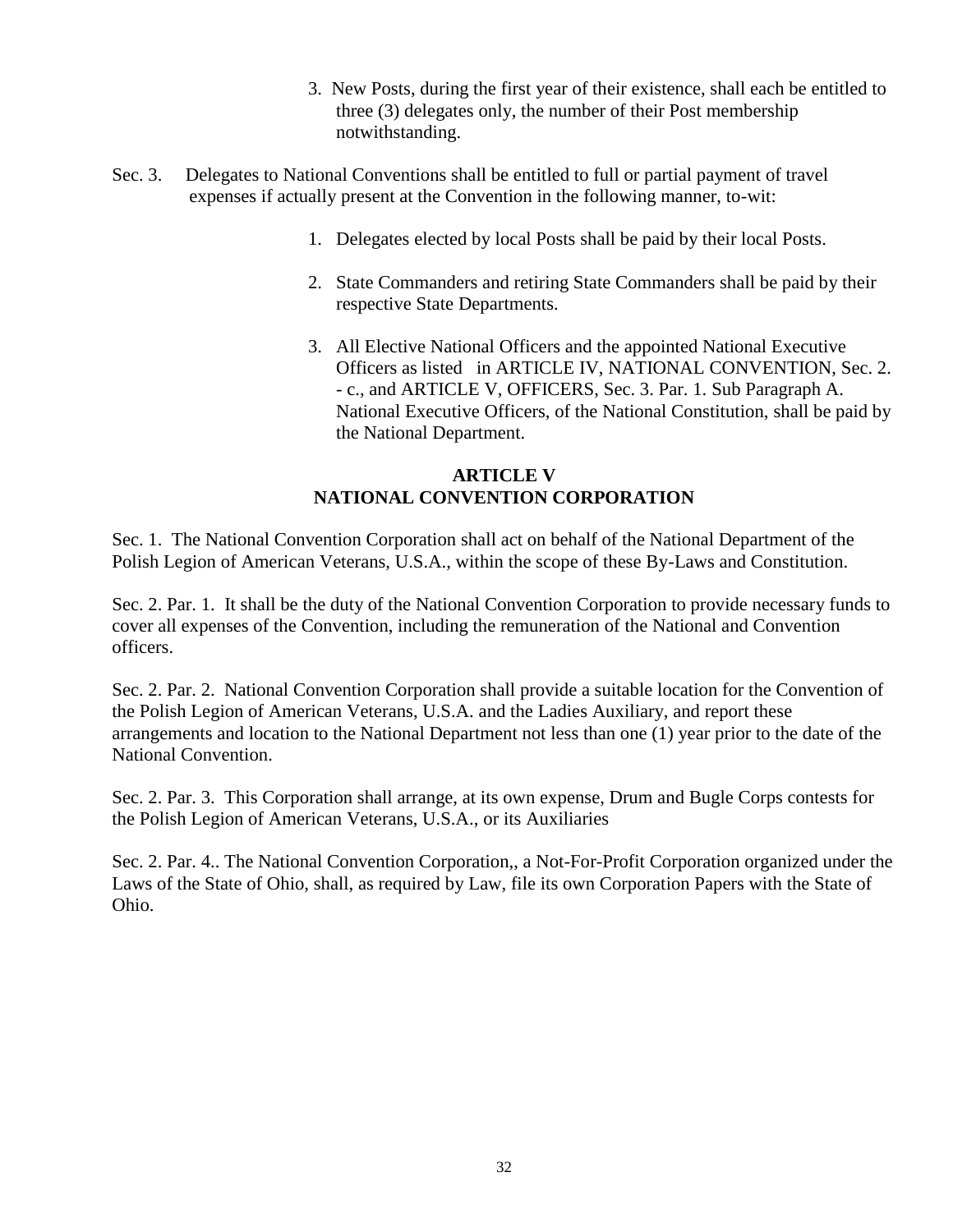### **CODE OF REGULATIONS OF THE NATIONAL CONVENTION CORPORATION POLISH LEGION OF AMERICAN VETERANS, U.S.A.**

#### **CLAUSE I PURPOSE**

The purpose of the Polish Legion of American Veterans, U.S.A. National Convention Corporation is to establish a corporate entity to arrange for the financing and the operation of the P.L.A.V., U.S.A., and National Convention and to additionally provide continuity in planning such conventions. The National Convention Corporation although a legally separate entity, shall be under the jurisdiction of the National Department of the P.L.A.V., U.S.A. and shall generally adhere to the National Constitution and By-Laws.

### **CLAUSE II MEMBERS**

The membership of the National Convention Corporation shall include two (2) regular and active members of the Polish Legion of American Veterans, U.S.A., who shall be elected to its Board of Directors by the National Convention for a term of four (4) years.

## **CLAUSE III BOARD OF DIRECTORS**

Sec. 1. Par. 1. The Board of Directors elected to serve under the Code of Regulations shall be elected by the Delegates at the National Convention. They shall be elected to serve terms of four (4) years. No Director shall be elected at the 2010 National Convention. One (1) Director shall be elected at each following National Convention and serve only one full four (4) year term in succession. This method of election of the Board of Elected Directors will insure the service of an experienced Director at all times.

Sec. 2. In addition to the elected members, who shall serve on the Board of Directors, the National Adjutant of the National Department shall be the Secretary of the National Convention Corporation and the National Commander of the Polish Legion of American Veterans, U.S.A. shall be ex-officio member of that Board. The National Commander shall at all times have the right to attend and participate in all meetings of the Board of Directors. The National Commander may defer action by the Board on a particular issue until it is resolved by the N.E.C.

Sec. 3. : The Board of Directors shall hold their first meeting immediately after assuming the duties of their office following the National Convention at which they were elected. Additional Meetings shall be held in conjunction with the regular meetings of the N.E.C. following the National Convention. Special meetings of the Board of Directors may be called by the Chairman, or by the National Commander, provided that extenuating circumstances and written or electronic notice of said meeting is sent to all members of that Board.

Sec. 4: The elected members of the Board of Directors shall attend National Executive Committee Meetings and render an oral report of their activities. Such Directors shall have a voice and vote on all matters pertaining to or pertinent to such N.E.C. Meetings.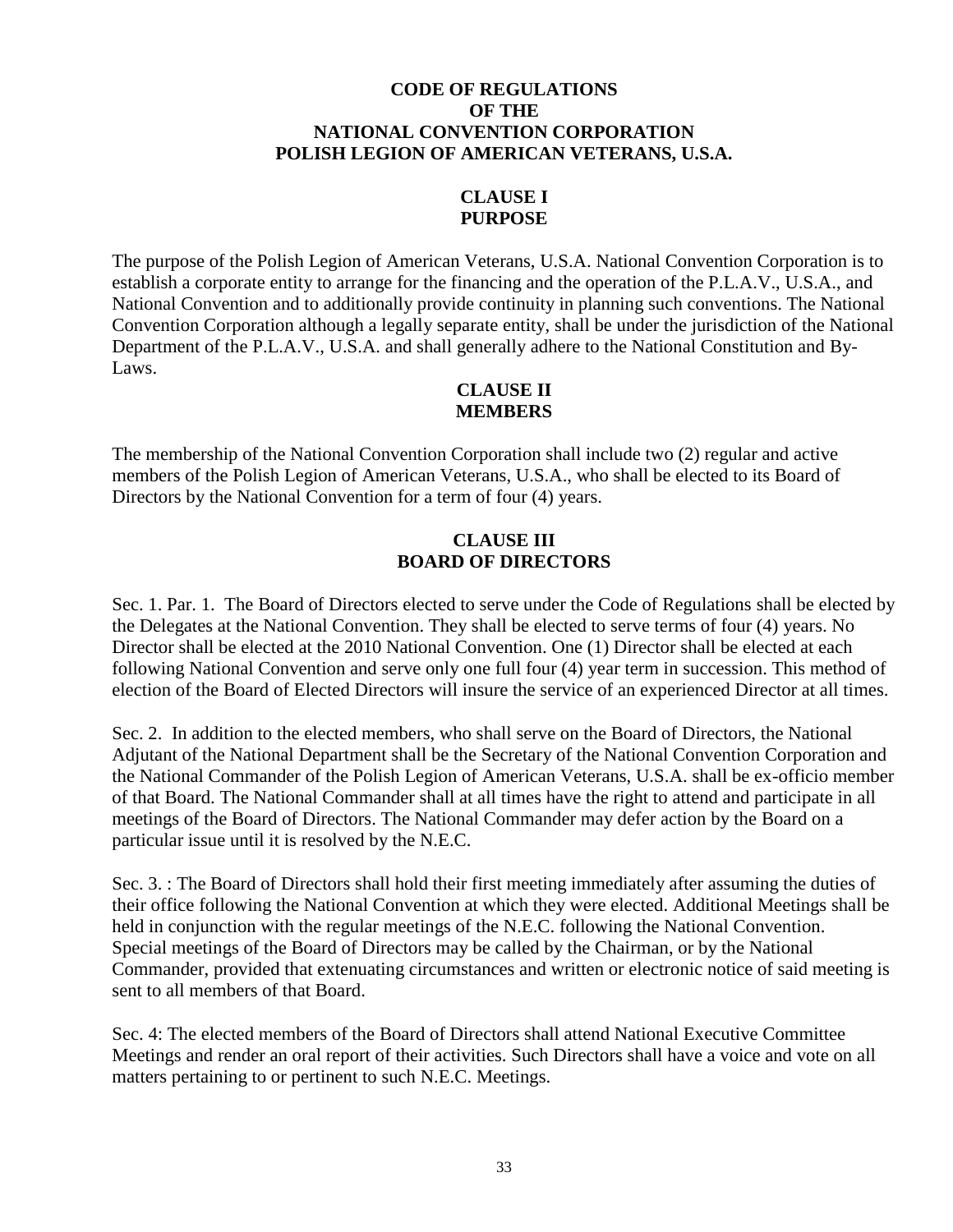Sec. 5. Any Elected Member of the Board of Directors may be removed from office upon two-thirds (2/3) vote of the National Executive Committee for such reasons as may be satisfactory to the N.E.C. Members being tried for removal from office shall have no vote. However, a Director being so tried may present evidence pertinent in their own defense.

Sec. 6. Whenever a vacancy shall occur in the Board of Directors by death, resignation, ineligibility or removal as provided in Sec. 5., or otherwise, the vacancy shall be filled by the N.E.C. The new member shall serve until the next National Convention, at which time a Director shall be elected to complete the term.

Sec. 7. Par. 1 .One (1) of the Directors shall constitute a quorum for all meetings of the Board whenever the National Adjutant and National Commander are present. The vote of a quorum of said Directors shall be conclusive as to matters passed upon by said Board.

Sec. 7. Par. 2. Proposals which are submitted in writing to such Directors by its Chairman, Treasurer, Secretary, National Commander, or the N.E.C. may be resolved by written reply.

Sec. 8. Par. 1. The Elected Members of the Board of Directors shall serve without compensation; however, the National Executive Committee may provide reasonable compensation, where an injustice may be evident. Elected Members of the Board of Directors shall, however, be allowed their reasonable authorized expenses incurred in travel and otherwise in pursuit of N.C.C. business; and it shall be the duty of the Board of Directors to pass and approve or disapprove vouchers for payment of such expenses, according to such rules and procedures as it may have established.

Sec. 8. Par. 2. All compensation and/or expenses as provided for in these regulations shall be subject to review, approval or rejection by the National Executive Committee.

Sec. 9. Par. 1. Past National Commanders and Past National Presidents of the Ladies Auxiliary, if actually present at the National Convention, shall be entitled to payment of mandate fees, paid from the funds acquired by the National Convention Corporation.

### **CLAUSE IV OFFICERS**

Sec. 1. The officers of the National Convention Corporation (N.C.C.) shall consist of a President, Secretary and Treasurer. Only those Elected Directors can serve as President and Treasurer of the Corporation. Their term of office is two years. The officers shall be elected by a majority vote of the four (4) members at the meeting of the Board of Directors next following a National Convention.

Sec. 2. In case of death, resignation, ineligibility or removal of any Elected Director for cause, the National Executive Committee shall elect their successor for the un-expired term.

Sec. 3. Par. 1. The President, as the Executive Officer of the National Convention Corporation, shall act as the Chairman of the Board of Directors with the usual duties, authority and responsibility of such office. Said Officer's signature along with that of the Treasurer are required on each corporate check. Said Officer is the director and manager of the business and administrative affairs of the Corporation. Said Officer shall with the consent and approval of the Board of Directors have the following authority and duties: lease office space, purchase supplies, arrange for travel of Directors, employ and supervise required personnel, and arrange for such incidental services as may be deemed necessary to conduct the business affairs of the Corporation.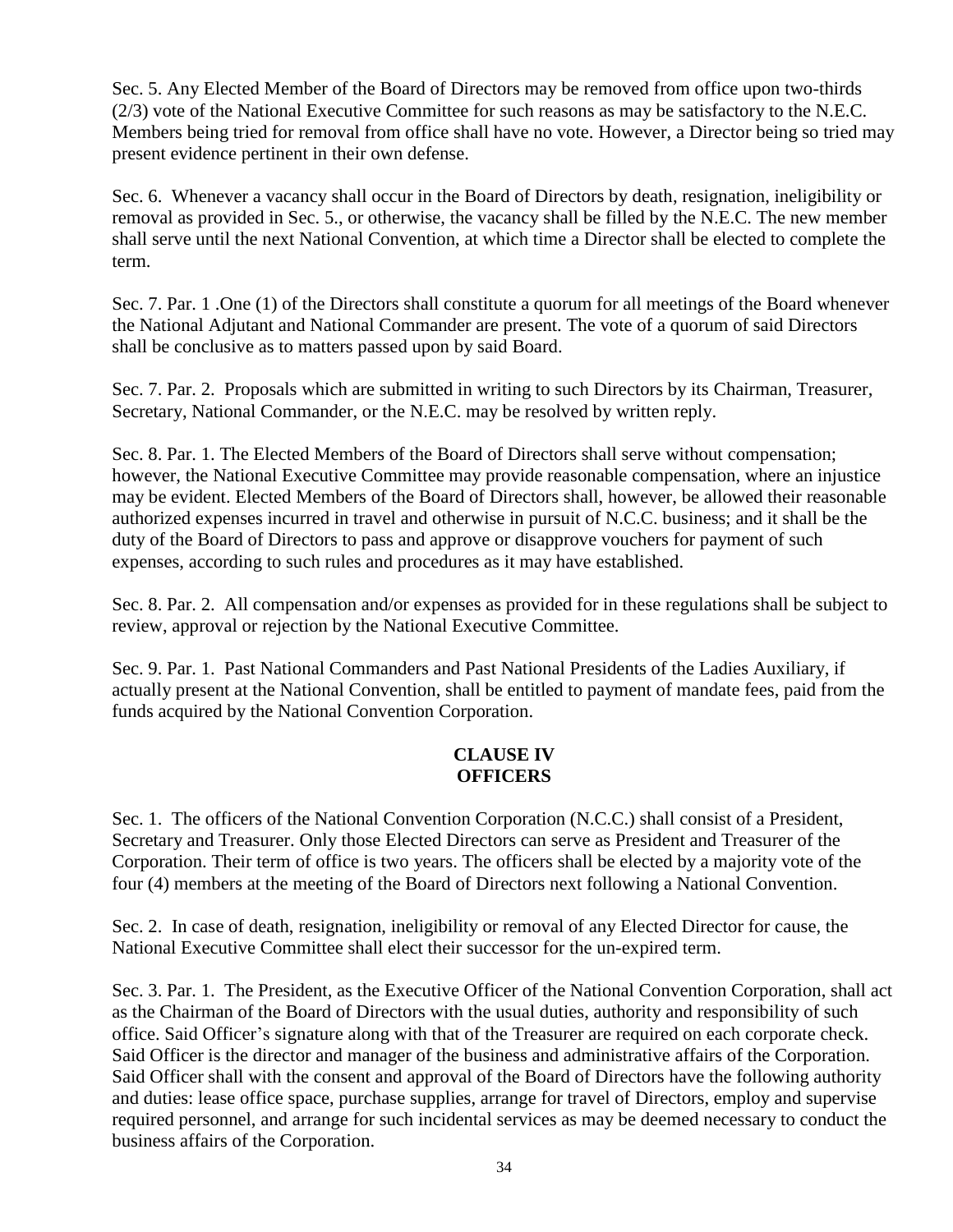Sec. 3. Par. 2. The Treasurer shall maintain an accurate account of finances of the N.C.C. Said Officer shall be bonded by a good and solvent bonding company for twice the optimum amount of money that may be on deposit in the corporate accounts. Said Officer shall be one of the signers of all checks drawn on all Corporate Accounts. Said Officer shall prepare checks and vouchers on order of the President. Said Officer shall perform such other duties as are usual and incidental to such office.

Sec. 3. Par. 3.The Secretary shall keep a complete record of the minutes of all meetings of the Board of Directors.

Sec. 3. Par. 4.Under no circumstances shall any of the Corporate Officers sign any checks or vouchers in blank.

Sec. 4. The National Convention Corporation shall bond all its officers as named in Section 1 of this Article. Such bond shall be for a reasonable amount and be filed with the National Treasurer of the Polish Legion of American Veterans, U.S.A.

# **CLAUSE V AUTHORITY FOR CONTRACTS**

Sec. 1. The making of all contracts for fund raising and for other purposes provided for in the Certificate of Incorporation of the National Convention Corporation of the Polish Legion of American Veterans, U.S.A. is in the discretion of the Board of Directors, provided that reasonable legal advice shall have been consulted concerning each transaction.

Sec. 2. All such contracts shall be entered into in the name of the National Convention Corporation of the Polish Legion of American Veterans, U.S.A. They shall be authenticated with the signature of the President of the Board of Directors, after having been duly approved by the said Board of Directors. Proposals and negotiations concerning proposed contracts, and copies of the said contracts shall be submitted to the Board of Directors by Certified Mail - Return Receipt Requested and their action thereon shall be transmitted to the Secretary in writing. Copies of Executed Contracts shall be forwarded to the National Commander, National Treasurer, National Judge Advocate, National Adjutant and National Membership Director within thirty (30) days of execution thereof.

Sec. 3. Contracts proposed to extend over more than one National Convention must have the approval of the National Executive Committee.

# **CLAUSE VI DUTIES OF THE BOARD OF DIRECTORS**

Sec. 1. It shall be the duty of the Board of Directors:

- 1. To keep complete records of minutes of meetings and accounts in permanently bound record books. A written report of the minutes of all meetings of the Board of Directors shall be submitted to the National Commander immediately following all such meetings.
- 2. To supervise all officers and agents of the Corporation and to require proper performance of their duties.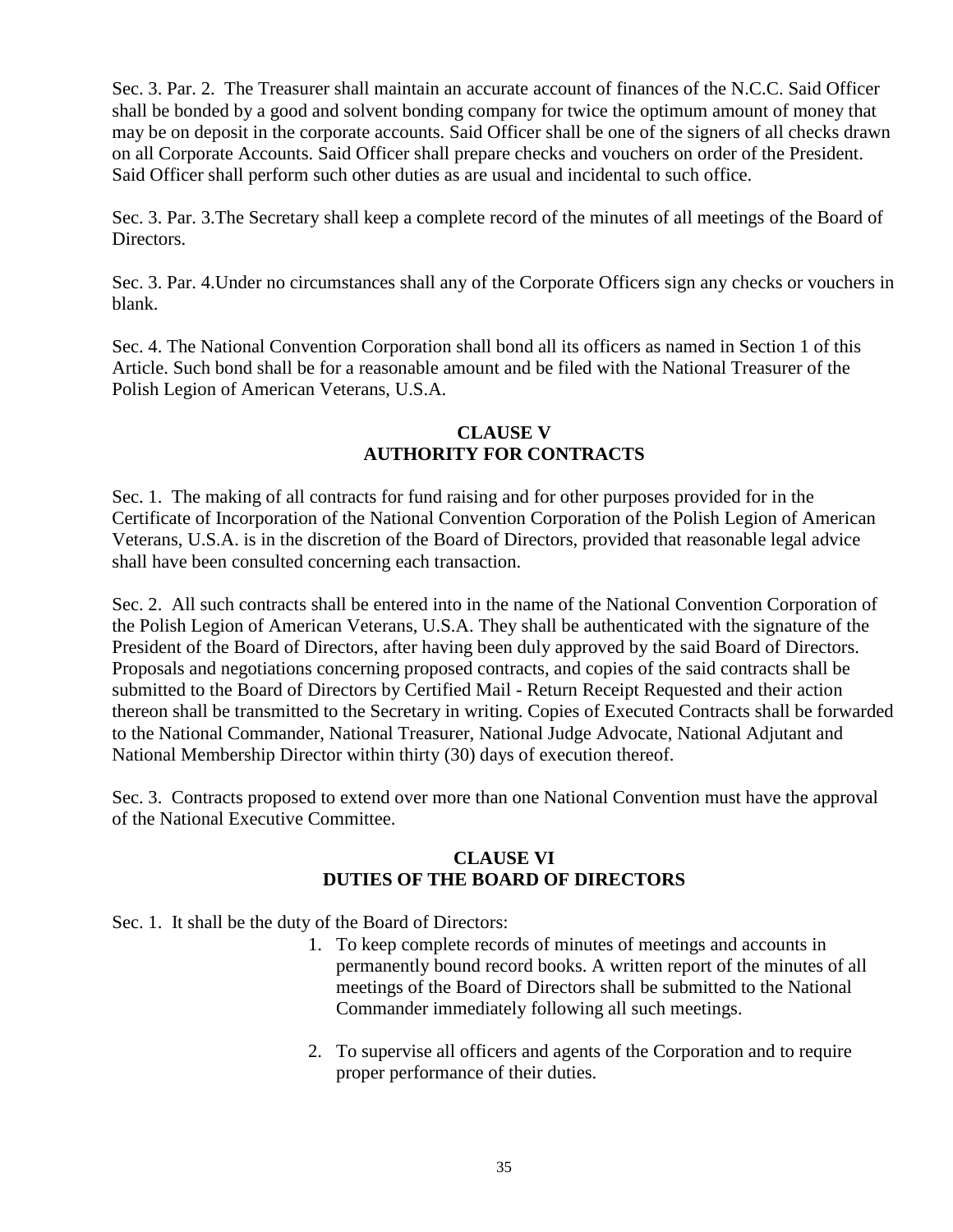- 3. To designate a depository, or depositories, for the funds and securities, and other properties of the Corporation. All such funds, securities and other properties of the N.C.C. shall be held in trust for and shall at all times be the property of the Polish Legion of American Veterans, U.S.A.
- 4. To transfer all surplus funds to the National Treasury of the Polish Legion of American Veterans, U.S.A. except as provided for in Clause VII, Section 5, of this Code of Regulations.
- 5. The National Executive Committee shall determine the kinds and classes of securities and properties in which the funds of the Corporation shall be invested, provided said investment complies with the laws of the State in which such funds are located. It shall be the duty of the Board of Directors to keep the National Executive Committee duly informed concerning the funds of the Corporation by submitting a written report thereon to the N.E.C. each time that body meets in regularly convened executive sessions.
- 6. To hold and exercise all the powers and rights conferred upon the Directors of a Corporation generally by the laws of the United States of America and the States in which such Corporations shall operate.
- 7. To enter into contracts directly related to the operation of a National Convention or other National Conferences as directed by the N.E.C.; to investigate and to recommend Convention sites; to arrange for the preparation and printing of Convention programs; and to purchase and conserve all materials as may be required by the National Convention and/or other National Conference. "Other National Conference" as stated herein shall not be construed to include National Executive Committee Meetings.
- 8. To make such expenditures and to enter into such agreements as may be necessary in its discretion to fulfill the purposes outlined in the Certificate of Incorporation.
- 9. To employ such persons as it deems necessary to carry out the purposes herein, and as set forth in the Certificate of Incorporation. Employment of all such persons and the salaries to be paid such persons shall be subject to the approval of the National Executive Committee.
- 10. To provide for adequate bonding of not only the Board of Directors, but also of such agents as necessary; to otherwise protect the funds of the Corporation.
- 11. To make written, full complete reports of its activities and accounts to the National Commander and the National Executive Committee as provided for in these regulations or as may be required by the National Executive Committee.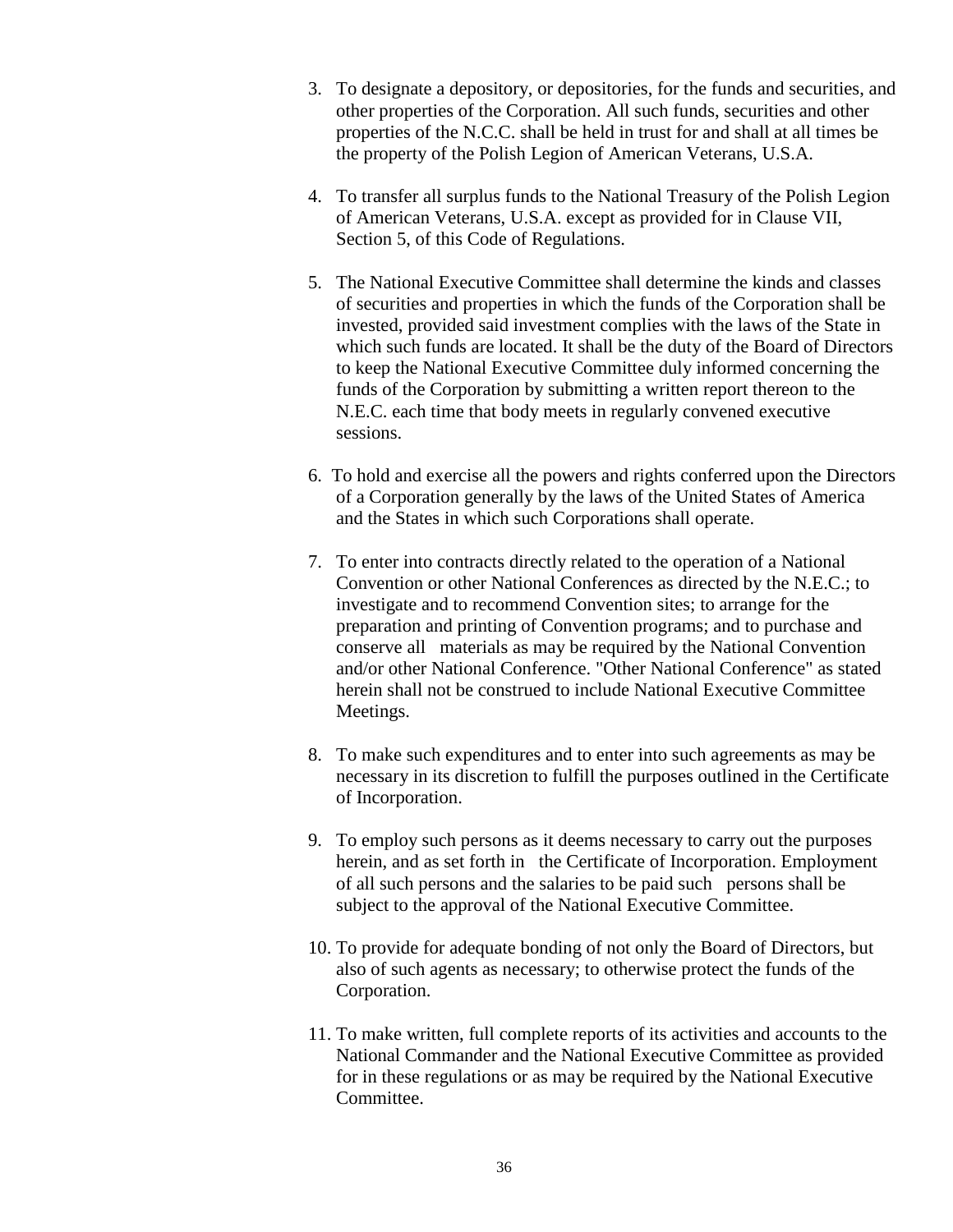- 12. To advise in writing and orally, when convenient, the Commander of a Department hosting a National Convention, and/or the local Convention Committee in all matters pertinent to that forthcoming Convention.
- 13. To advise, in writing, the National Department of the Ladies Auxiliary, P.L.A.V., U.S.A. in all matters pertinent to the Ladies Auxiliary in regards to P.L.A.V., U.S.A. National Conventions.

Sec. 2. It shall be the duty of the National Executive Committee to suspend all payments of compensations and/or expenses to the Board of Directors or members thereof unless all the duties enumerated in Section 1 of this Clause are satisfactorily performed.

Sec. 3. In the event the N.C.C. Board of Directors fails to carry out its duties and responsibilities in compliance with this Code of Regulations as determined by the National Executive Committee, it shall be mandatory for the National Commander and/or the N.E.C. to act at once to suspend the activities of such Board, and to carry out the duties herein described in place of such Board.

# **CLAUSE VII POLICY**

Sec. 1. The P.L.A.V., U.S.A. National Convention Corporation, for all purposes of policy, shall be a subsidiary of the National Department of the P.L.A.V., U.S.A. as referred to in the National Constitution, P.L.A.V., U.S.A. - Article IV, Section 6, and shall be subject to the provisions of said Article.

Sec. 2. It shall be the policy of the Directors of the N.C.C. to limit the travel and expenses of the Elected Directors insofar as possible to one (1) visit to a convention site city prior to any National Convention. Inspection of premises, final negotiations, and executions of contracts shall be the purpose of such visit. Such visit shall be limited to two (2) Elected Directors unless the urgency of the situation requires otherwise.

Sec. 3. It shall be the policy of the Elected Directors of the N.C.C. to do all preliminary negotiating with hotels, suppliers, and other suppliers of required services through the United States Mails in an effort to minimize expenses. Telephone expenses should be minimal.

Sec. 4. In an effort to minimize costs to the P.L.A.V., U.S.A., the Board of Directors of the N.C.C. shall hold their meetings in conjunction with the meetings of the National Executive Committee, as set forth in this Code of Regulations.

Sec. 5. All funds acquired by the Convention Corporation shall be deposited to its account and expended or invested as directed by the National Executive Committee. The amount of operating funds for the National Convention Corporation shall be determined by the National Executive Committee.

Sec. 6. At the first regular National Executive Committee Meeting following a National Convention, the National Convention Corporation shall submit a budget covering N.C.C. operations for the ensuing two year period. Such budget shall take effect immediately upon approval by the National Executive Committee.

Sec. 7. All activities of the P.L.A.V., U.S.A. National Convention Corporation shall be under the supervision, direction and control of the Board of Directors except as herein otherwise provided.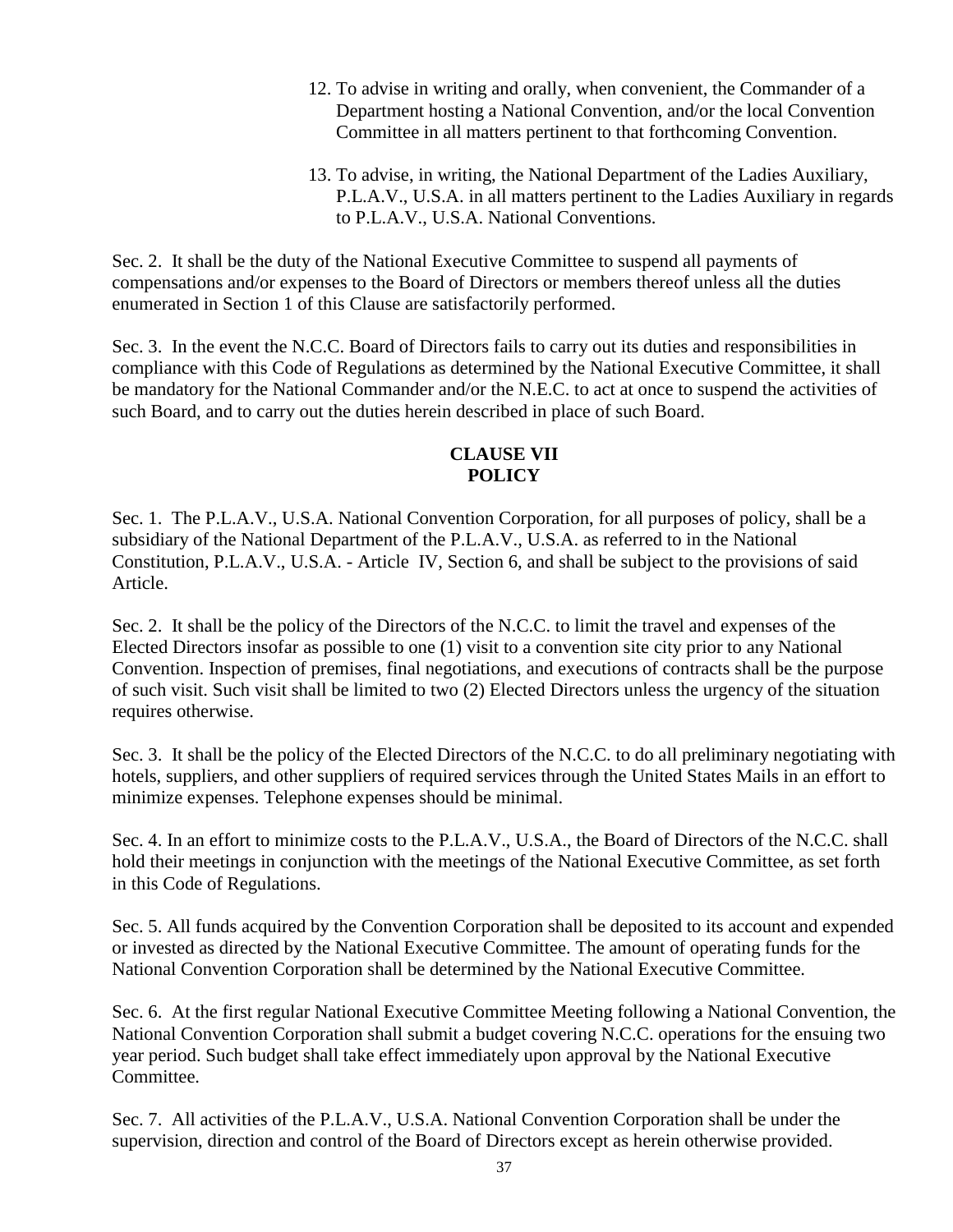Sec. 8. Reference herein to the masculine shall include the feminine.

### **CLAUSE VIII NATIONAL BY-LAWS**

All provisions of this Code of Regulations for the National Convention Corporation of the Polish Legion of American Veterans, U.S.A. and amendments thereto, shall become an addenda to ARTICLE V, of the National By-Laws of the Polish Legion of American Veterans, U.S.A. and shall take effect immediately upon adoption by the National Convention.

#### **CLAUSE IX STATE DEPARTMENTS**

Authority is hereby given to the various State Departments of the Polish Legion of American Veterans, U.S.A. to authorize and create Convention Corporations of similar scope and nature to finance and to operate State Department Conventions. The National Department of the Polish Legion of American Veterans, U.S.A. shall in no way assume any responsibility or obligation for any State Department Convention Corporation.

#### **CLAUSE X PROFITS**

The State Department hosting a National Convention of the Polish Legion of American Veterans, U.S.A. shall receive thirty-five (35) per cent of the net profit of that National Convention, but shall not be obligated to contribute to any loss resulting from that convention.

#### **CLAUSE XI AMENDMENTS**

This Code of Regulations may be amended, added to, or altered by a National Convention - as prescribed by the National Constitution and By-Laws of the Polish Legion of American Veterans, U.S.A.

Adopted by the 2010 National Convention at Romulus, Michigan and amended by subsequent National Conventions.

#### **ARTICLE VI PERMANENT COMMITTEES**

Sec. 1. Par. 1. The National Commander shall appoint, subject to approval of the National Executive Committee, the following permanent National Committees: Veterans Affairs and Legislation Committee, Membership Committee, Data Base Committee, and, such other Committees as may be proper and necessary.

Sec. 1. Par. 2. The Past National Commander's Advisory Committee shall be a permanent committee, of the National Department, per the enactment of the 23rd National Convention. Its membership shall be limited to the Past National Commanders, of the Polish Legion of American Veterans, U.S.A.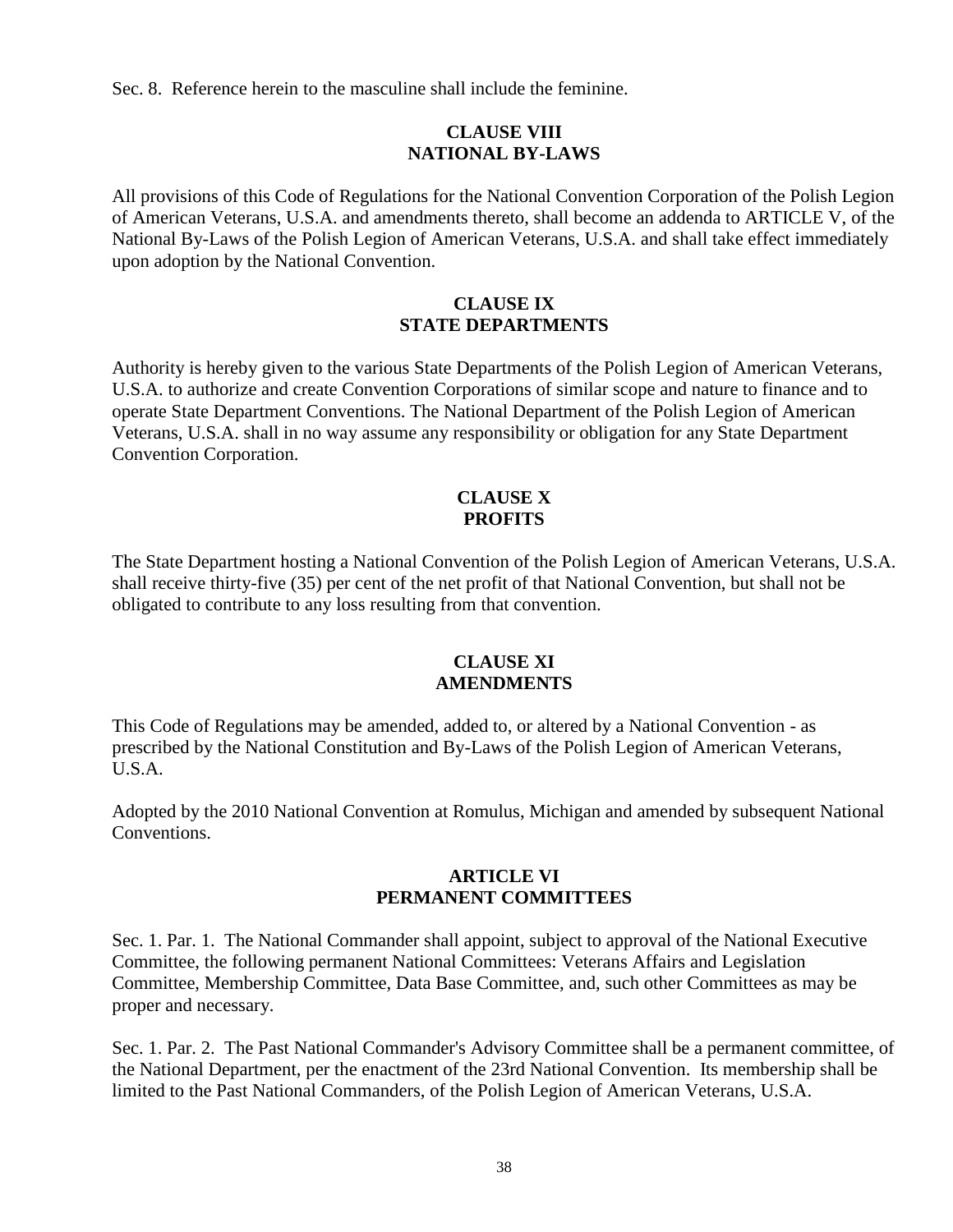#### Sec. 2. Duties of permanent National Committees shall be as follows:

- a. The Veterans Affairs and Legislation Committee shall be headed by the National Legislative Director and shall advance the cause of veterans' welfare wherever possible; shall aid and assist veterans in obtaining all benefits due to them; and shall perform such duties that may be delegated to it by the National Commander on approval of the National Executive Committee and/or the National Convention.
- b. The Membership Committee shall be headed by the National Vice Commander and shall help to organize new Posts in States where there are no State Departments, aid State Departments in recruiting new members and shall perform such further duties that may be delegated to it by the National Commander on approval of the National Executive Committee and/or the National Convention.
- c. The Data Base Committee shall be headed by the National Membership Director. The Data Base Committee shall consist of representatives from the National Executive Committee. The Data Base Committee shall meet at the National Executive Committee Meeting and biennially at the National Convention. They shall determine the type of software to be used as well as such administrative regulations as shall be required for serving the needs of this Organization. The Data Base Committee shall prepare and recommend to the National Convention budget requirements as well as annual maintenance costs based on the previous fiscal year membership totals. The National Vice Commander shall be invited to participate in the discussions and decisions of this Committee.
- d. The Past National Commander's Advisory Committee shall meet concurrently with the National Convention and the National Executive Committee Meetings. It shall convene only if three (3) or more Past National Commanders are present at said National Convention or at such National Executive Committee Meetings. It shall offer advice and counsel to the National Convention, the National Commander and the National Executive Committee as to the policies and programs of the National Department.

Sec. 3. The number of members to serve on any permanent National Committee shall be determined by the National Convention, or, in the event the said Convention fails to do so, by the National Department. It shall be the duty of each of the permanent National Committees to give a report of its activities and such recommendations as it sees fit to make to the National Convention and such other reports to the National Department as may be requested of such committee.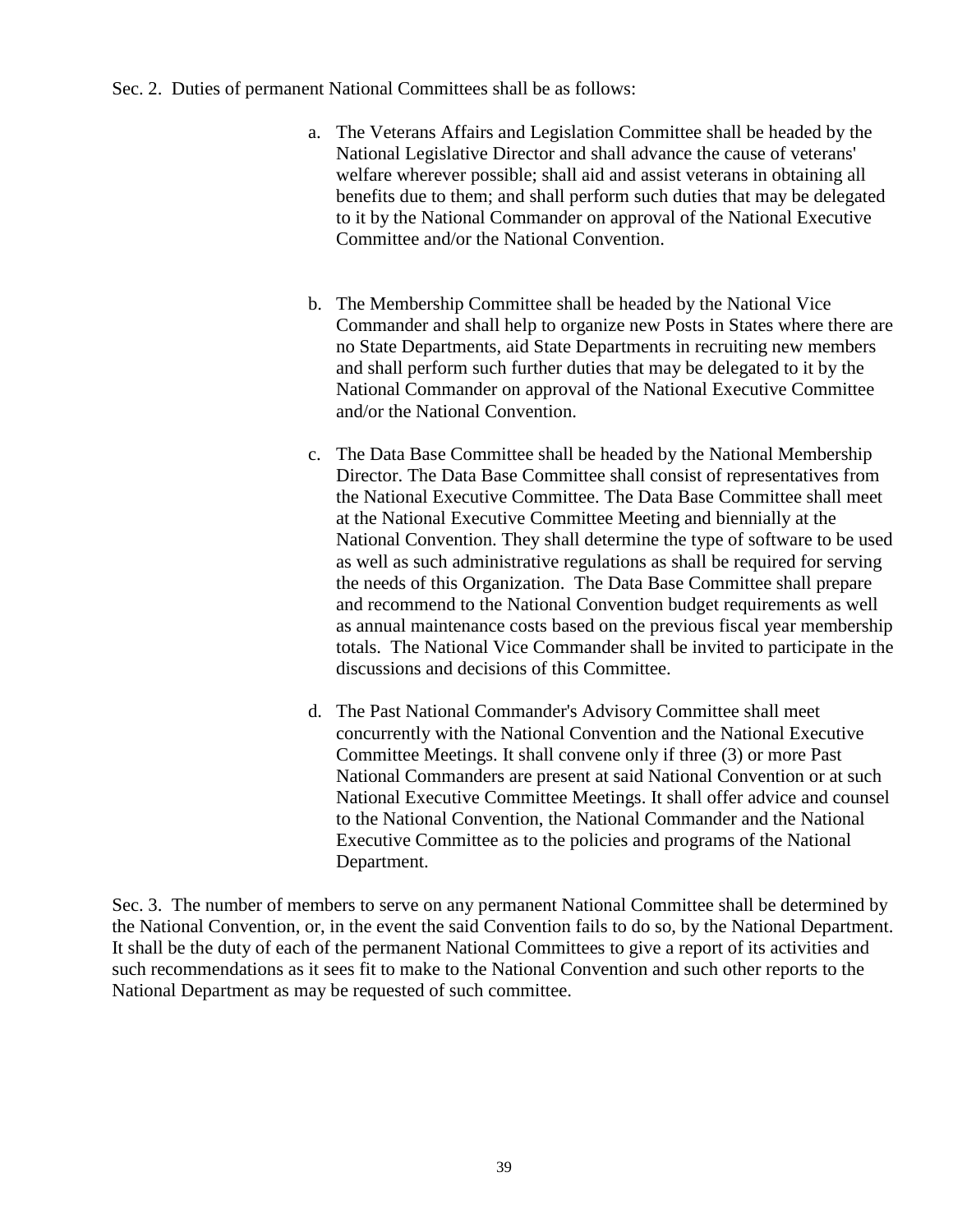### **ARTICLE VII MONEYS AND COLLECTIONS**

Sec. 1. All National Department, State Department and local Post officials handling money of the Polish Legion of American Veterans, U.S.A. shall be properly bonded with a good and solvent bonding and Surety Company as surety to cover double the average amount of money handled in a single year. In case of delinquencies in the payment of the amounts due the National Department or a State Department, action shall be taken at once by the proper officials to bring about an immediate and complete settlement.

Sec. 2. Par. 1. A membership fee consisting of National, State and local Post dues shall be paid annually by each member of this organization, to the Post Finance Officer or the authorized agent thereof who shall issue the annual membership card as evidence of such payment.

Sec. 2. Par. 2. Each local Post shall retain its portion of the annual dues for each member and shall promptly remit the balance to the State Department.

Sec. 2. Par. 3. Each State Department shall retain its annual dues for each member and shall promptly remit the national dues to the National Department.

Sec. 2. Par. 4. In States where there are no duly chartered State Departments, the local Posts shall remit the national dues directly to the National Membership Director.

Sec. 3. The National Department shall have authority, within the scope of this Constitution and By-Laws, to prescribe such regulations for uniform methods of collecting and remitting dues and other matters pertaining thereof, as it shall deem necessary.

### **ARTICLE VIII ORGANIZATION OF NEW STATE DEPARTMENTS**

Sec. 1. A State Department shall be chartered when application has been made to the National Department by the joint committee of at least three (3) Posts and approved by the National Department, provided, however, that there shall be at least two hundred (200) members in good standing in the Posts of said State at the time the application for Charter is made.

Sec. 2. A Provisional State Department may be organized when application has been made to the National Department by one or more Posts and approved by the National Department, provided, however, that there shall be at least one hundred (100) members in good standing in the Post or Posts of said State at the time the application is made. When required, and preceding formation of a Provisional State Department, the National Department shall designate the Post most qualified to administer, promote and see to the welfare of such group of Posts.

# **ARTICLE IX ADMINISTRATION OF THE AUXILIARIES**

Sec. 1. The Ladies Auxiliary shall be self-administered, but, nevertheless, shall be governed by the Constitution and By-Laws of the Polish Legion of American Veterans, U.S.A. and by such rules and regulations as may be prescribed for it by the National Convention of the Polish Legion of American Veterans, U.S.A.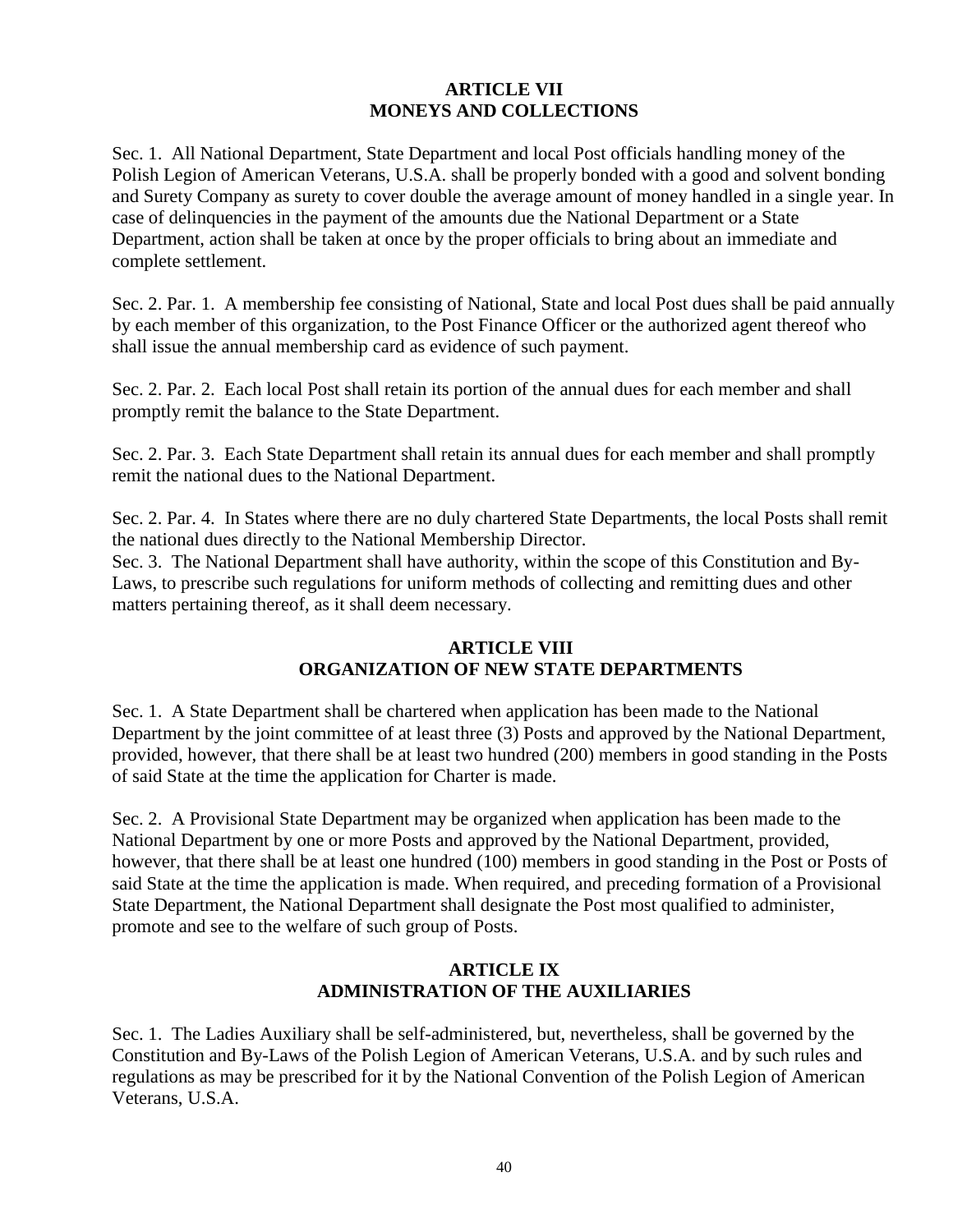Sec. 2. The Sons Auxiliary of the Polish Legion of American Veterans, U.S.A. shall be administered and governed in each State Department by such rules and regulations as may be prescribed for it by the National Convention of the Polish Legion of American Veterans, U.S.A.

Sec. 3. The Gold Star Mothers Auxiliary shall be of an honorary nature, for patriotic and civic manifestations. No separate accounts or financial encumbrances shall be obligated by the Gold Star Mothers Auxiliary and they shall be governed by the rules and regulations prescribed by the Ladies Auxiliary or a State Department, Polish Legion of American Veterans, U.S.A., whichever is the governing body in the respective State.

Sec. 4. The Daughters and Granddaughters of the Polish Legion of American Veterans, U.S.A. shall be governed in each State Department by the Ladies Auxiliary, acting under the rules and regulations as may be prescribed for it by the National Convention of the Polish Legion of American Veterans, U.S.A. and the National By-Laws of the Ladies Auxiliary of the Polish Legion of American Veterans, U.S.A.

Sec. 5. The National Department shall have supervisory authority over all above mentioned Auxiliaries and shall carry out and enforce such rules and regulations as may be prescribed by the National Convention for governing of said auxiliaries, and/or make such rules and regulations therefore as may be authorized by the National Convention.

### **ARTICLE X ORGANIZATIONAL COURTS**

Sec. 1. Charges against members shall be preferred and adjudged in the local Posts.

Sec. 2. Organizational courts of the local Post shall hear and determine the merits of such cases. The Organizational Court shall be composed of three members; one appointed by the accused, one by the accuser and one by the Post Commander.

Sec. 3. Persons against whom charges are preferred shall have a right and an opportunity to be fully heard and shall be presumed to be innocent until proved guilty by the preponderance of evidence.

#### **ARTICLE XI AWARDS AND DECORATIONS**

Sec. 1. Awards and Decorations established, from time to time, by the National Convention or National Department shall be awarded according to the procedures established for that purpose as provided in the National Department Standing Rules.

Sec. 2. The following Awards, which shall be the highest Non-Member and Member Awards of this Organization, Nominating Petitions shall be made available by and procured from the National Adjutant.

- a. The "AMERICAN WHITE EAGLE DISTINGUISHED AWARD" which shall be restricted to Non-Members of the Polish Legion of American Veterans, U.S.A.
- b. The "POLISH LEGION OF AMERICAN VETERANS, U.S.A. AMERICAN EAGLE AWARD," which shall be restricted to Regular Active, Active Life Members and Active National Life Members of the PLAV, U.S.A.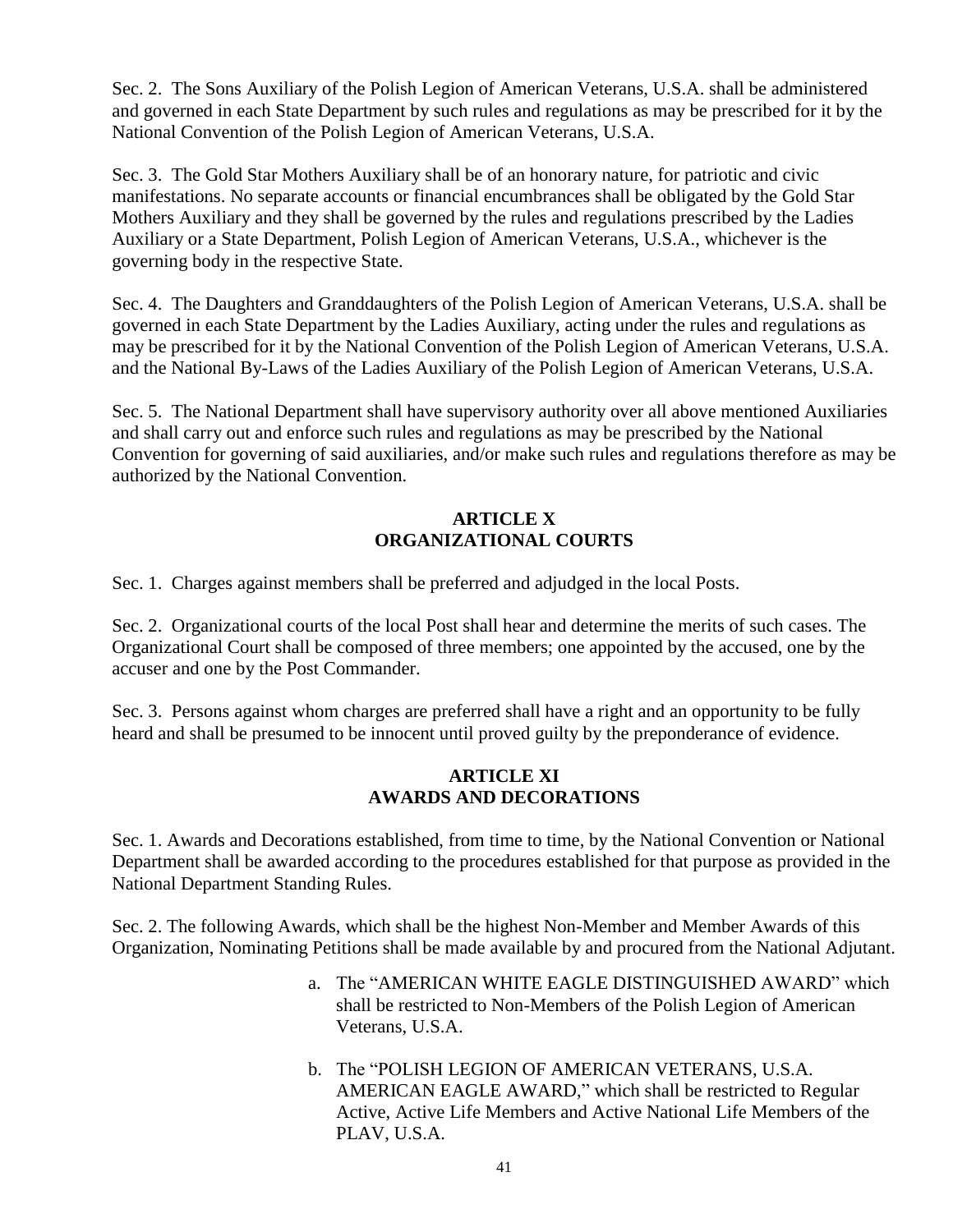#### **ARTICLE XII MEETINGS**

Sec. 1. All meetings of the Polish Legion of American Veterans, U.S.A., shall be conducted under Robert's Rules of Order, provided, however, that in the event certain special procedures are outlined by the National Convention, such procedure shall predominate.

Sec. 2. Rituals adopted by the Polish Legion of American Veterans, U.S.A., shall be followed at all meetings and ceremonies of this organization.

#### **ARTICLE XIII OATHS**

Sec. 1. Every member upon joining this organization and every officer upon assuming their office shall take such an oath as shall be prescribed for such occasions by the National Convention or National Department, when it is authorized to do so by the National Convention.

### **ARTICLE XIV AMENDMENTS**

Sec. 1. These By-Laws may be amended at any National Convention by a majority vote of the total authorized delegates present on the floor, provided, that the proposed amendment shall have been submitted by mail or by electronic communication (e-mail or fax) to the National Adjutant, postmarked at least ninety (90) days prior to the convening of the next National Convention and shall have been submitted by the National Adjutant to all State Departments and the National Judge Advocate by mail or by electronic communication ( e-mail or fax) postmarked at least sixty (60) days prior to such National Convention. These By-Laws may, however, be amended by any National Convention without notice, by unanimous vote.

Sec. 2. No proposed amendment to these By-Laws shall be considered by the National Convention as provided in Sec. 1. of this Article, unless such proposed amendment shall have been submitted through the National Adjutant to the National Convention, by a Post at its respective State Executive Committee Meeting or State Convention, by a State Department in its State Executive Committee Meeting or at its State Convention or by the National Department at a National Executive Committee Meeting.

# **ORIGIN OF THE POLISH LEGION OF AMERICAN VETERANS, U.S.A.**

The Polish Legion of American Veterans, U.S.A., was created by the Consolidation Convention of the Alliance of American Veterans of Polish Extraction of the State of Michigan, operating there from 1920- 1931. The Alliance of American Veterans of Polish Extraction, a Not-For-Profit Corporation, Chartered under the Laws of the State of Illinois, operating there, and, in Ohio and Wisconsin, from 1921 to 1931: and, The Polish Legion of The American Army, operating in New York and New Jersey, from 1927 to 1931, who convened on September 5, 6 and 7, 1931, with the intent of bonding into one organization of American Veterans of Polish Descent.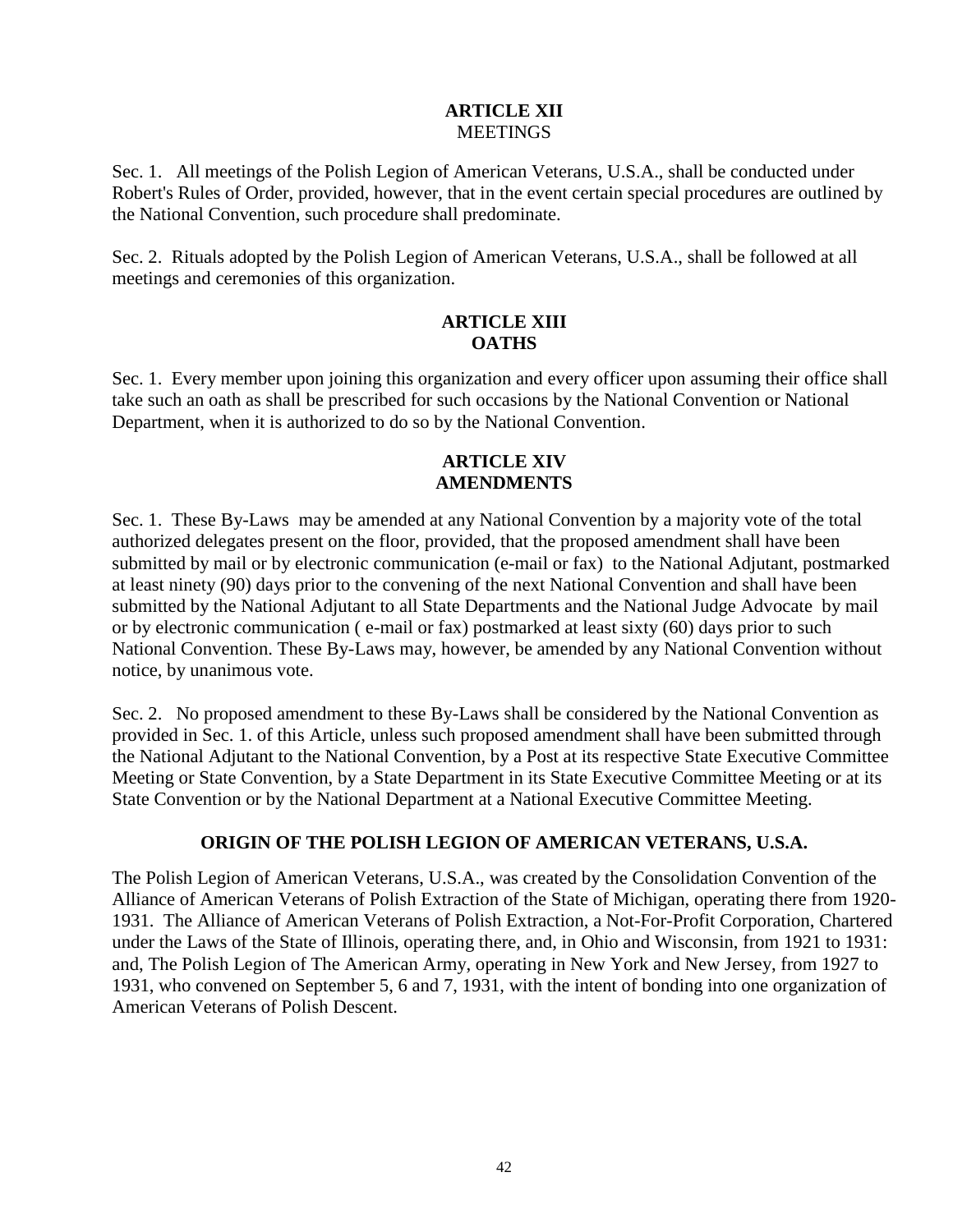#### **CONSTITUTION AND BY-LAWS: DATES OF ADOPTION**

Originally adopted at the First Central Convention of the Alliance of Polish-American Veterans of the World War, at Chicago, Illinois, on November 12 and 13, 1921.

Revised at the Fourth Central Convention of the Alliance of Polish-American Veterans of the World War, at Chicago, Illinois, on September 5, 6 and 7, 1925, at which time the organization's name was changed to the Alliance of American Veterans of Polish Extraction.

Re-adopted, with revisions, at the Consolidation Convention at Cleveland, Ohio on September 5, 6 and 7, 1931, at which time, the three organizations named in the opening paragraph merged to form the Polish Legion of American Veterans, U.S.A.

### **AMENDED AT THE FOLLOWING NATIONAL CONVENTIONS**

| 1932- Hamtramck, Michigan                                      | 1976- Chicago, Illinois          |
|----------------------------------------------------------------|----------------------------------|
| 1933- Cicero, Illinois                                         | 1978- Las Vegas, Nevada          |
| 1935- Milwaukee, Wisconsin                                     | 1980- Boston, Massachusetts      |
| 1937- Cleveland, Ohio                                          | 1982- Hollywood, Florida         |
| 1939- Maspeth, New York                                        | 1984- Dearborn, Michigan         |
| 1941- Chicago, Illinois                                        | 1986- Rosemont, Illinois         |
| 1944- Translated from Polish into English for the initial time | 1988- Arlington, Virginia        |
| 1946- Milwaukee, Wisconsin                                     | 1990- Milwaukee, Wisconsin       |
| 1947- Detroit, Michigan                                        | 1992- Independence, Ohio         |
| 1948- Syracuse, New York: Organizations name                   | 1994- Milwaukee, Wisconsin       |
| Changed to: Polish Legion Of American Veterans, U.S.A.         | 1996- Orlando, Florida           |
| 1950- Akron, Ohio                                              | 1998- Lansing, Michigan          |
| 1952- Boston, Massachusetts                                    | 2000- Tunica County, Mississippi |
| 1954- Buffalo, New York                                        | 2002- Farmington, Connecticut    |
| 1956- Detroit, Michigan                                        | 2004- Naperville, Illinois       |
| 1958- Hartford, Connecticut                                    | 2006- Tampa, Florida             |
| 1960- Chicago, Illinois                                        | 2008- Independence, Ohio         |
| 1962- Cleveland, Ohio                                          | 2010- Romulus, Michigan          |
| 1964- Milwaukee, Wisconsin                                     | 2012- Schaumburg, Illinois       |
| 1966- Miami Beach, Florida                                     | 2014- Albany, New York           |
| 1968- New York City, New York                                  | 2016- Romulus, Michigan          |
| 1970- Detroit, Michigan                                        | 2018-Middleburg Hts., Ohio       |
| 1972- Cleveland, Ohio                                          | 2020-                            |
| 1974-Bal Harbour, Florida                                      |                                  |